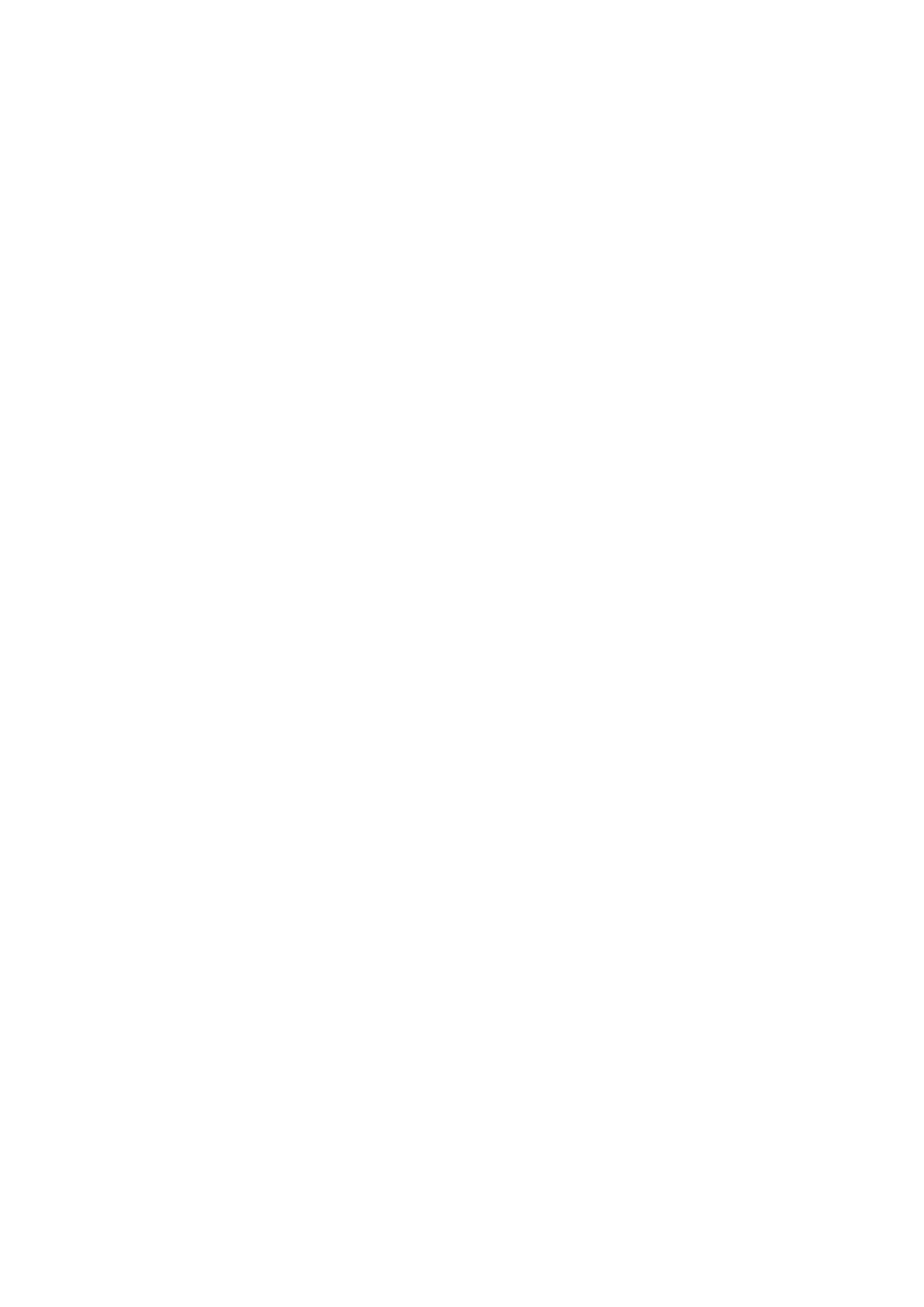# **Contents**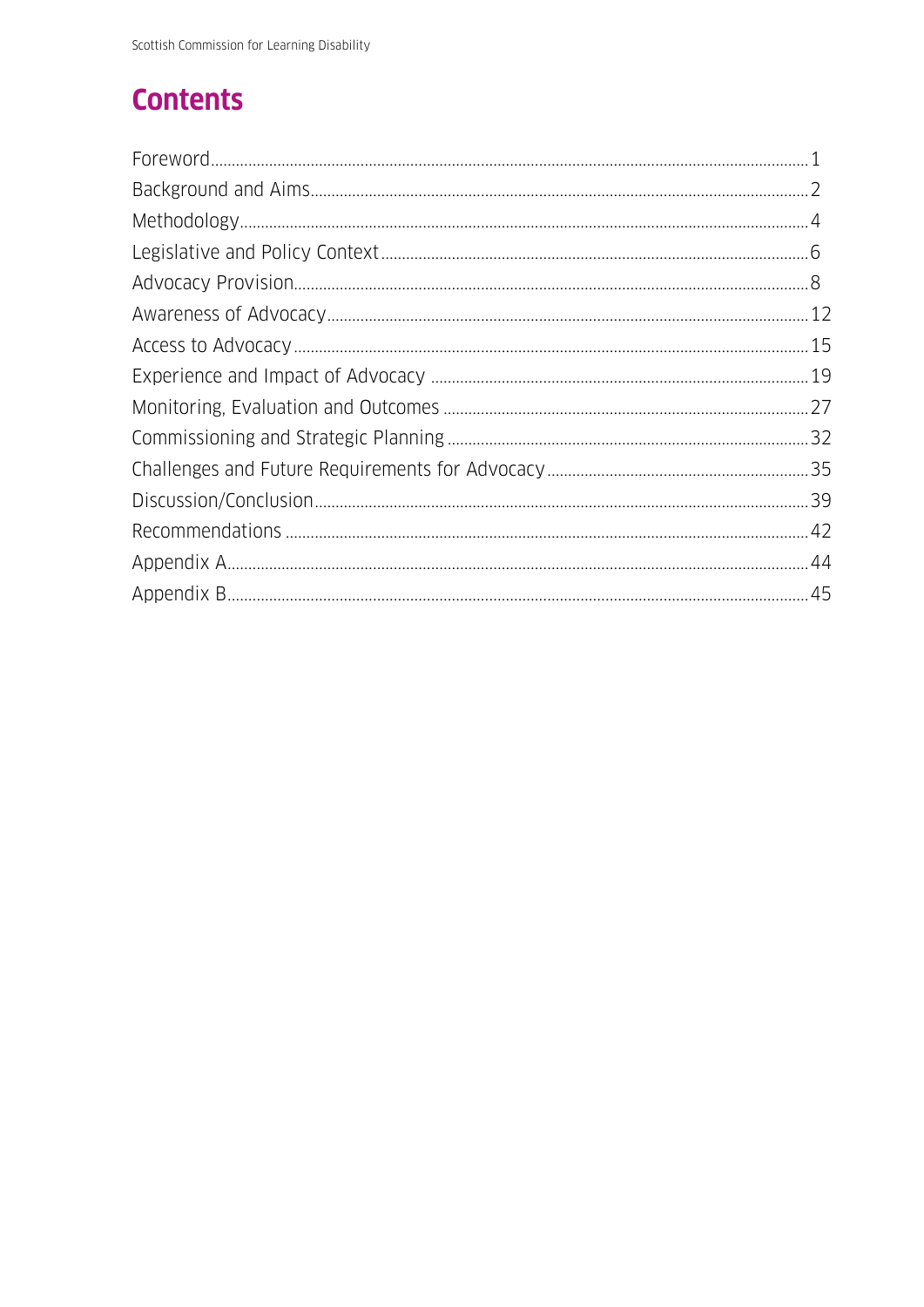#### **1. Foreword** with the learning disabilities.

The Scottish Government wants to improve the lives of people with learning disabilities. Scotland's learning disability strategy, 'The keys to life', seeks to improve the quality of life for people with learning disabilities so that they live longer healthier lives, participate fully in all aspects of society and prosper as individuals. This report by the Scottish Commission for Learning Disability, undertaken at the request of the Scottish Government, aims to contribute to how we can achieve that change. Work contribute to a health when when where  $\alpha$ and control, live more independently and participate as active citizens.



Independent advocacy can help people to express their views and wishes, to access information, to make informed choices and to have more control over different aspects of their lives. Our research tells us that advocacy can promote choice, access, justice, and empowerment for people with learning disabilities by helping them: We need to be just as ambitious for people with learning disabilities as we

- To be listened to and have their views heard
- To understand what is happening and why decisions are made
- To be involved in decision making processes
- To become more confident and feel more able to self-advocate in the future.

However, while people with learning disabilities have a right to independent advocacy, they may struggle to access this right and may not always be aware of it. IUWCVCI, WITHE DEUDIE WITH ICALING ABOUTHING HAVE A IT

This report was undertaken to explore current provision, delivery and experience of Intervent was share taken to explore corrent provision, denvery and experience of independent advocacy support for people with learning disabilities in Scotland. It draws on the experiences and perspectives of people with learning disabilities as well as commissioners of independent advocacy, and managers and frontline workers within advocacy organisations. The learning disability of  $\alpha$ INCPCHUCHT GUVOLALY SUPPULT FOR PEOPIC WITH ICALINIIS C

We hope it will provide a platform for dialogue and action for all those who share a commitment to improving the lives of people with learning disabilities in Scotland.

Chan GCAgger

Chris Creegan Chief Executive, SCLD

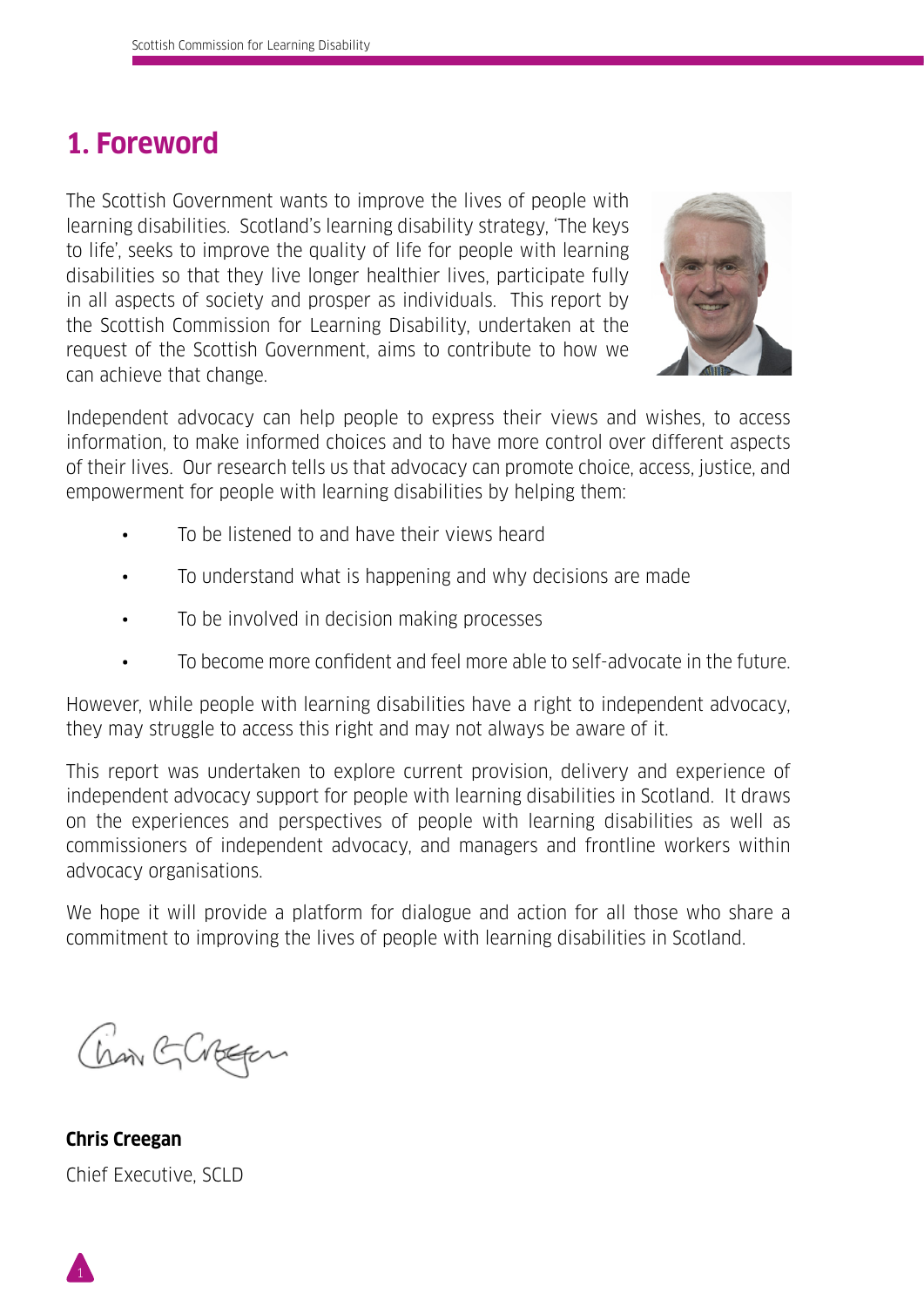# **2. Background and aims**

# **Introduction**

People with learning disabilities often find it difficult to make their voice heard and may experience barriers to accessing their human rights in areas such as health and wellbeing, housing, personal assistance, employment, finance and decision-making. Independent advocacy can promote choice, access, justice, and empowerment by helping people to have a stronger voice and address power imbalances**1**. Although people with learning disabilities have a right to access independent advocacy under the Mental Health (Care and Treatment) (Scotland) Act 2003, the Scottish Independent Advocacy Alliance (SIAA) Map of Advocacy report 2015-16**2** identifies people with learning disabilities as a group for whom there are gaps in provision and who may be unaware of their right to access advocacy. The implementation framework for Scotland's learning disability strategy 'The keys to life' has four strategic outcomes which relate to the United Nations Convention on the Rights of People with Disabilities: A Healthy Life, Choice and Control, Independence and Active Citizenship. It affirms the Scottish Government's aim to work in partnership with advocacy partners to ensure the voice of people with learning disabilities is heard.

# **What is independent advocacy3?**

Independent advocacy has two main roles: 1) speaking up for and with people who are not being heard, helping them to express their views and make their own decisions and contributions; and 2) safeguarding vulnerable individuals**4**. Advocacy helps people to express their views and wishes, to access information, to make informed choices and to have control over as many aspects of their lives as possible**5**. It is concerned with supporting people to achieve active citizenship and challenging inequality, inequity and unfairness but does not involve mediation, counselling, befriending, taking complaints or giving advice**6**. The aim of all methods of independent advocacy is to help individuals gain increased confidence and assertiveness so that, where possible, they will feel able to self-advocate when the need arises. There are two main types of advocacy: individual and collective**7**. These are described below.

Individual or one-to-one advocacy includes professional or issue based advocacy, citizen advocacy and peer advocacy. A professional advocate provides support on specific issues and provides information but not advice. This can be on a short or long term basis. Citizen advocacy is when an ordinary citizen provides advocacy support to someone in the community on a voluntary basis. A peer advocate uses their own life experiences to understand and have empathy with their advocacy partners. Non instructed advocacy is also a form of one-to-one advocacy where due to a lack of capacity someone is unable to personally instruct their advocate**8**.

**3** For the remainder of the report 'advocacy' will be used interchangeably with 'independent advocacy'.

- **5** Independent Advocacy: A guide for commissioners, SIAA (2010)
- **6** IRISS INSIGHTS Advocacy: models and effectiveness, Stewart and McIntyre (2013)
- **7** Independent Advocacy Guide for Commissioners, Scottish Government (2013)
- 2 **8** In non-instructed advocacy the advocate will observe the individual, look for alternative means of communication, gather information from significant others and any 'past wishes' or any Advanced Statements. The advocate's focus is on upholding the person's rights, ensuring fair and equal treatment and access to services and making certain that decisions are taken with consideration for the individual's unique preferences and perspectives and that the partner is enabled to make choices as far as possible.

**<sup>1</sup>** Independent Advocacy: A guide for commissioners, SIAA (2010)

**<sup>2</sup>** A Map of Advocacy across Scotland 2015-2016 edition, SIAA (2017)

**<sup>4</sup>** Independent Advocacy Guide for Commissioners, Scottish Government (2013)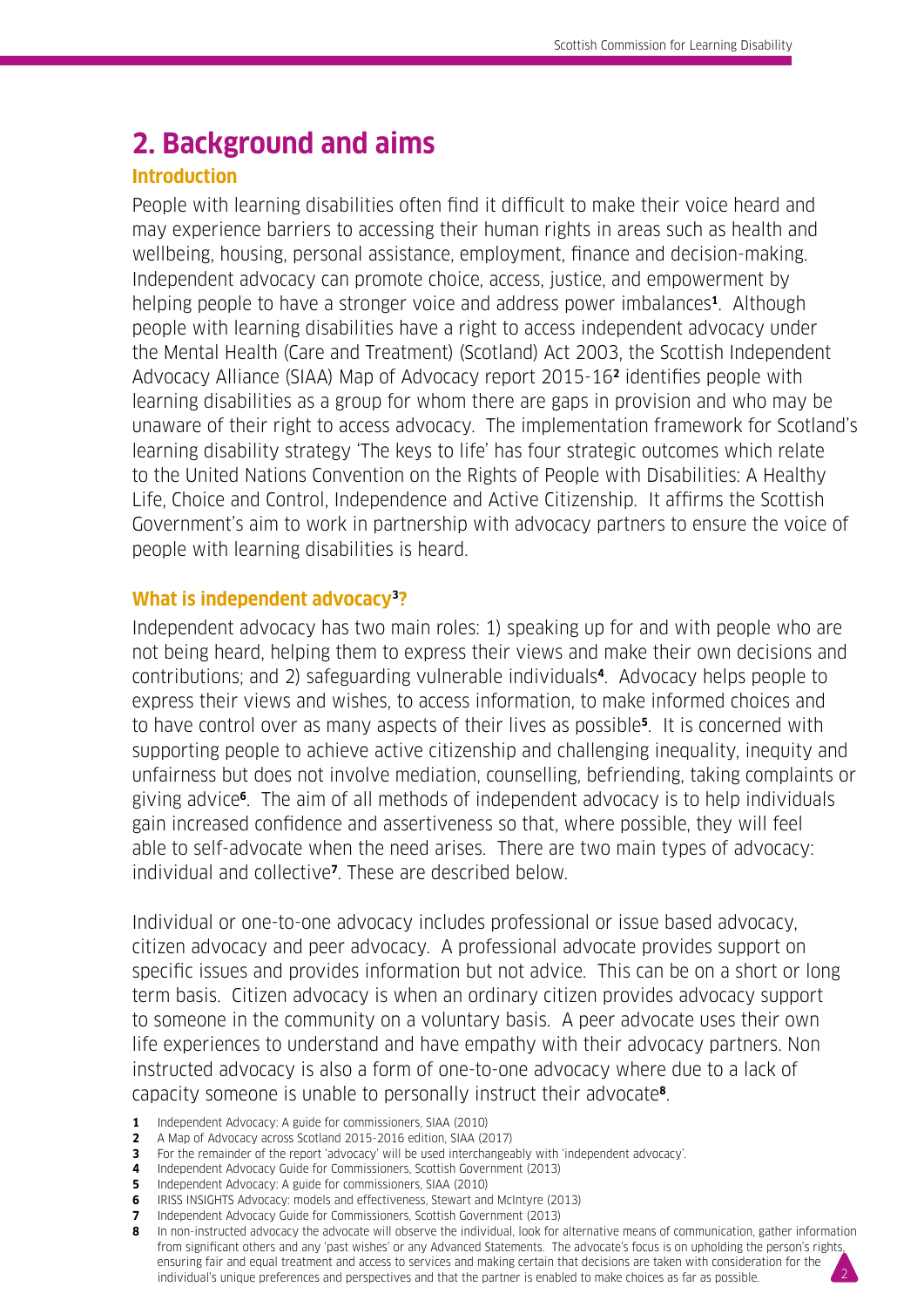Group or collective advocacy enables a peer group of people, as well as a wider community with shared interests, to represent their views, preferences and experiences. It can help reduce an individual's sense of isolation when raising a difficult issue. A collective voice can be stronger than that of individuals when campaigning and can help policy makers, strategic planners and service providers know what is working well, where gaps are and how best to target resources.

The SIAA promotes, supports and defends the principles, standards and practice of independent advocacy across Scotland. A list of their publications including Principles and Standards for Independent Advocacy and the Code of Practice for Independent Advocacy is available in Appendix A.

#### **Purpose of the scoping study**

This scoping study, undertaken at the request of the Scottish Government, seeks to examine the current landscape of independent advocacy support for people with learning disabilities in Scotland**9**. It is based on both primary research and secondary analysis of existing sources. (The methods are described in more detail below.) The objectives of the scoping study are to:

- **• provide a brief overview** of the historical, legislative and policy context for independent advocacy in Scotland, focusing particularly on how this has been applied to people with learning disabilities
- **• examine issues** in relation to the provision of advocacy including current commissioning arrangements and aspects relating to access and awareness, particularly in relation to people with learning disabilities
- **• describe the experience and impacts** of both one-to-one and group advocacy for people with learning disabilities
- **• consider issues** relating to the monitoring and evaluation of advocacy services
- **• discuss the future requirements** for advocacy for people with learning disabilities
- **• make recommendations** about future provision of advocacy for people with learning disabilities.

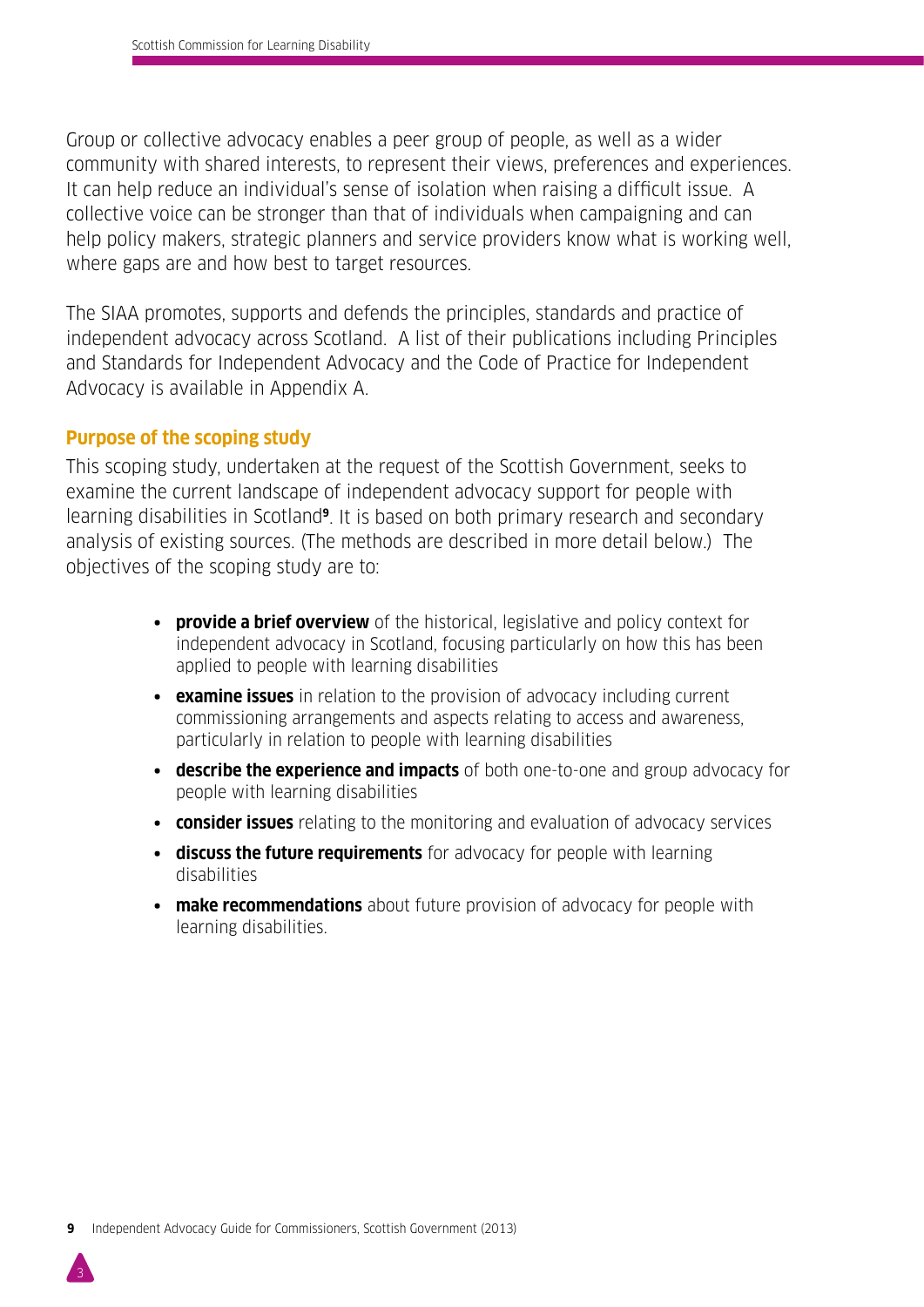# **3. Methodology**

This scoping study involves both primary and secondary research. The secondary research uses published resources to set the context and to identify the areas for further development. The primary research uses a mixed-methods approach (i) quantitative surveys of commissioners, service managers and frontline (ii) qualitative interviews and focus groups with people with learning disabilities and (iii) follow-up telephone interviews with commissioners and service managers.

#### **Survey of commissioners, managers and frontline workers**

A data collection tool for commissioners of advocacy services was developed using Survey Monkey. The survey covered topics relating to: the type and coverage of advocacy support commissioned, the funding available, the priorities for support, monitoring and evaluation, future challenges, and the strategic planning of advocacy support services. The survey was sent to 71 commissioners in all, based on a list supplied by SIAA. A total of 16 responses from commissioners were received. It is not straightforward to calculate a response rate for the survey, as there are multiple overlapping organisations involved in the commissioning of advocacy services. However, the responses received covered all NHS Board areas in Scotland, with the exception of NHS Tayside, Fife and Orkney.

A data collection tool for advocacy service managers was developed using Survey Monkey. The survey covered topics relating to: the type and coverage of advocacy support offered, the finance available, the priorities for support and the management of priority cases, capacity of the service, arrangements for monitoring and evaluation, and future challenges. The survey was sent to 52 service managers in all, based on a list supplied by SIAA. Responses were received from 35 service managers. This equates to a response rate of 67%.

A data collection tool for advocacy frontline workers was developed using Survey Monkey. The survey covered topics relating to: the experience of the frontline workers in relation to advocacy in general and advocacy for people with learning disabilities in particular, the type and coverage of advocacy support offered, resources available, how success is described, and future challenges. The survey was sent to 49 organisations in all, based on a list supplied by SIAA. Responses were received from 55 frontline workers.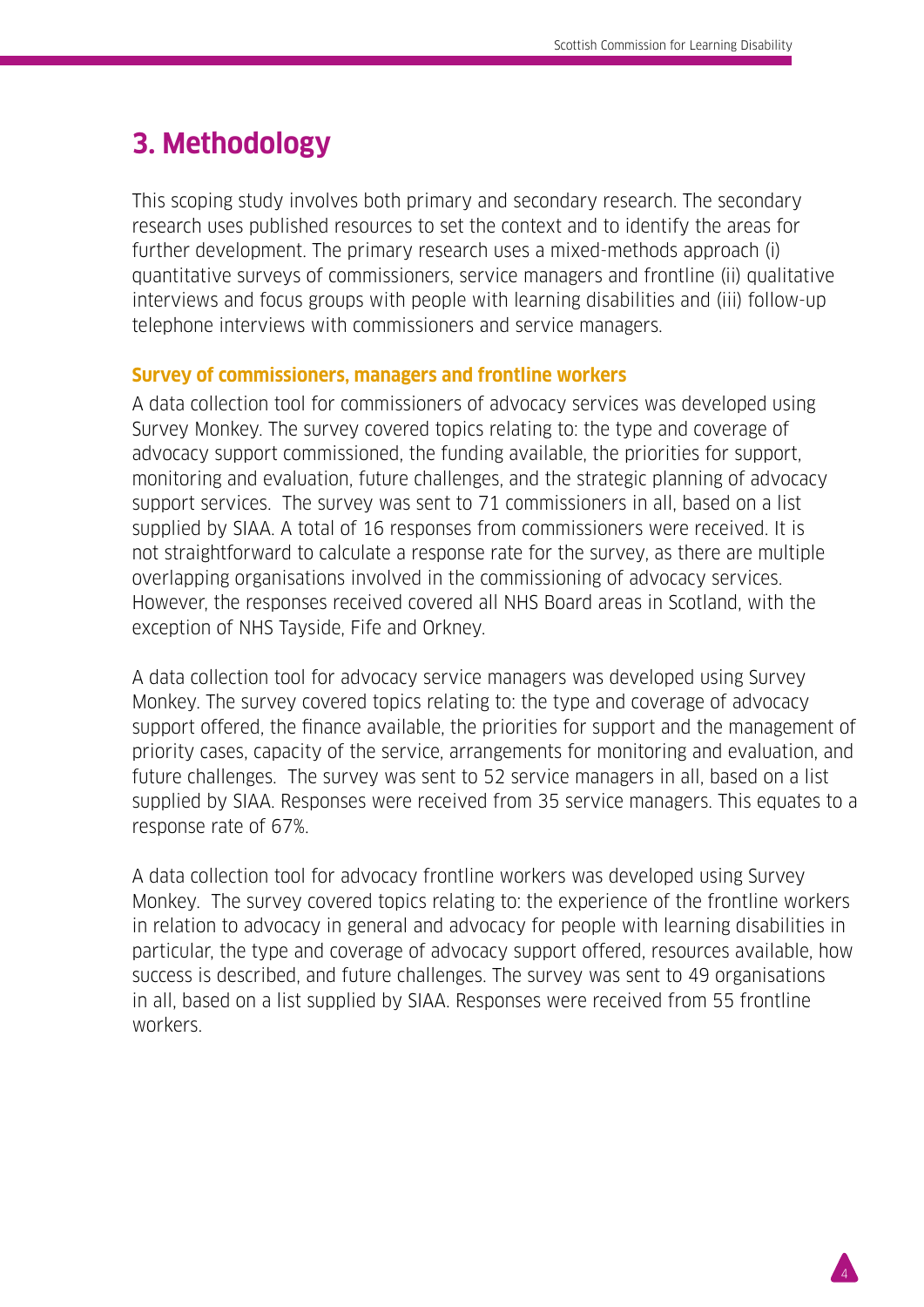#### **Follow up interviews**

Three follow up interviews with commissioners and 3 with service managers were conducted by telephone. These were selected on the basis of comments they had made in their survey response. These follow up interviews covered issues relating to: competitive tendering, the availability of advocacy, (the assessment of) outcomes, group advocacy, promoting awareness, supported decision making, non-instructed advocacy and unmet need.

#### **Qualitative interviews and focus groups**

It was agreed from the outset that we would not undertake a 'purposive' or 'structured' approach to sampling for the qualitative interviews. Rather, we would advertise the research project widely across our various networks, and ask people to contact us if they would like to participate in a 1-1 interview. Our aim was to conduct around 20 interviews with individuals. In addition, we arranged to conduct four focus groups in Edinburgh, Dalkeith, Motherwell and Inverness using established groups who met on a regular basis. Signed forms indicating a willingness to participate and providing contact details, were returned to the SCLD office in Glasgow. The Project Manager contacted the potential participants to arrange a date for interview. The consent process was undertaken before the interview commenced.

The main areas covered in the interviews and focus groups were: awareness, availability and experience of advocacy, impact of advocacy and future requirements for advocacy. Talking Mats were used, if appropriate, to elicit participants' views about advocacy. Before the interview started, respondents were reassured that there were no 'right' answers and no 'wrong' answers. Individual interviews lasted between 15 minutes and 45 minutes. Focus groups lasted between 45 minutes and 1 hour. We transcribed the individual interviews in full.

The focus groups were facilitated by one member of staff whilst the other took notes. No full transcription of the focus groups was undertaken. We conducted 18 individual interviews and 4 focus groups. Seventeen of the 18 individual interviews were with people with learning disabilities whilst the final one was with a parent of someone with a learning disability. One of the interviewees was almost completely non-verbal and so the carer was present throughout and responded to the questions. In addition, a support worker or relative was present at three interviews. The quotes used in this report includes a reference which identifies the interview or focus group.

#### **Limitations of the primary research**

For the quantitative surveys, it was not possible within the time available to do any follow up of non-response. Thus, the analysis is based on those who were willing – and had the capacity – to engage. The self-selecting nature of the respondents means that we cannot necessarily view these findings as representative of commissioners, service managers, frontline workers as a whole. Those who participated in the qualitative research interviews were not selected according to any purposive sampling design; rather they were volunteers. No inferences can therefore be drawn to the effect that these findings represent the broader population of people with learning disabilities.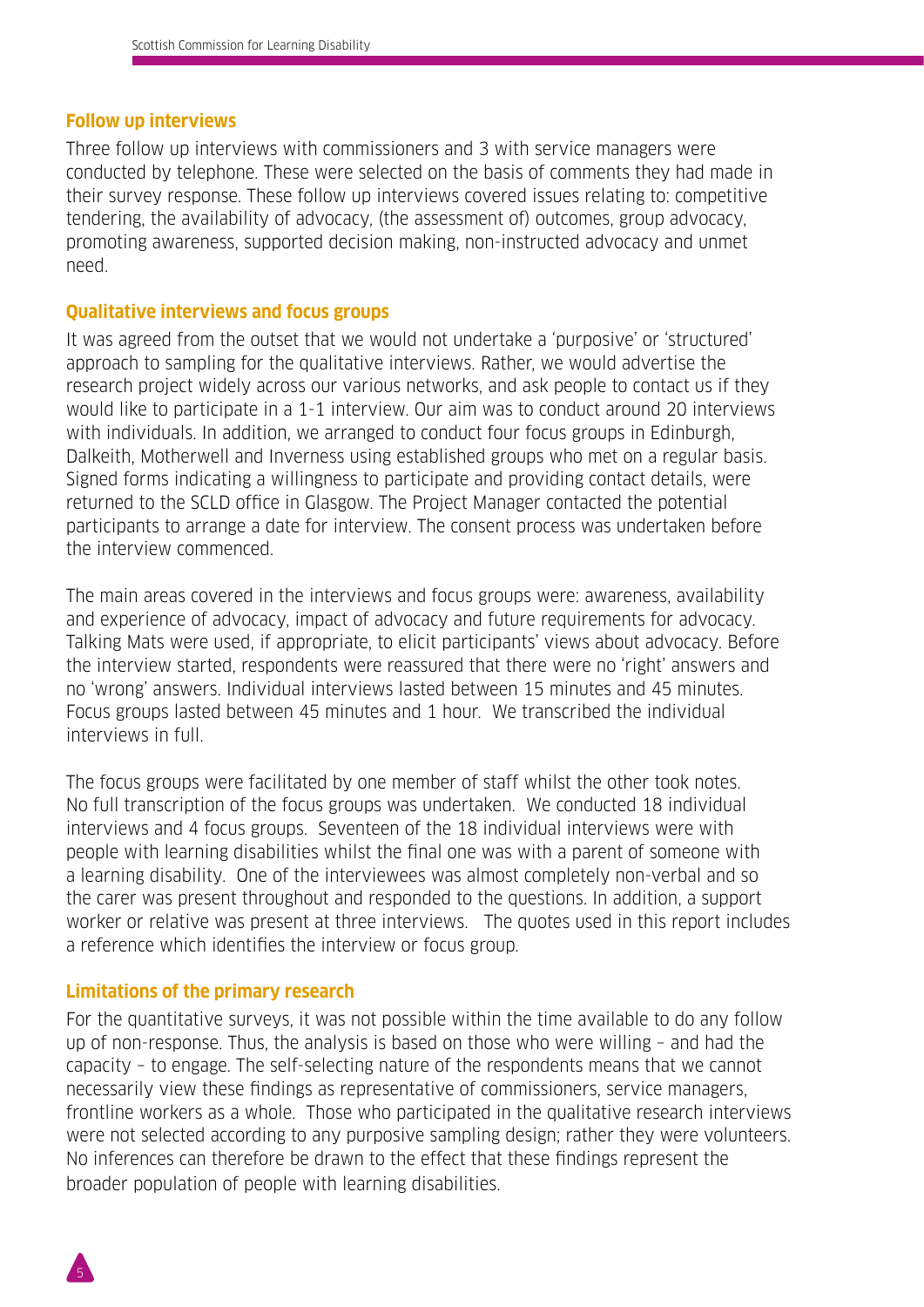# **4. Legislative and Policy Context**

# **Legislative context**

The Scottish Government is committed to the implementation of domestic human rights legislation and international instruments including the United Nations Covention on the Rights of Persons with Disabilities (UNCRPD) and European Convention on Human Rights (ECHR), designed to ensure that people with disabilities are not discriminated against and have support to exercise the same legal and civil rights as other citizens. Article 12 of the UNCRPD states that people with a disability have the right to support that enables them to exercise the same legal and civil rights as other people and for this right to be protected from abuse. This includes a range of formal and informal support arrangements including independent advocacy and self-advocacy.

The Mental Health (Care and Treatment) (Scotland) Act 2003 provides a right of access to independent advocacy for anyone with a mental disorder in law – a definition which includes people with a learning disability. It gives people with a learning disability right of access to both collective and individual advocacy**10**. The Act also confers a duty on NHS Boards and partner local authorities to ensure adequate provision of independent advocacy (individual and collective) and to 'take appropriate steps' to ensure that people are informed about the availability and remit of independent advocacy and have the opportunity to access advocacy services.

The Mental Health (Care and Treatment) (Scotland) Act 2003 has been followed by several pieces of legislation that either give people a right to access independent advocacy or mention advocacy as a way to involve people including the Adults Support and Protection (Scotland) Act 2007, the Patient Rights (Scotland) Act 2011 and the Social Care (Self-Directed Support) (Scotland) Act 2013**11**. (See Appendix B)

# **Policy context**

Over the past 10 years or so the Scottish Government has published a range of strategy and policy documents which relate to or explicitly set out its ambitions for the development of independent advocacy in Scotland. These include:

- In 2006, recommendations were made by the then Scottish Executive's Advocacy Subgroup**12** in respect of the importance of the availability of choice in relation to the provision of independent advocacy for people with learning disabilities; their involvement in the planning of advocacy services and the development of local advocacy plans.
- In 2010 the Scottish Government published the **National Strategy on Selfdirected Support** which states that in agreeing to opt for a direct payment or an individual budget, it is important that…adequate support and advocacy is in place to support people to manage, drawing on the experience of those who direct their own support. The strategy also states that progress towards greater choice, control and empowerment for social care users should be recognised via a number of routes and these include a sustainable network of advocacy

**11** Independent Advocacy Guide for Commissioners, Scottish Government (2013)

**<sup>12</sup>** Having your Say? The Same as you? The National Implementation Group report of the Advocacy Sub Group (Scottish Executive, 2006)



**<sup>10</sup>** Working with Independent Advocates, Mental Welfare Commission for Scotland (2015)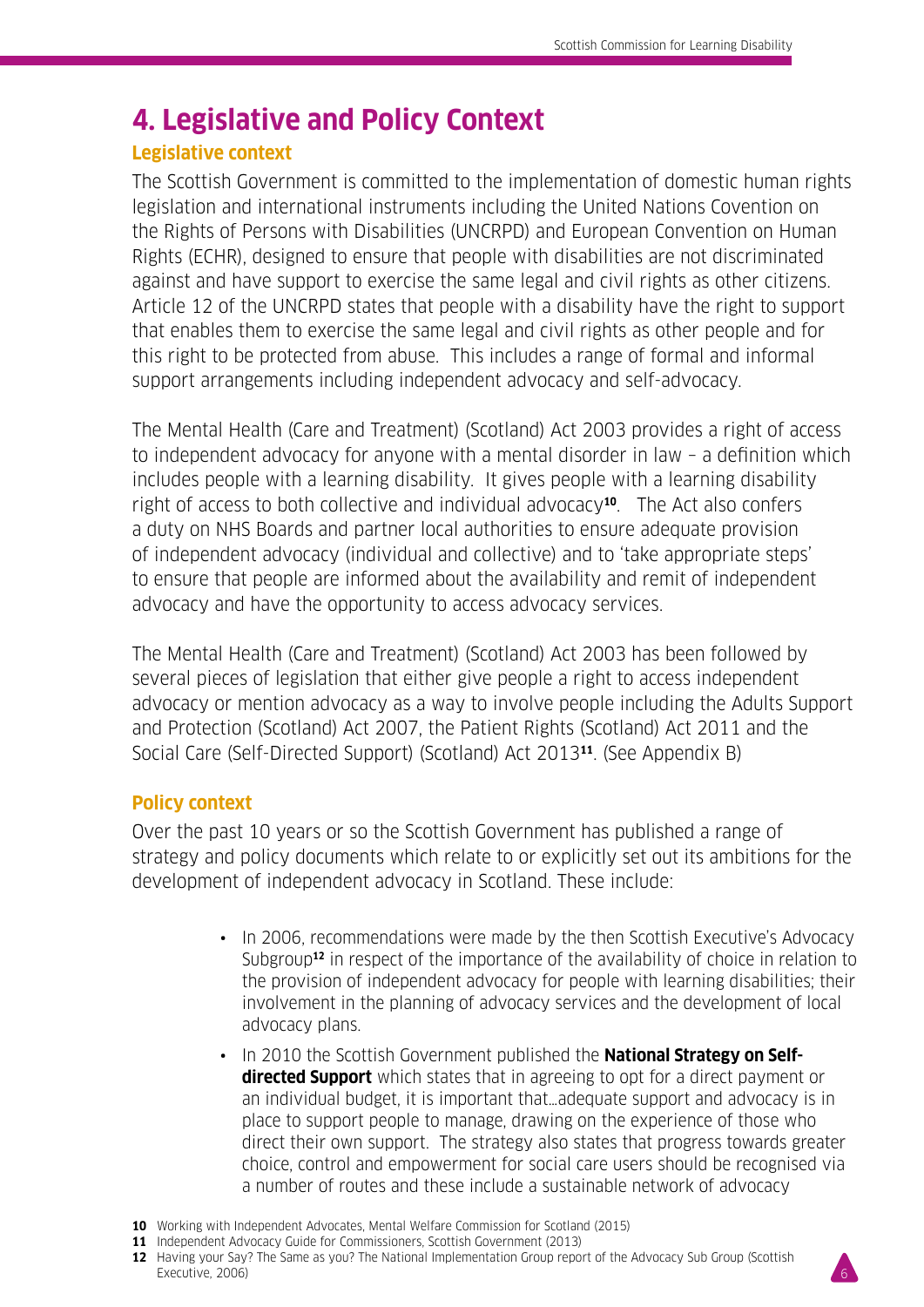and peer support organisations that support individuals to exercise choice and control.

- The **Charter of Patient Rights and Responsibilities** published in 2012 set out a summary of the rights and responsibilities of patients using the NHS in Scotland. The Charter states that: You have the right to request support when making decisions about your health care. You may ask (and if you have a mental health disorder you have a right) to have an independent advocate to help you give your views. NHS staff can help you arrange this.
- In 2013 the Scottish Government's learning disability strategy **The keys to life**<sup>13</sup> made a recommendation that the Government should work with SIAA, PAMIS and SCLD to scope the need for advocacy and to develop an Action Plan to improve delivery and uptake of independent advocacy at local level.
- The **Social Care (SDS) (Scotland) Act 2013** says that: A person must be provided with any assistance that is reasonably required to enable that person – (a) to express any views the person may have about the options for self-directed support, and (b) to make an informed choice when choosing an option for selfdirected support.
- In 2016 the Scottish Government's **A Fairer Scotland for Disabled People Our Delivery Plan to 2021 for the UNCRPD** stated "We will empower people to know and claim their rights following the changes to the Mental Health (Scotland) Act 2015 by promoting independent advocacy and advance statements, alongside a rights-based approach in the statutory guidance on the use of mental health legislation".
- The **Health and Social Care Standards** published by the Scottish Government in 2017 make specific reference to individuals being supported to use advocacy if they desire or require it. Standard 2.4 reads: I am supported to use independent advocacy if I want or need this.
- The **National Mental Health Strategy 2017-2027** states "Adults with Incapacity legislation should fully reflect the requirements of the United Nations Convention on the Rights of Persons with Disabilities (UNCRPD), with particular emphasis on provision of supported decision making, addressing issues around deprivation of liberty and the interaction of Adults with Incapacity Legislation (AWI) legislation with the legislation on mental health and adult support and protection".
- Finally, the role and remit of advocacy is relevant to a wide range of on-going public policy discussions including the Social Security Bill, Support for decisionmaking strategy, Review of Adults with Incapacity Act, the review of learning disability and autism in the Mental Health (Care and Treatment) (Scotland) Act 2003 and compliance with the UNCRPD.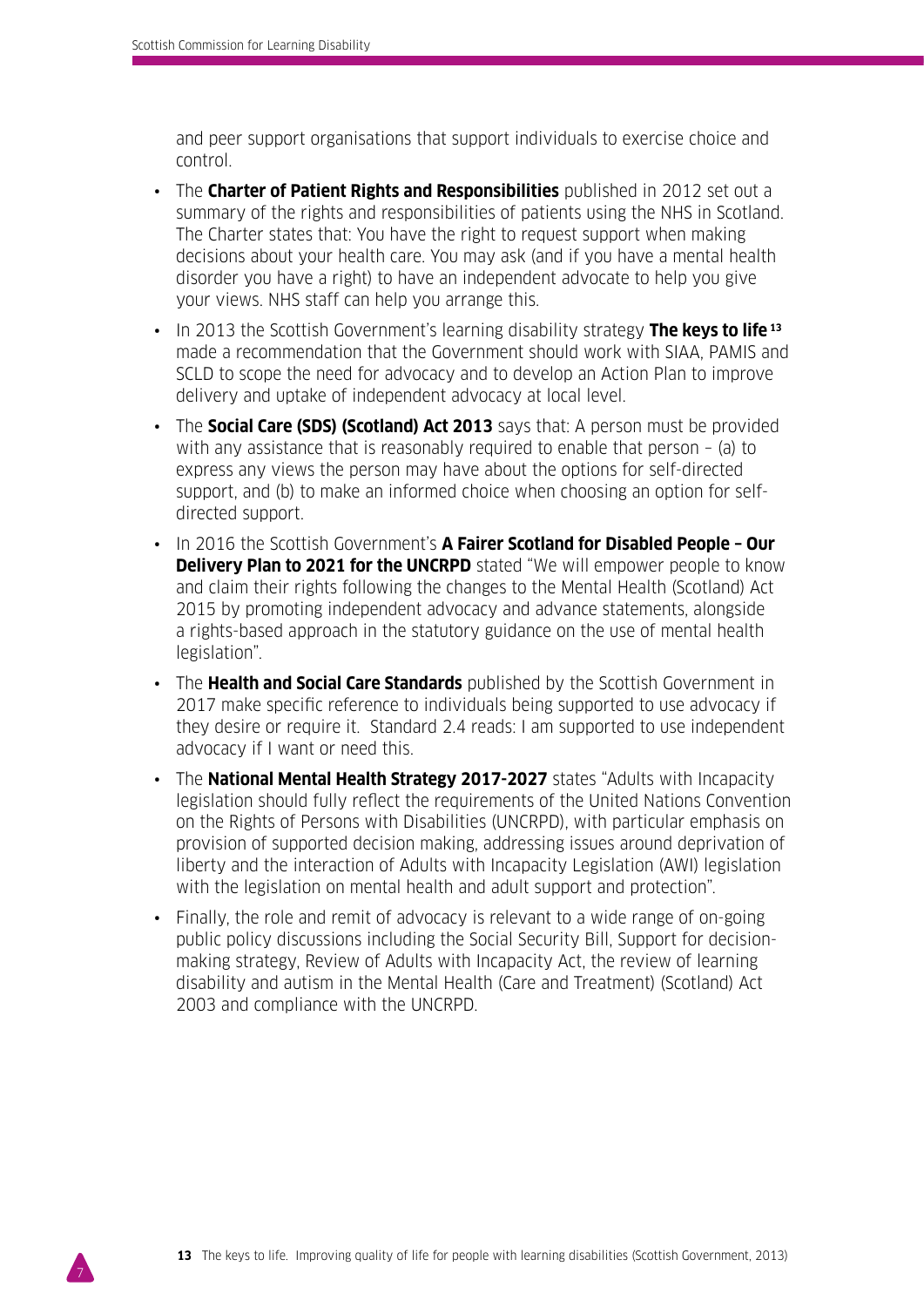# **5. Advocacy Provision**

# **Background**

According to data published by SIAA in 2017**14** the total number of people in Scotland accessing any type of independent advocacy in Scotland increased by 11.5% (from 27,000 to 30,500) in the period 2013/14 to 2015/16. During the same period, statutory funding decreased by 4.0% (from £11.5m to £11.0m). This funding decrease was partially – though not wholly - offset by increased funding from Scottish Government for specific advocacy projects as well as by increased funding from charitable trusts and other grant awarding bodies. However, this funding is usually time limited and not sustainable in the longer term. The overall picture for advocacy provision across the board is of declining resources, both in financial terms and also in relation to staffing (including volunteers). In this context SIAA reports that advocacy organisations are increasingly having to restrict and / or prioritise requests for referral and also to reduce or stop awareness raising work.

# **Advocacy provision for people with learning disabilities**

The landscape in terms of advocacy provision for people with learning disabilities across Scotland is complex. There is considerable variation in the type of provision, advocacy models used and exact access criteria varies between local areas and from service to service. However, in line with their statutory obligations every area in Scotland makes some advocacy provision for people with learning disabilities. In some areas advocacy services are learning disability specific but more typically provision is generic**15**. There has been a shift in focus from collective and citizen advocacy to commissioning of individual, issue-based professional advocacy since the introduction of the Mental Health (Care and Treatment) (Scotland) Act 2003**16**. While citizen advocacy is still the predominant model in Fife and is available in one or two other local authority areas, many advocacy services now focus solely on professional one-toone advocacy.

In our survey results only a very small number of service managers (8%) said the organisation they managed worked exclusively with people with learning disabilities. The vast majority (92%) reported providing advocacy to multiple different client groups and working with adults across a broad range of age groups. The exception to this is group advocacy for which services are often funded specifically for people with learning disabilities. Around two-thirds (63%) of commissioners and over one half (55%) of survey managers reported commissioning / providing both one-toone advocacy and collective/group advocacy, the remainder did not. Reasons for commissioning both types of advocacy included:

**15** A Map of Advocacy across Scotland 2015-2016 edition, SIAA (2017)

**<sup>14</sup>** A Map of Advocacy across Scotland 2015-2016 edition, SIAA (2017)

**<sup>16</sup>** "Without advocacy I'd probably be dead" Research into the impact of independent advocacy on the lives of people experiencing learning disabilities, SIAA (2014).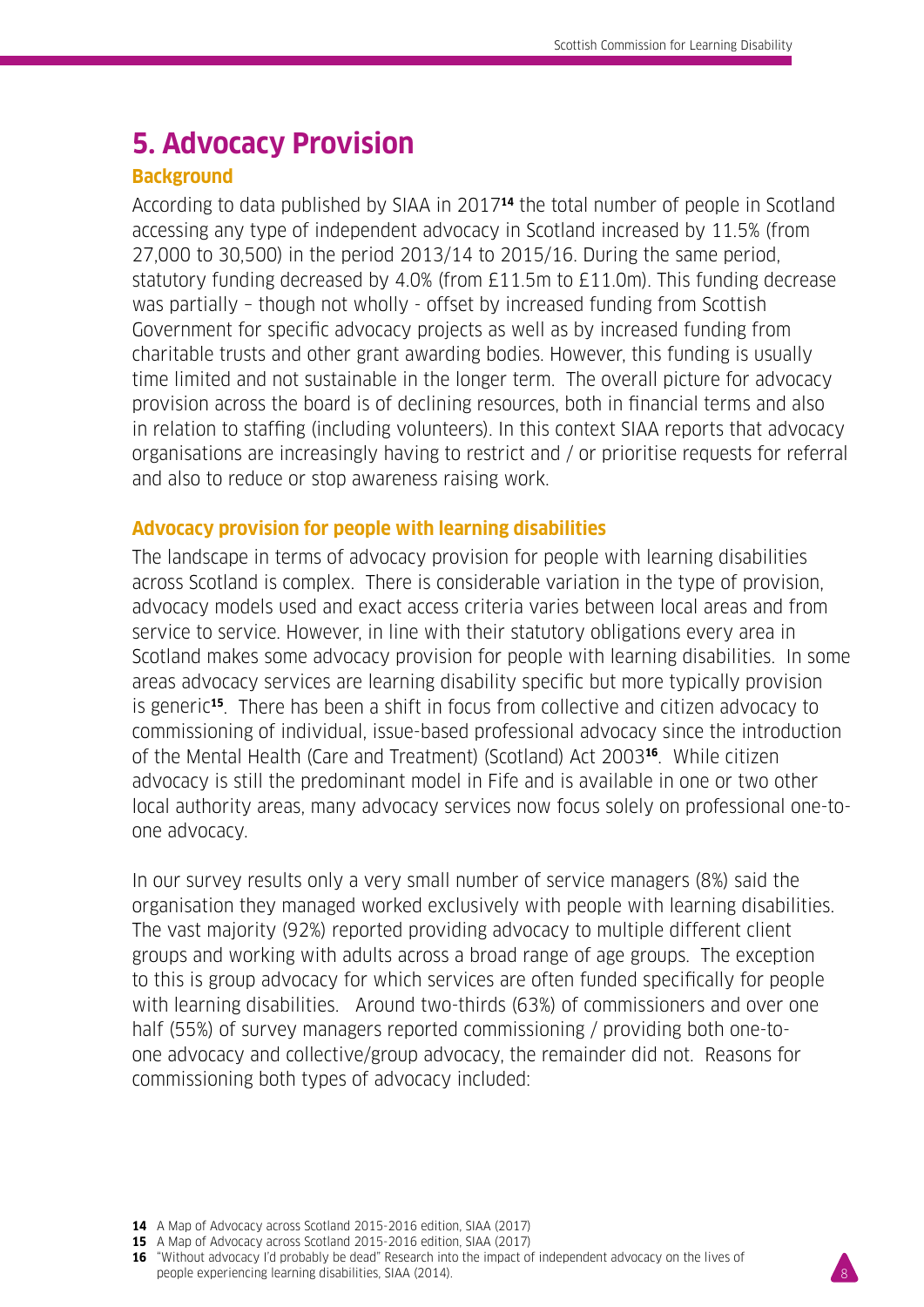- there is a requirement to meet statutory obligations
- services were designed to meet demand / needs of the population
- services were designed to meet Scottish Government strategic outcomes.

For those who did not commission group advocacy the reasons given included:

- services were designed to meet demand / needs of the population (often these were strongly weighted towards requirements for individual advocacy)
- services were designed to make best use of available resources.

The legislation does not explicitly state which form of independent advocacy support should be made available. The Mental Health Act Code of Practice**17** says 'any or all of the various types might be appropriate depending on the circumstances and personal preferences of the patient concerned' but there are few areas where all the types of advocacy referred to in the Scottish Government guidance for commissioners are available. SIAA have frequently expressed concern about gaps in provision for collective/group advocacy in some areas of Scotland **18**.

Service managers were also asked to provide details of what models of advocacy they used. Professional or single issue advocacy and collective advocacy/group advocacy were the most common models. Seven (7) respondents said they only delivered professional or single issue advocacy. Two (2) respondents said that their organisations only delivered collective/group and/or self advocacy.

| <b>Professional/Single Issue Advocacy</b> | 86%        | 25 |
|-------------------------------------------|------------|----|
| Peer Advocacy                             | 7%         | 2  |
| <b>Citizens Advocacy</b>                  | <b>14%</b> | 4  |
| <b>Collective/Group Advocacy</b>          | 62%        | 18 |
| <b>Self Advocacy</b>                      | 28%        | 8  |
| <b>Total Respondents: 29</b>              |            |    |

**17** Mental Health (Care and Treatment) (Scotland) Act 2003 Code of Practice Volume 1 (2005)

**18** SIAA Response Mental Health (Scotland) Bill – Call for written evidence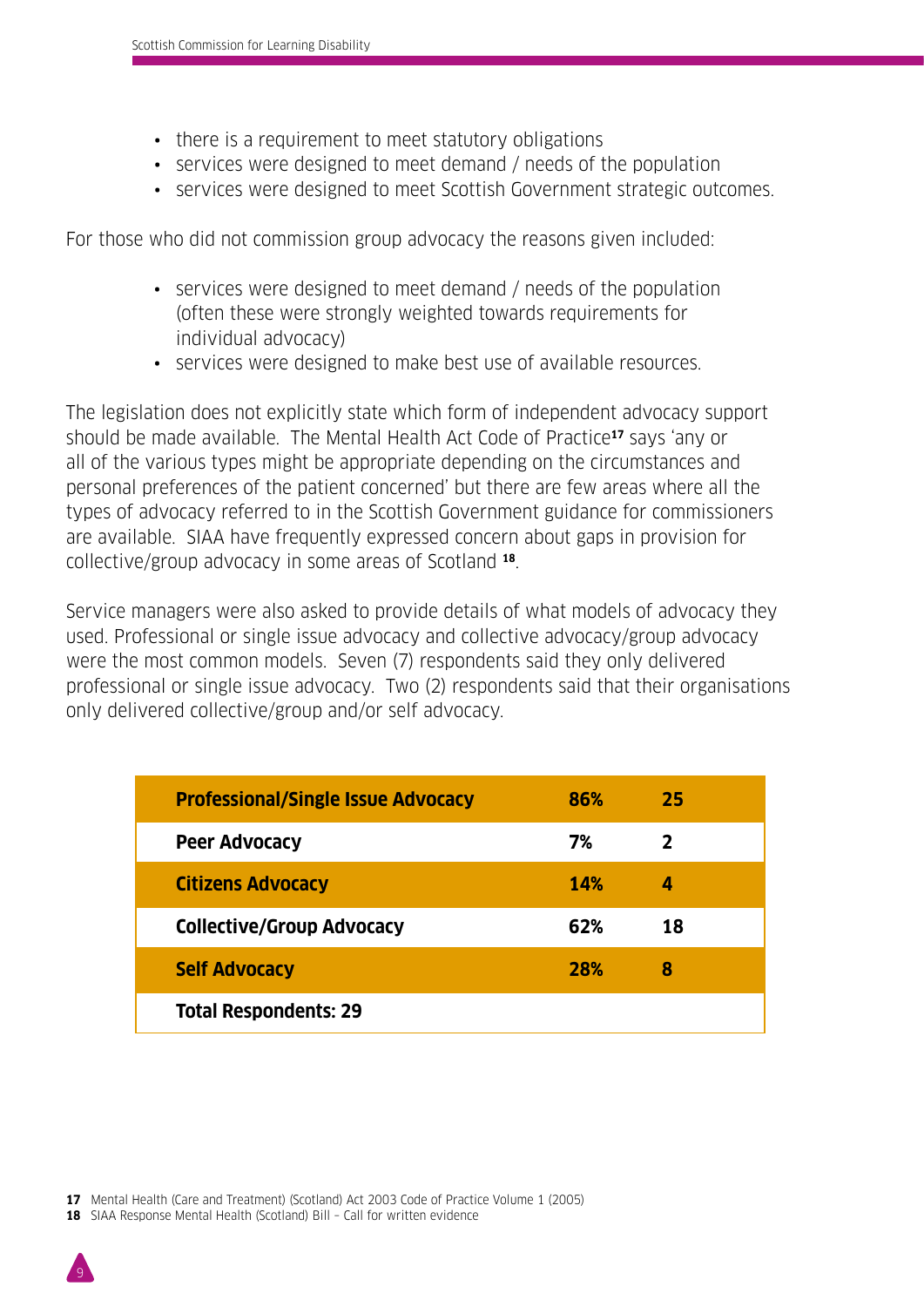#### **Advocacy funding**

Over half of commissioners (56%) reported that they had a specific budget for advocacy support for people with learning disabilities. The remaining 44% said they did not. The table below shows how these budgets had changed since the previous funding cycle.



Around three quarters of commissioners reported their budget had either stayed the same or had decreased. In cases where it had decreased commissioners focused on the need to: prioritise statutory cases, introduce waiting lists and restructure the service.

Nearly three-quarters (74%) of commissioners responded that their funding arrangements did not stipulate the amount of support people are eligible for. The remaining 26% said that funding arrangements placed certain restrictions on advocacy support (either by amount of time, number of issues or number of meetings). Commissioners were generally of the view that availability of advocacy should not be restricted to a single issue. In particular, where a commissioner commissioned 'single issue' advocacy they emphasised that the number of referrals for the same individual was not restricted, and that referral could be open for a long (perhaps indefinite) period. Additionally, the vast majority of commissioners (88%) reported that organisations are funded to provide learning disability advocacy services to anyone who lives in their area, regardless of which local authority pays their support.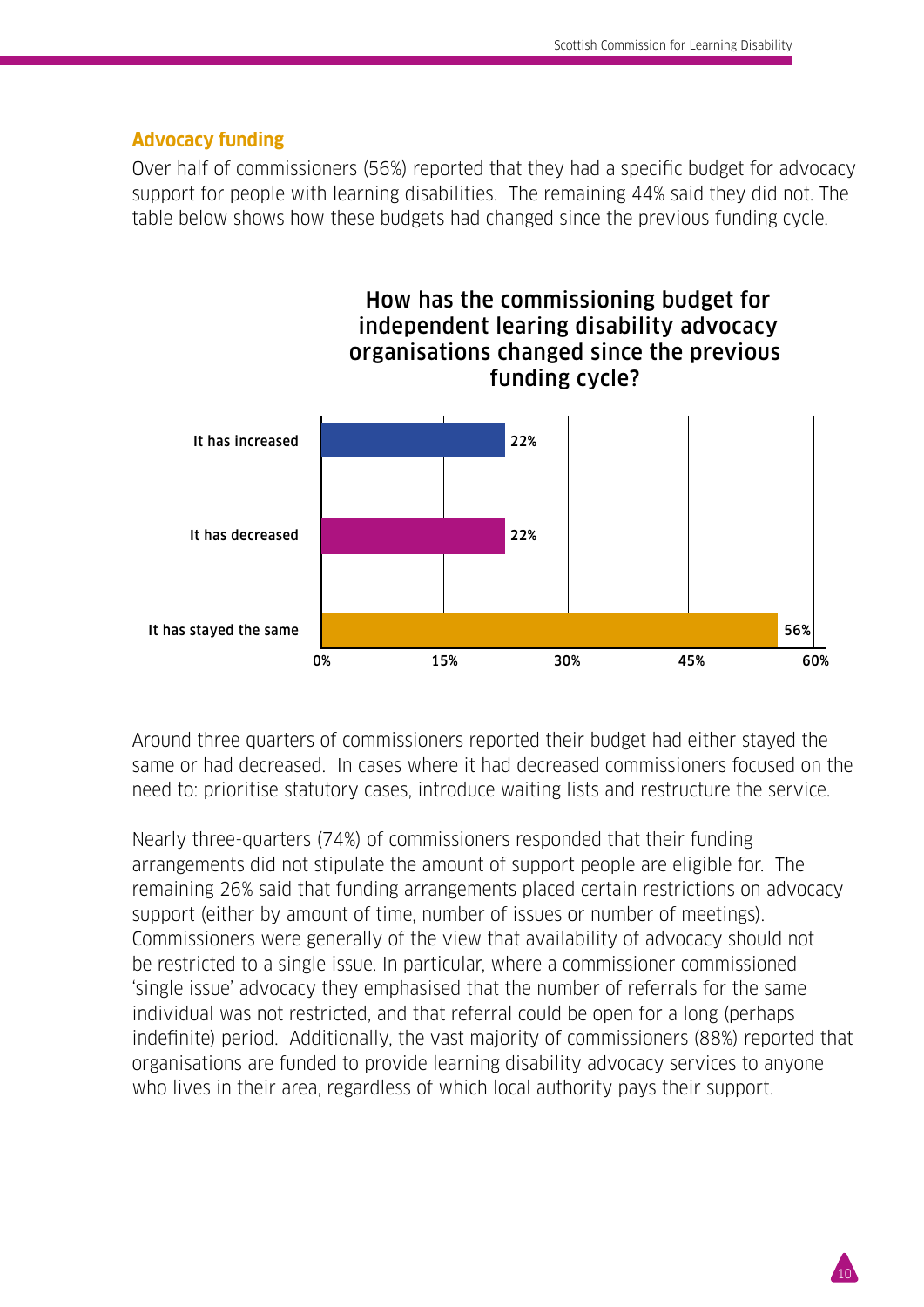Service managers mostly reported multiple sources of funding from a variety of statutory bodies (health and social care partnerships, local authorities and health boards). Only 11 out of 29 managers (38%) cited a single source of funding. Around a quarter of organisations received some funding from either the Scottish Government and/or trust and grant awarding bodies. This funding was often earmarked for highly specific purposes (e.g. for victims of domestic abuse, for individuals seeking SDS support etc.). Around one in six service managers reported that their funder required them to provide advocacy to a minimum number of people per year. Some service managers explained that the contract or model was tailored to the individual requirements of the service user.

#### **Key Points**

- The advocacy landscape is complex and provision varies between areas and from service to service
- Some advocacy services are learning disability specific but more typically provision is generic
- One-to-one professional advocacy was most common form of provision
- A third of commissioners reported they do not commission collective/ group advocacy. Reasons for this included: services are designed to meet demand/needs of the population and services were designed to make best use of available resources
- Around a quarter of commissioners said that funding arrangements place certain restrictions on advocacy support either by amount of time, number of issues or number of meetings people are eligible for
- Around three quarters of commissioners reported their budget had remained static or decreased. Where budgets had decreased commissioners focused on the need to: prioritise statutory cases, introduce waiting lists and restructure the service.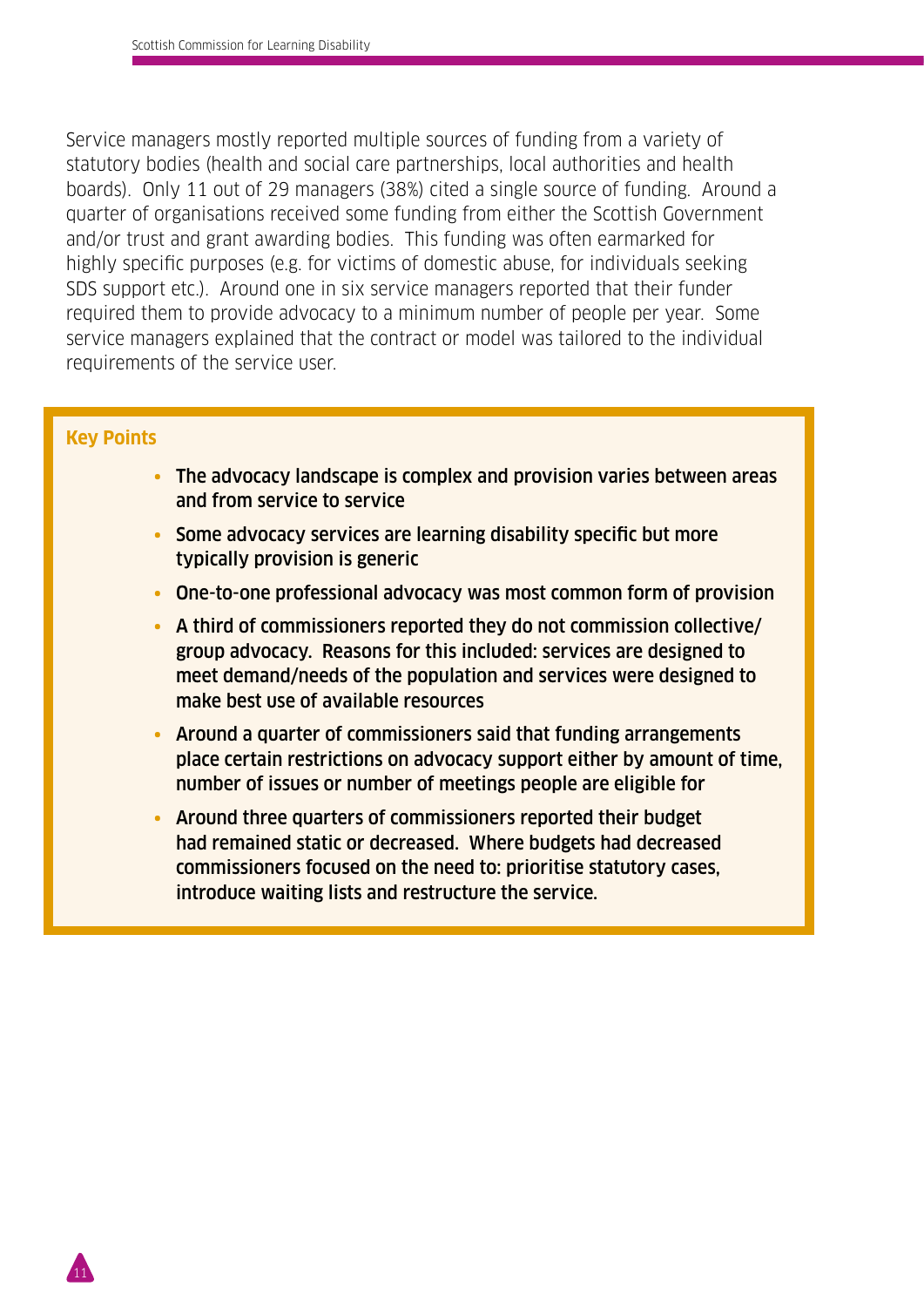12

# **6. Awareness of Advocacy**

#### **Background**

The Map of Advocacy 2015-16**19** highlights that due to financial constraints organisations are increasingly unable to undertake any activities in addition to the direct delivery of advocacy. As a result many advocacy organisations report they have had to reduce or stop awareness raising work.

#### **Promotion/Awareness of services**

A wide range of ways of raising awareness of the availability of advocacy support in their area were reported by commissioners including:

- **•** posters / leaflets in public areas
- **•** information posted on local authority (and other) websites
- **•** sharing of information to raise awareness via a wide range of local groups and networks; awareness raising by professionals including social workers, the police, local authority operational teams etc
- **•** having a presence at events including roadshows; advertising and awareness raising by service providers and frontline staff; awareness raising sessions and training events.

Commissioners sometimes reported that these types of activities formed part of the contract monitoring framework. However, there appeared to be limited planning in a strategic sense to ensure that people with a learning disability are aware of advocacy, understand what it is and are able to access it.

#### **Sources of referrals**

Service managers reported mixed sources of referrals with nearly all receiving referrals from social work, NHS and self-referrals and most receiving referrals from advice or rights professionals as well. Respondents identified family, friends, other professionals (lawyers, teachers etc.), and other third sector agencies as the main additional sources of referrals. Other sources mentioned occasionally included the general public, carers, and other advocacy service users.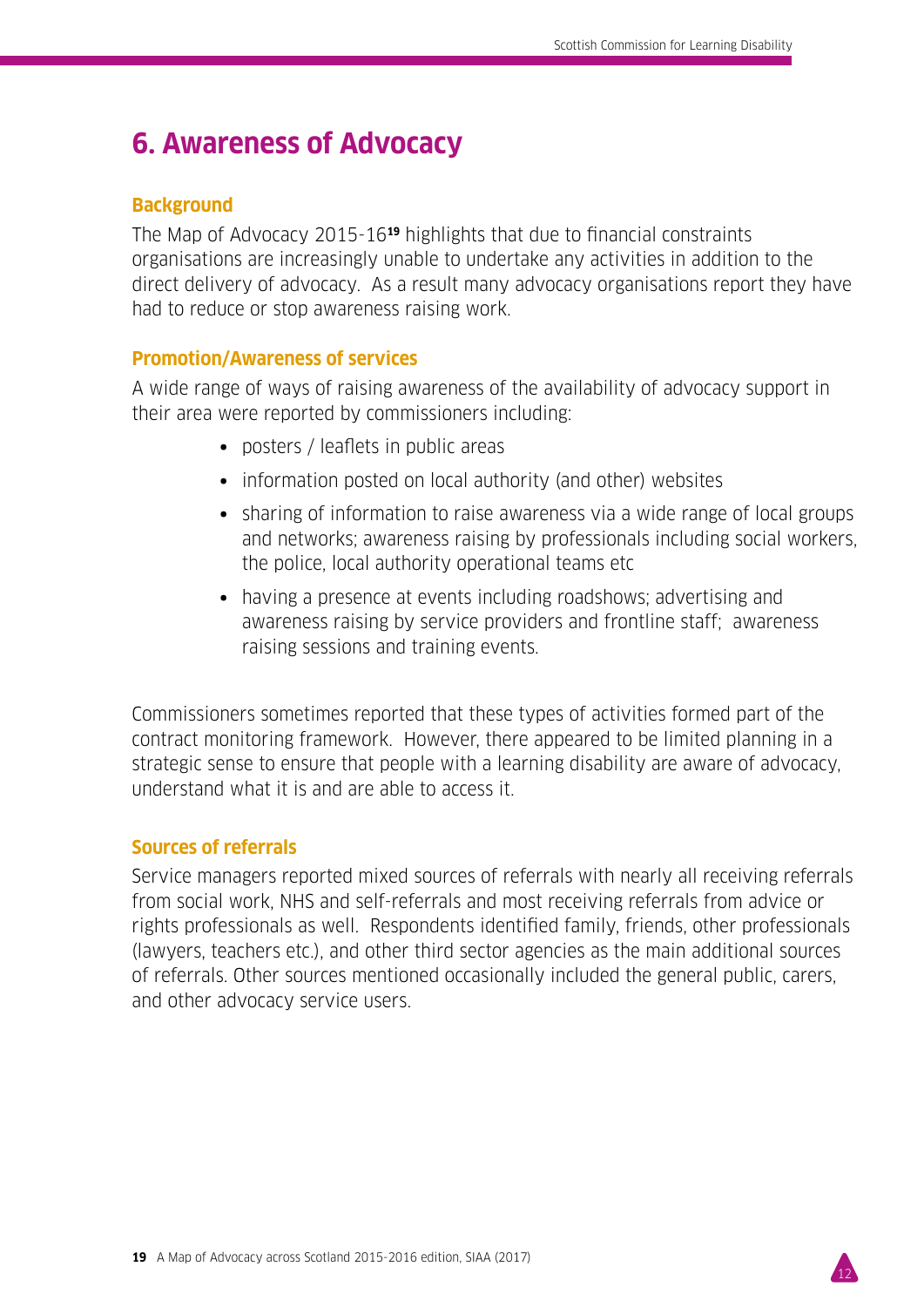#### **People with learning disabilities' awareness of advocacy**

In both the one-to-one interviews and focus groups people with learning disabilities were asked about how they became aware of advocacy and what they thought it was. When people were able to tell us clearly how they heard of advocacy this tended to be through professionals they already had a relationship with, e.g. support workers, social workers or they heard about it through a group they are a member of.

I first heard about advocacy in 2006 when I was invited to the Stand Up For Yourself self-advocacy group. #15

People reported receiving presentations at various groups they attended where advocacy workers had explained what advocacy is for and who it can help. However, others reported little awareness or knowledge of advocacy. Those who are less linked in to other services or not involved in support and community groups may have less access to such information.

No I didn't know what it was, nobody had signposted me to it. I'd heard the name Ceartas but no one had signposted me to them. #14

But I don't think a lot of people know that it's available because I didn't know…I remember saying for months, so this is it, I'm just left to get on with this. #17

Even when people had heard about advocacy, they were often unfamiliar with the different models of advocacy which exist. Mostly people described it as a way to help them and in particular to help them speak up and get their point across.

I thought it was to help you get your point across. I can't remember if it was staff or other students that told me about it. #7

Well, advocates, I think I need because they can talk up for you. Like, I'm not good at explaining things, like to tell a company or a social worker. #11

Views were expressed around a desire for a greater choice of options. There were also comments which indicated people thought they would benefit from a long term citizen or peer advocacy partnership but these models were not always available.

I've been looking at other types of advocacy, I want to get someone closer to my age range to talk to. There is no one in my age range. #7

That would be good feedback for this that there is a lack of choice and that's bad. I think longer term citizen advocacy would be good for (son) but it's not available where we live #17

There were also a range of misperceptions about what advocacy is, and what advocates do.

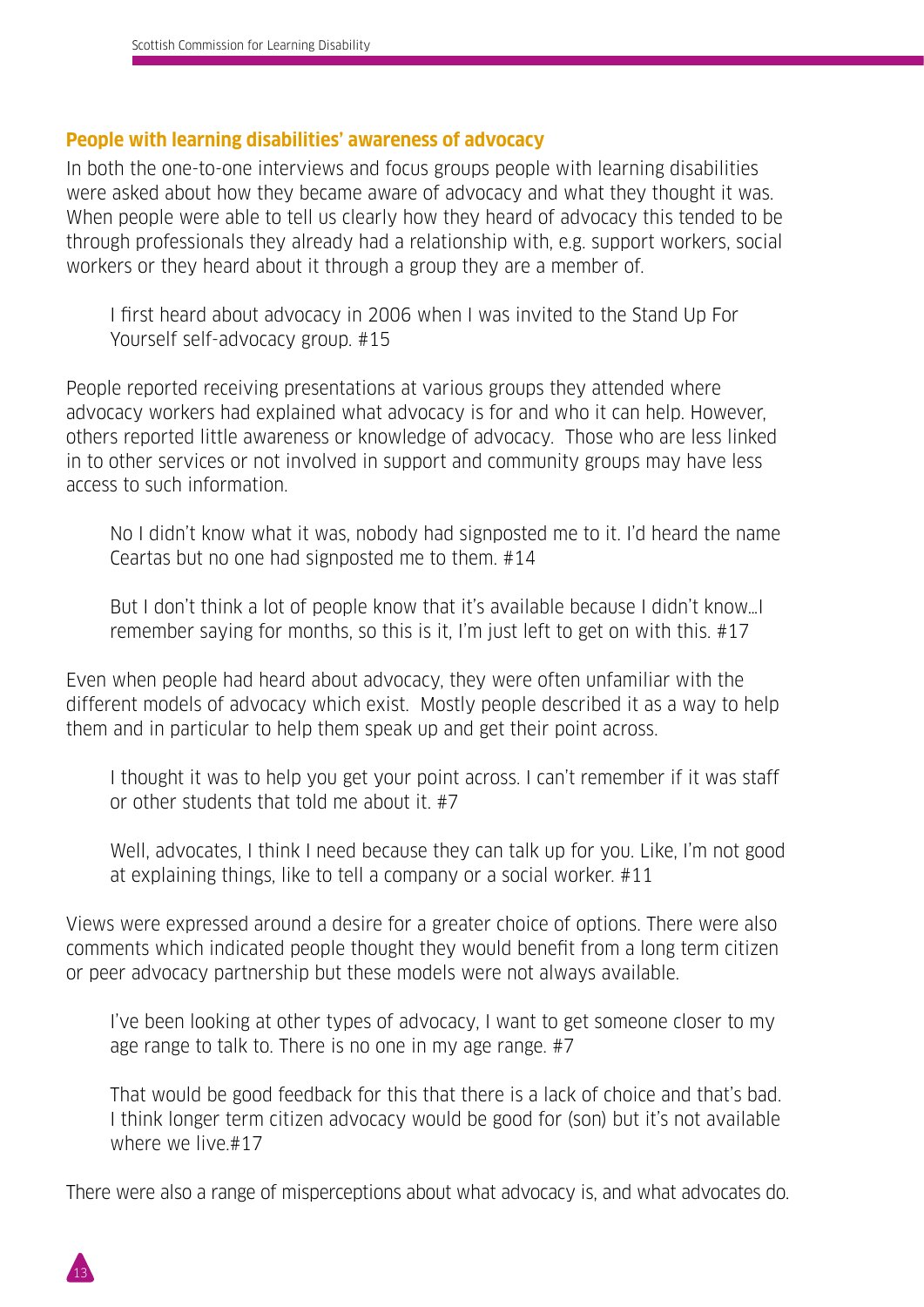I don't know, what I first heard about it they just said it was people that would come in and help you, take the boys out. #10

Yes, well I always thought the advocate would be someone who had a bit of clout…. I thought they could say 'You should be doing this', 'You should be doing that'. I didn't honestly find that. #5

My general feeling is … a few good advices given over the years...but a bit of disappointment…. Especially recently a few things happening… and like I say because the advocates are paid for by social work … they are still the bosses… they are cutting it back… they should be separate from social work… the advocates should be separate… Social work can cut their budget to do things …#5

In the focus groups word of mouth was discussed as playing an important role in encouraging people to join advocacy groups. People reported that they had heard about the group from a friend, family member or support worker.

The staff helped me apply to the group, the staff heard about it and asked if I wanted to join it. FG1

I got to know through word of mouth, the parents' group first then I learned about what they do outside the parents' group. FG2

A friend of mine told me about People First so I came along and became a member. FG2

| <b>Key Points</b> |                                                                                                                                                                                                                                                                |
|-------------------|----------------------------------------------------------------------------------------------------------------------------------------------------------------------------------------------------------------------------------------------------------------|
|                   | • A wide range of awareness raising activities were reported including:<br>communicating information by posters/leaflets/websites, attending local<br>groups and networks, and holding promotional sessions and training<br>events                             |
|                   | Nearly all service managers reported receiving referrals from social work,<br>NHS and by self-referral and most received referrals from advice or rights<br>professionals as well                                                                              |
|                   | People heard about advocacy mainly through their contacts with<br>voluntary and/or advocacy organisations or informally by word of mouth<br>through others they meet. However, in general people didn't recall how or<br>when they were made aware of advocacy |
|                   | People with learning disabilities were generally not aware of the different<br>types of advocacy (1-1, group, citizen advocacy etc.) which exist                                                                                                               |
|                   | • People with learning disabilities described advocacy as a way to help you<br>- and in particular to help you to speak up for yourself and to get your<br>point across                                                                                        |
|                   | There were a range of misperceptions about what advocacy is, and what<br>advocates do.                                                                                                                                                                         |

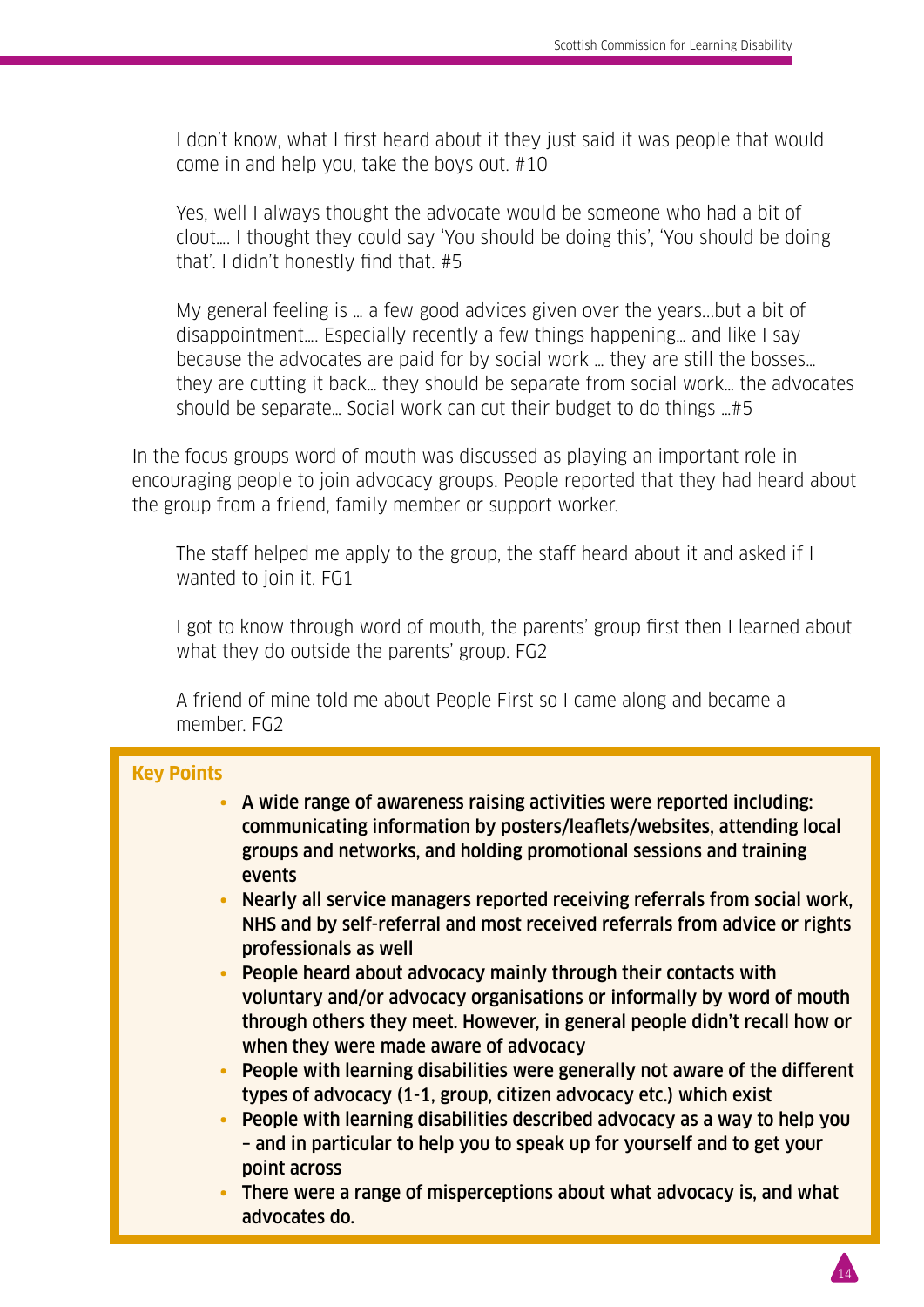# **7. Access to advocacy**

# **Background**

In the most recent publication based on the Learning Disabilities Statistics Scotland Dataset (LDSS)**20** local authorities reported that 2,329 adults (10.0% of all adults with learning disabilities known to local authorities) had attempted to access advocacy support. Of these, 17% had been unable to access support. The diagram below shows the types of advocacy support accessed.



# **Prioritising access to services**

In our survey, the vast majority of commissioners (86%) reported that the advocacy services they commissioned were expected to prioritise people affected by compulsory measures. This accords with previous observations by SIAA**21**. The vast majority of service managers (89%) reported having a system for prioritising access to their services. In terms of who was prioritised, service managers referred repeatedly to those under statutory orders who were detained under the Mental Health (Care and Treatment) (Scotland) Act 2003. They also talked more generally about prioritising both on the basis of (other) specific priority categories (e.g. older age adults, those with learning disabilities) and on the basis of an assessment of urgency (in terms of identified deadlines relating for example to an education tribunal or appeal) and / or

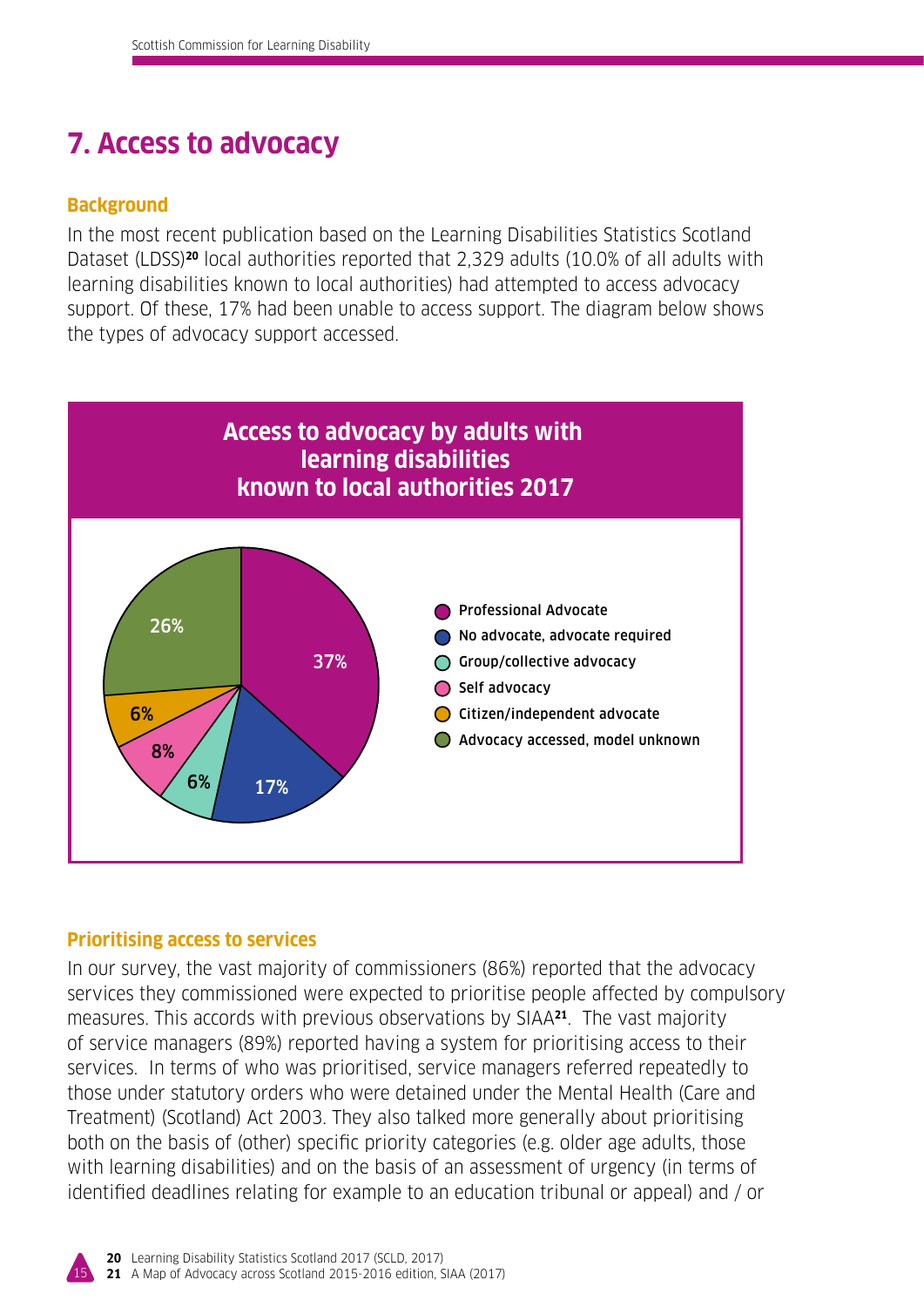need. The factors affecting who was seen as being in greatest need were wide ranging and included those who had no other form of support, those who were non-verbal, those in transition and those who were seen to be 'in crisis'.

Over a third (38%) of service managers reported having a target for how long someone should spend on a waiting list. For those who provided more details, the (target) waiting times varied from 24 hours to 3 months. In many cases these targets were tailored to the urgency/priority assigned to the particular case. Urgent/priority cases were generally seen within 5 working days and often sooner. In general, respondents provided an upbeat assessment of their success rates in meeting their targets and reported that in the vast majority of cases targets were met. A few respondents provided more ambivalent answers which indicated either that the data were not available to answer this question, or that there were fairly strict limitations placed on who would fall within the group to whom any targets would apply.

Respondents were asked to provide details of what happens when an individual requests further advocacy support once an advocacy partnership ends. In general responses emphasised that in almost all cases further support is forthcoming. Where it was mentioned, there is a tendency to allocate – if possible – the same advocacy worker. However, in one case the organisation said they made a deliberate choice to allocate a different worker as a way of managing/reducing dependency.

Commissioners were also asked how they ensure that services are available to those with complex needs in their area. On the whole, commissioners either emphasised that the service was available to all comers, or that the planning process (following guidelines and procedures) would mean this was achieved. Others talked in more general terms about: good liaison, taking a casework approach, the expertise of advocacy workers in relation to relevant communication tools, and promoting this service and approach through PAMIS.

#### **People with learning disabilities' experience of accessing advocacy**

In the interviews people were asked about the process of accessing advocacy and whether this had been straightforward. Experiences ranged from people perceiving that access to advocacy had been very quick and easy to arrange to those who felt it had been a long, drawn out and difficult process.

> [Interviewer: Did you have to wait a long time to see her?] No really no….a few days. #14

Before I ever got one, I waited a wee bit. I can't remember but I think I waited a wee while but not that long….#11

I had to wait for about six weeks I think. At the time, I don't know what it's like now … it was [a really long time to wait].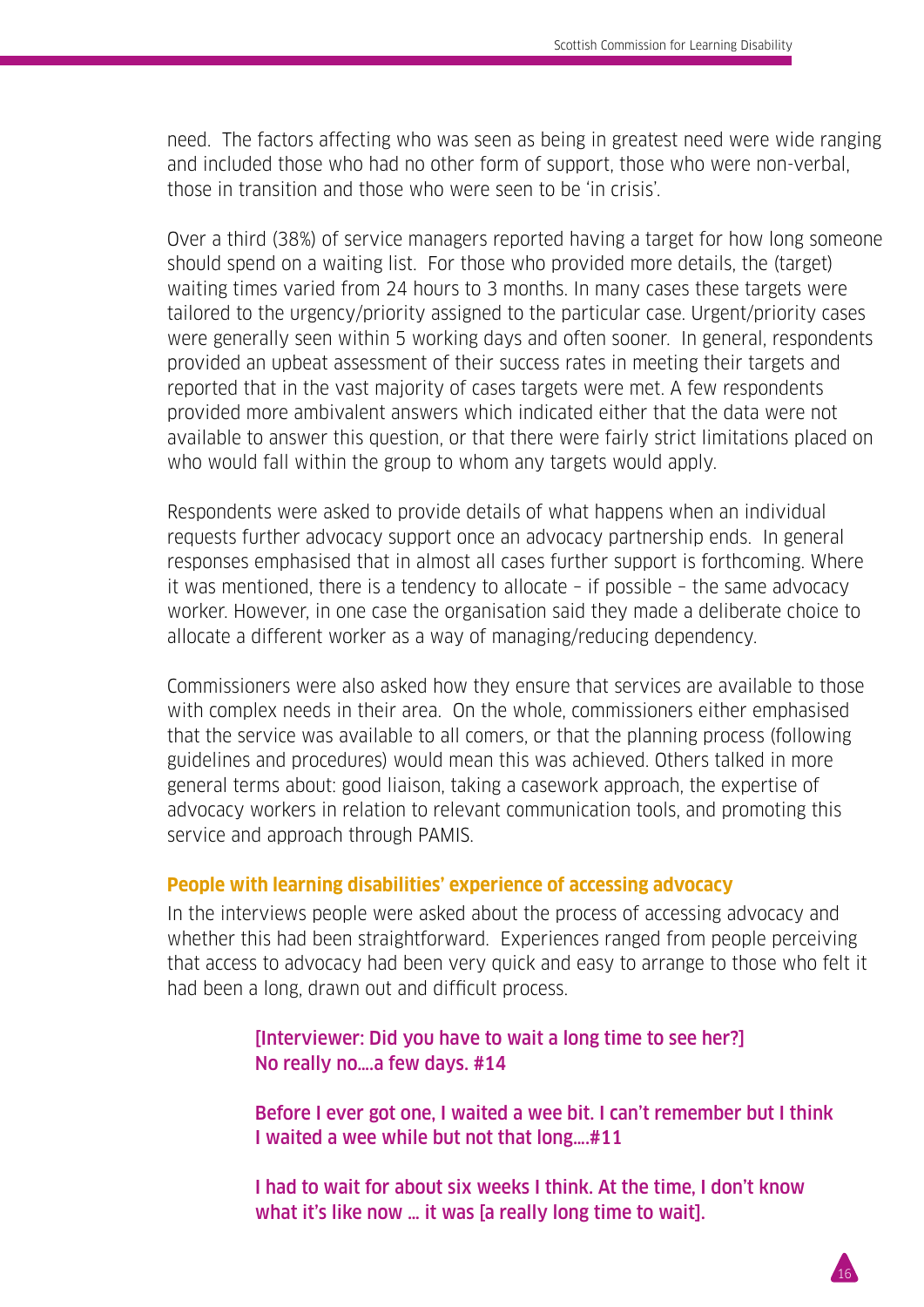When you really needed one you know? … [and things] got worse [while I was waiting], it just got worse over the time…#6

Once people had an advocate they generally commented that they were able to see them when required.

We met twice a month. I could arrange to meet her at any time #4

I seen her about 3 or 4 times in the time that I needed to see her…. That was about right what I saw her. #8

Well it used to be every week [I saw her] when I first got her and then it changed. I had her for quite a while then she changed it to once a month. And then to continue working with her I kept it at once a month. It was a choice for me if I gave up with (advocate) or kept her to once a month, I took once a month. #11

However, there were times when it was difficult to access advocacy.

[Interviewer: OK. And do you find it quite easy to see her if you need to?] No. I've got to phone. I just didn't like filling in a lot of forms. I have to phone. Well I've got to try and do the number. And I dinnae like it. Too many numbers. … [Interviewer: How easy was it then to make an appointment?] Well she would find out if she could get a day off and if she couldnae she would leave it for another day. Because it's difficult to get someone because it's really busy. #18

Reasons given for needing an advocate included support to resolve highly specific single issues as well as more general requirement for ongoing access. For both these groups there was some dissatisfaction about the level and frequency of contact they had with their advocate. In general, this was not aimed at the advocate themselves, but at the 'system'.

> No it's my worker. I've never met her. I had [named worker] but she left, she left so I've got this lassie now but she doesn't come out much, I don't hardly see her. #10

> …. recently she's been hard to get hold of. She's been busy and it takes weeks to get back to me sometimes after I leave a message. She's overworked, there's long waits between things. She's always been busy but it's got worse lately. #17

People were keen that an advocacy service was available to others as well.

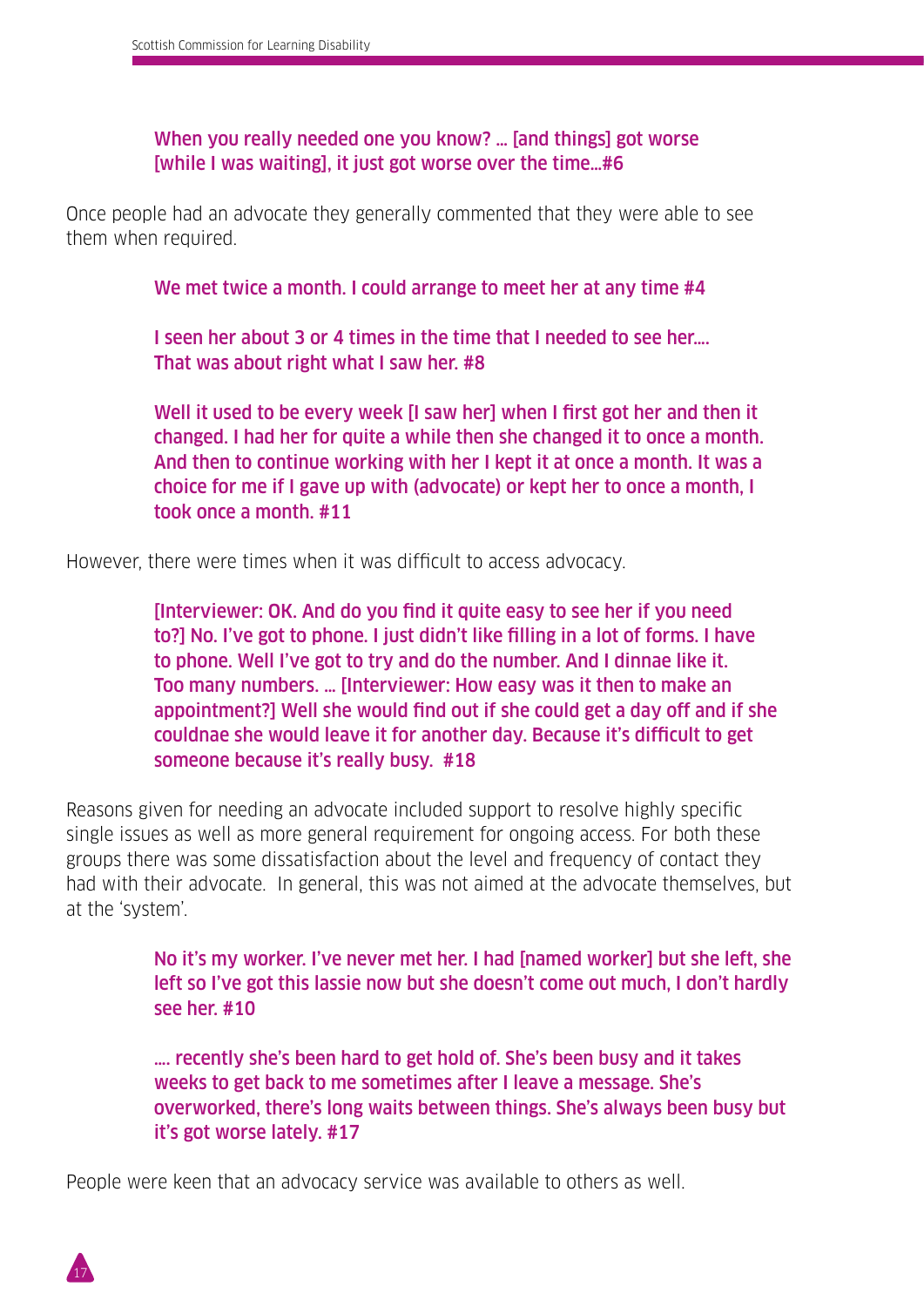# But I just liked to know if that would happen to somebody else it would …. [Interviewer: Be also be able to get that support and help?]…Yeah. That feeling as well… safe feeling. #2

There was a reasonable degree of confidence across the sample as a whole that they would know how to go about accessing an advocate in the future if they needed to. People were asked about whether they thought they would continue to need advocacy in the future.

> I don't think I would, no. But that does not mean I would not call them up if I do. I know where they are. #6

# If a situation came up I would probably go to my carers or someone I know better. I would only go to advocacy if they couldn't help. #7

In the focus groups people did not report any significant barriers to joining collective advocacy groups. Being a member of an advocacy group was described as being beneficial in terms of accessing one to one support when required. There were examples of people accessing other services through the help of the group facilitator including referral to one-to-one advocacy services.

# (Group facilitator) can put us in touch with people in town who can help us. FG3

# **Key points**

- Most commissioners reported that the advocacy services they commission are expected to prioritise people affected by compulsory measures
- The majority of service managers reported having a system for prioritising access. The nature of access criteria varies from service to service
- Access to advocacy was variable for people with learning disabilities. They reported mixed experiences of how long they had to wait to see an advocate. The reasons for this were not always clear
- Where people with learning disabilities had frustrations about lack of contact with an advocate, these were generally aimed at the 'system' rather than the advocate themselves
- Being a member of an advocacy group was described as being beneficial in terms of accessing one to one support when required.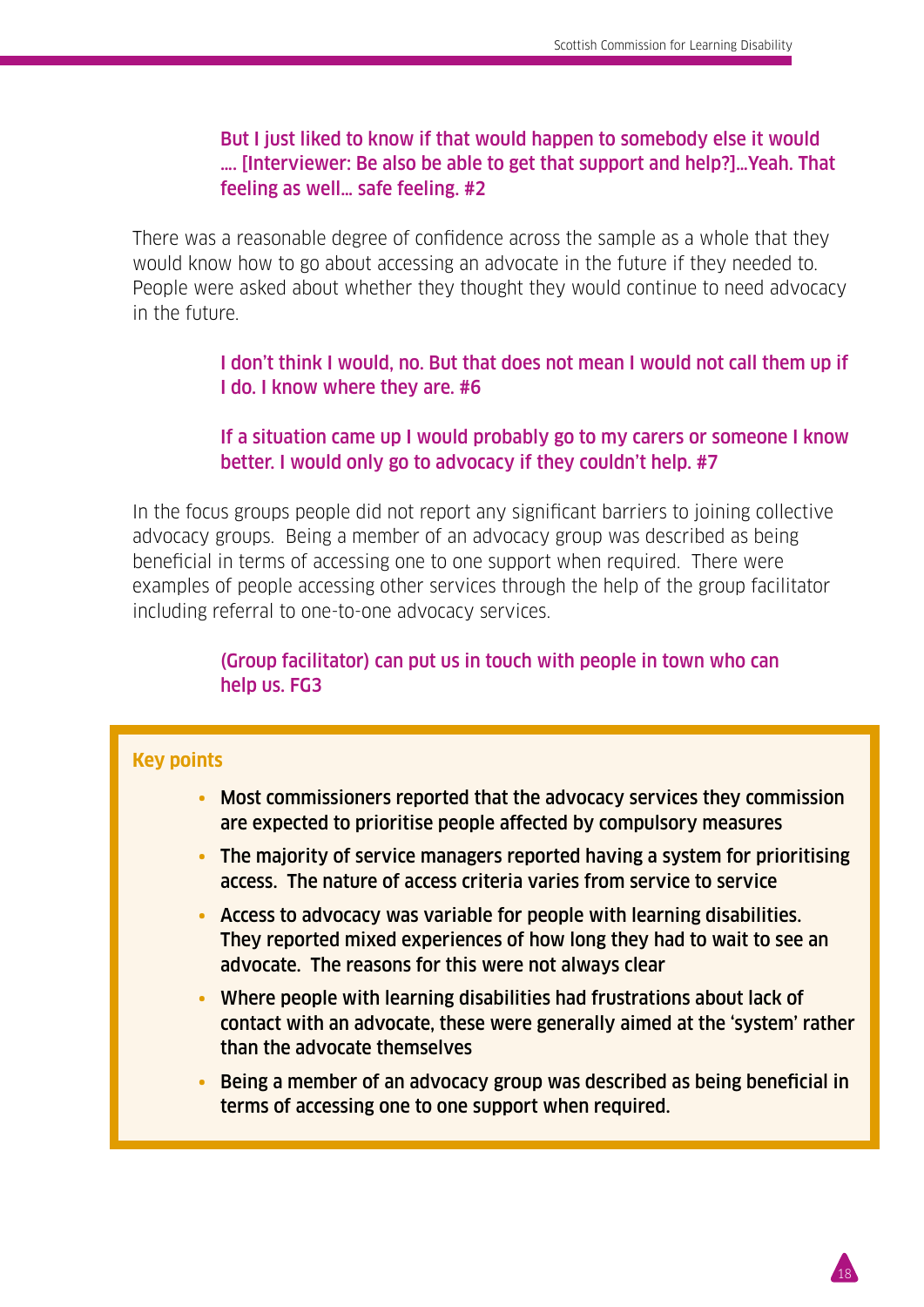# **8. Experience and Impact of Advocacy**

# **Background**

Below are three case study accounts of the experience of one-to-one advocacy as provided by respondents in their individual interviews. These accounts have been selected to illustrate the wide ranging nature of the kinds of situations in which advocacy has been applied, and the wide range of outcomes which can result from advocacy.

We did not attempt to collect broader, contextual information which might 'explain' some of the reasons why respondents felt their experience of advocacy had not been ideal; rather we were interested in hearing from respondents about their own perceptions of the experience.

Each account focuses on five key questions:

- **•** What situation did the person need help with?
- **•** How did they link up with an advocate?
- **•** What kind of contact did the person have with the advocate?
- **•** What kind of input did the advocate provide?
- **•** What difference did it make to the person to have an advocate?

# **Example 1 - Interview #2**

19

Respondent #2 was living in residential accommodation. She was not happy with it. She felt she wasn't being treated well by the staff, and that she wasn't able to do the things she wanted to do.

# I didnae like it. It was like I wasnae getting treated right…I wasn't getting treated like the same… and I was getting stressed and angry and all that. it……I wasnae getting my freedom like…. The way they would speak to you was really bad.

She told her social worker that she wasn't happy with her situation. The social worker put her name down on a waiting list for advocacy. After a relatively short wait, an advocate came to visit her, and to talk to her about her situation.

> I had to wait a while anyway to get on the list… but I didnae know how long it would be…'cos there's far too many people on that list… waiting… but it wasn't that long a time ….But [waiting] was OK. Because everybody else had to wait as well…..Emm…she came to my house and met me there one-to-one.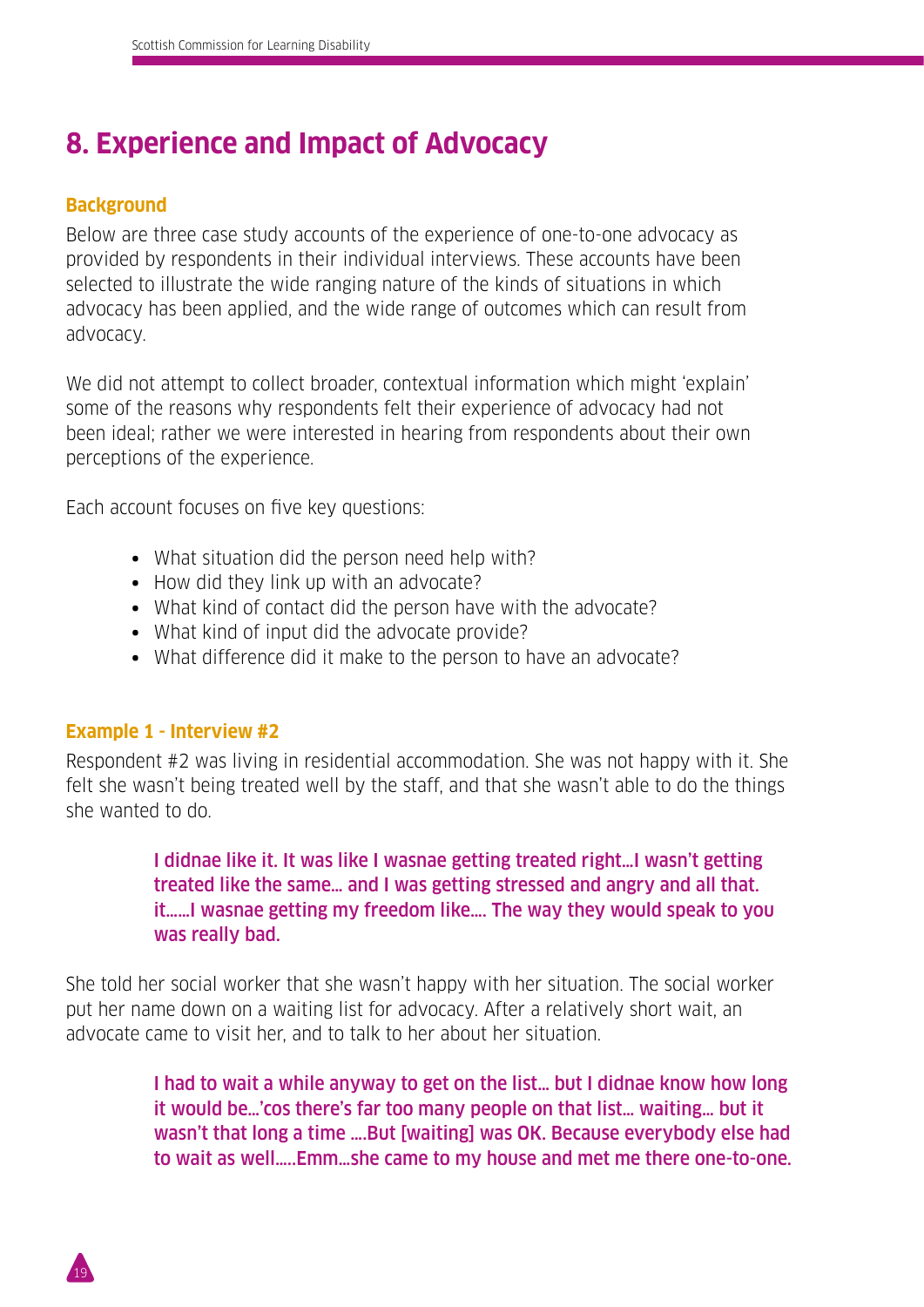Respondent #2 saw her advocate during the period when the move from her present accommodation to new residential accommodation was being discussed and organised. Her social worker was also present at many of these meetings. Respondent #2 knew she wanted to move somewhere else and that the advocate's role was to help her to think about how she could achieve this.

# And I was speaking to my advocate to see what … how I would do it… how to go round it…

The advocate spoke on behalf of Respondent #2 when a move was discussed at meetings. Speaking at meetings was something the respondent found difficult and stressful and this could prevent her from having effective conversations. Having an advocate meant she was able to discuss things with the advocate first and they could then speak to relevant staff to help find a resolution. The advocate also helped to explain (with the social worker) to Respondent #2 what was happening and what she should expect. The advocate went with her to visit the new accommodation.

> She was really helpful and she would do anything for you… I really liked her… she was warm and helpful… she was really nice to you… She would speak to you… and how you could speak to her… like that… I just felt I needed someone to talk on my behalf… but [Name] was there when I needed her….

Respondent #2 was very grateful for the support and help provided by her advocate (and her social worker). She appreciated having someone she had built up a relationship with – and that she trusted – to help her with a major change in her life. She reported that the new accommodation arrangement is working very well.

#### **Example 2 – Interview #6**

Respondent #6 is a disability activist. His wife also has learning disabilities. He had an experience of advocacy when their son was taken into care. His hope was that the advocate would be able to bring about their son's return to the family home.

He referred himself to advocacy when it became clear to the couple that the social work department were considering placing their child into care. As an active disability activist he was aware of advocacy and referred himself. He reported that he had a wait of six weeks and felt that this was a long time to wait. He felt this wait meant that his situation got worse and even more input was required from the advocate. He met the advocate in preparation for social work meetings and in child protection meetings. The advocate wrote a letter on his and his wife's behalf setting out all the issues in relation to the care of their son. She also helped to set up a meeting with the social worker to discuss the situation. However, respondent #6 did not think that the advocate had helped him: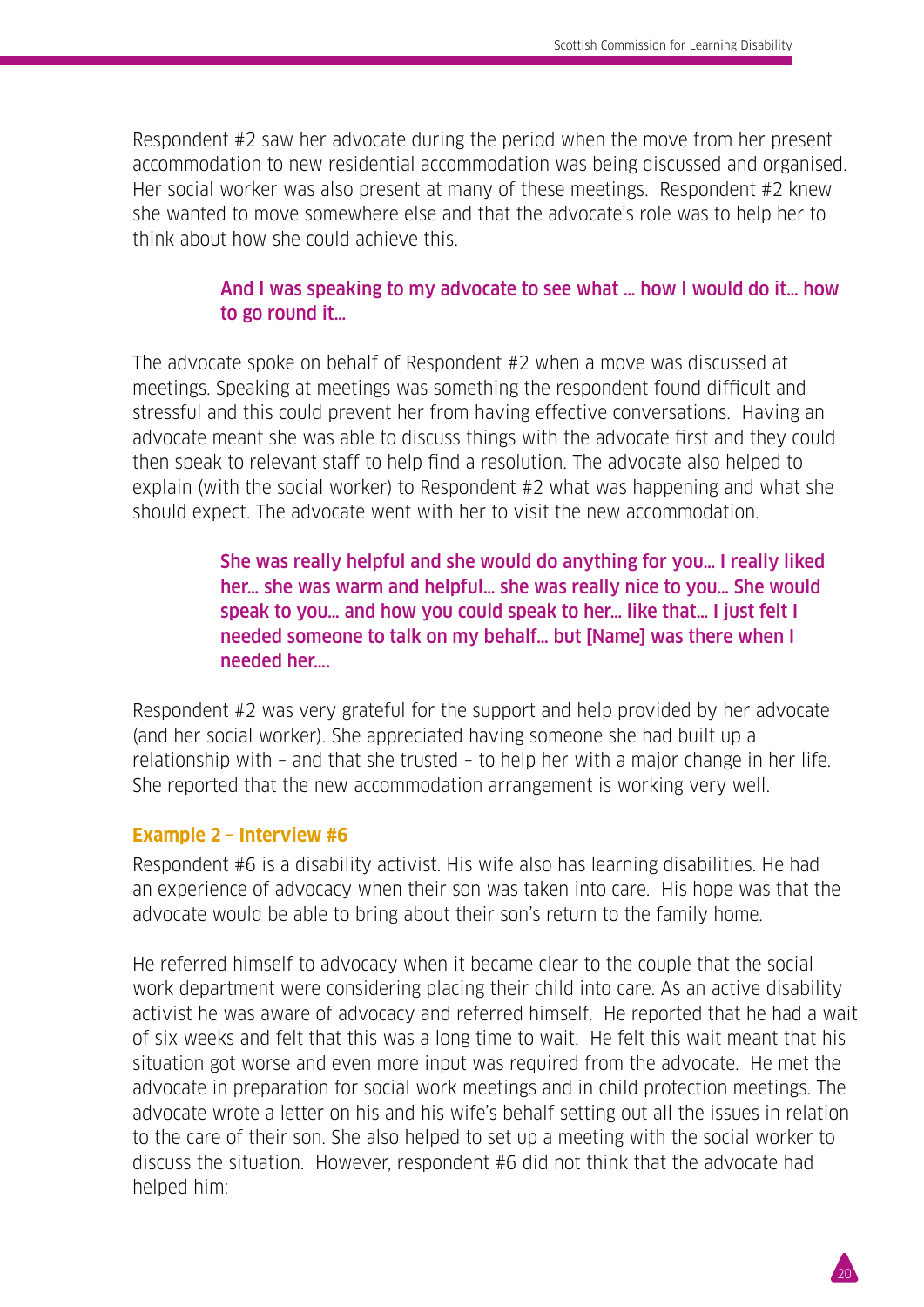# It was good in a way but obviously she was not able to do the job for what she was supposed to do to help someone with a disability.

The barriers he identified were the social worker's perceived discriminatory attitudes and the inaccessible language of the social work reports. He didn't feel the advocate was able to clearly explain the social worker's report:

# My son was took off us … the social worker looked at two people with disabilities so that was where it all came from… Even she had difficulty with the social work terms. It was how social work put it down.

Though he reported that the advocate listened to him he felt that the advocate wasn't able to speak on his behalf effectively enough. He thought the advocate 'tried her best' but that she was not able to influence events in any way:

# [The advocate] wrote a letter and put in all the problems and that was easy enough. And getting the meeting with social work and trying to get all the family together and meet and do it. I found that was OK. But social work just ripped up the letter type of thing and said no.

He thought advocates might be good for people in care, and that they might be able to help with applications for benefits, but that they were not equipped to help someone with a learning disability. It was a frustrating experience for him because nothing good seemed to have come from the advocate's involvement:

> [I: Was there anything that changed for you as a result of having advocacy?] Not really. They [advocates] are good for people who are in care, you know, to have a voice. They do help people to have confidence that way. But when you are like myself and my wife who are so able bodied to do something, you know, advocacy is not, it can't help you as much except when it comes to PIP or if you need an ESA. They can help give advice with that.

# **Example 3 Interview #8**

Respondent #8 had experience of advocacy when she was the victim of an assault. She attended a group which had an advocacy office next door. The advocacy organisation had given a presentation to the group to promote their service. She was aware that advocacy was for 'people who had learning difficulties that need help to speak'. When she was assaulted, she contacted the advocacy organisation herself, simply asking for help. The organisation took some details from her and explained that it might take a few weeks to find someone suitable, who could help her speak to the police. She saw her advocate about three or four times before they went to see the police. She then saw them a couple of times afterwards 'just to make sure everything was OK'. She was able to speak for herself at the meeting to a large degree, but the advocate also spoke. The advocate helped to prepare her for the meeting, to give her as much control as she wanted or needed, and a way of communicating that she wanted some help in a

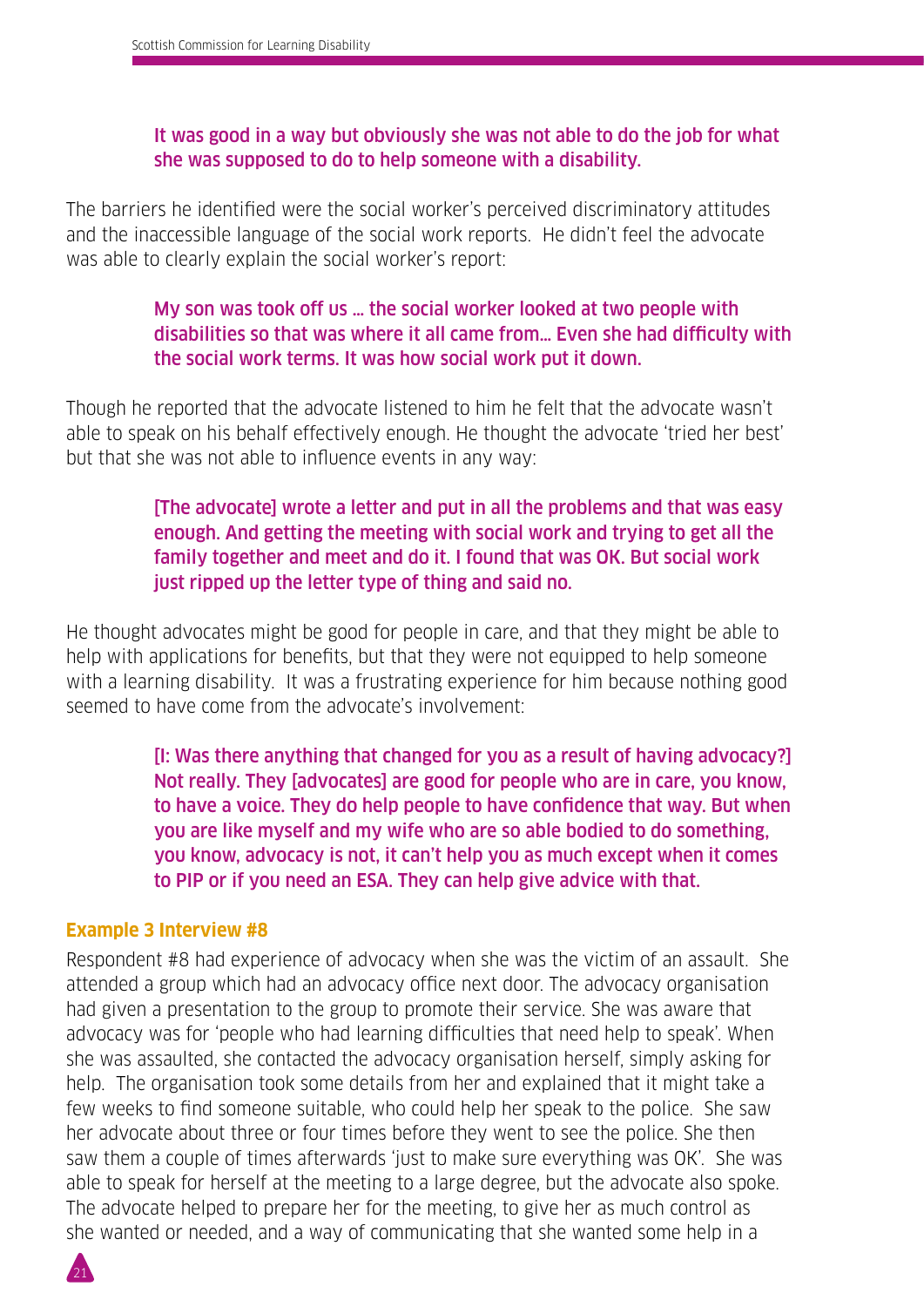discrete and respectful way:

# She was a really good help and we worked out a thing to help us when we went to speak to the guy and then if I didnae – couldnae – speak then she would speak for me.

The advocate was like a safety net for her in the meeting, which gave her confidence to speak up. They also acted as a bridge between the person and professionals facilitating good communication and better relationships:

> So we had a really good conversation. I think at the end she spoke up but I had done most of it myself but having somebody there it was a lot easier than trying to speak for yourself.

> [Without her] I wouldn't have got as far and the inspector wouldn't have gave me his phone number that I could get in touch with him. I could just phone him and make an appointment instead of going through a PC…

Ultimately Respondent #8 did not get the result she wanted as she decided not to take things further in terms of a prosecution:

# But it ended up we couldn't get an agreement with the police …..we had to give up on the case anyway because there was too much problems that I couldn't get sorted or I would have had to go through a medical which I didnae want to do.

However, it was still a positive experience and she was very appreciative of the support and help from the advocate. She felt the advocate was able to change the way she looked at the situation and to facilitate her access to the police. She now feels better able to speak up for herself.

> But that was my choice… the woman had tried her best to help us… I can talk up better now than what I could before.

> > 22

#### **Relationship with the advocate**

In general, the people with learning disabilities who were interviewed or took part in focus groups were very complimentary about the advocates they had been involved with. People's experience of working with an advocate ranged from short term interventions on highly specific issues; to longer term support to resolve deep-seated, complex and long standing situations. In both cases the relationship with the advocate was considered to be key to a successful intervention. In particular, people talked about the importance of continuity, and of developing a relationship based on trust and honesty.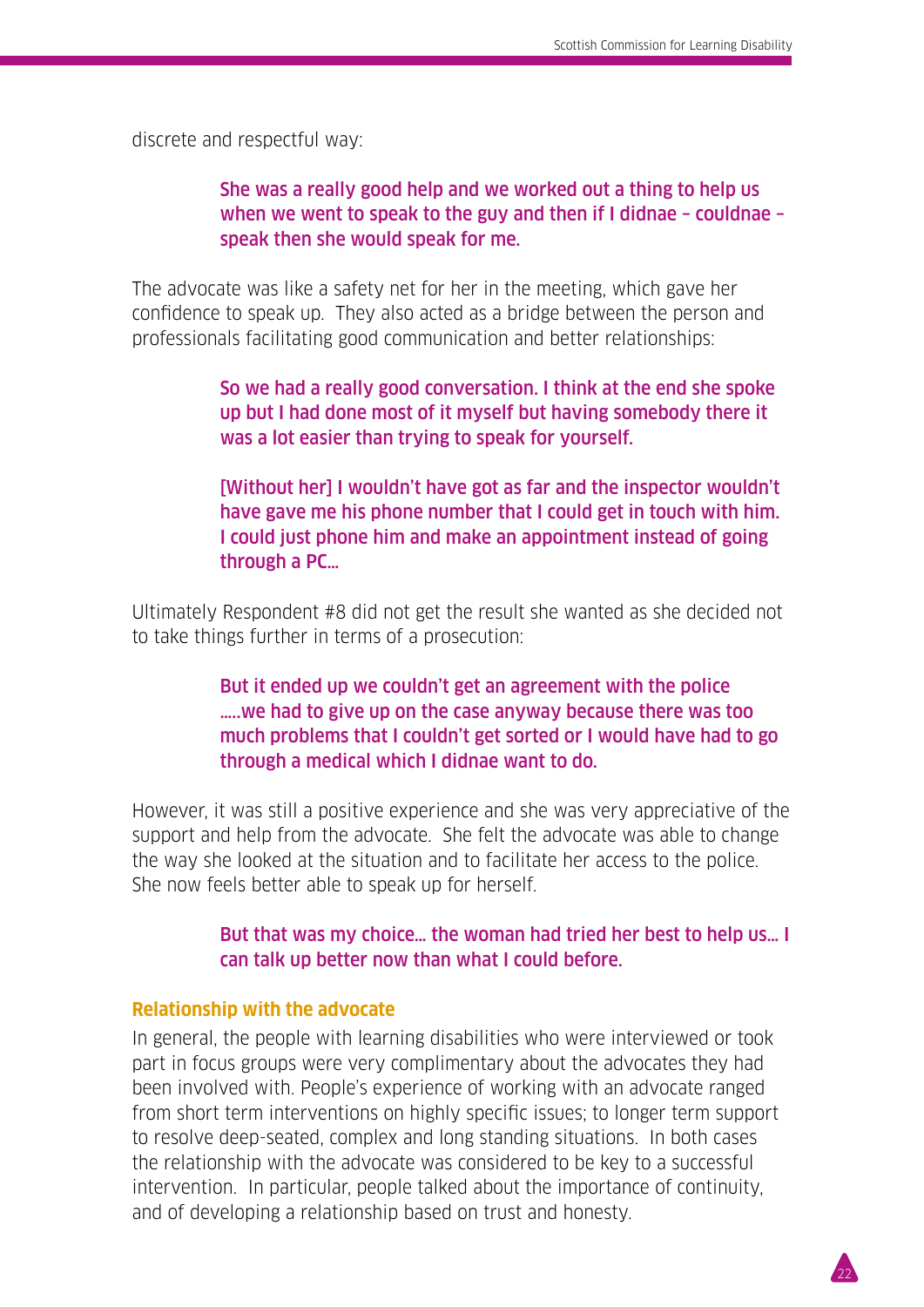She was very wise. She never put her personal views. I really like her. She was very helpful. She listened to me and helped me understand what was going on especially through the adoption. #4

They make me feel safe and keep things confidential. My advocacy workers are good people. They are nice people. They are helpful people. They are friendly people. My advocacy workers are good at listening to me. I trust my advocacy workers. #15

I would say she is really kind and helpful. Helps you with your problems as well. [Interviewer: And did you trust her?] Yeah. [Interviewer: And did that take a long time? Or did you trust her instantly?] Ehh.. well …. It was like a relationship … I was really like close friends with her. #2

There were responses which raised questions about people's understanding of the professional boundaries integral to the advocate role. There were also responses which suggested that people possibly felt overly reliant on their advocate.

> She'll say nearly time you go yourself. No chance! [Interviewer: so you would never go by yourself?] no, no no no. Even if she had to cancel an appointment and said I cannae make it this day, I says then can you phone up the school and make arrangements and appointment cause I ain't going myself and she'll come with me. … She'll explain it to me cause I get confused. And she'll say do you understand what I'm saying? and she's got to split it up. Cause sometimes they can't split the words…And (advocate) will split it up for me. #9

There were also opinions expressed where participants were less positive about the personal qualities of the advocate and their relationship with them.

> She is quite feisty and she'll say some things in meetings but then other times she'll say something to (son) and me and then not say it in the meetings with social work. She doesn't always pipe up when I'd like. Maybe because it's a small community and they all know each other… But if there's one thing I would say it's that (advocate) talks over the top of me sometimes as if she's arguing with me….. She's good overall, she can be bolshy when needed but sometimes she's not bolshy enough. #17

# **Impact of advocacy**

People with learning disabilities' views of the overall efficacy of the advocacy support they received ranged from highly positive to quite mixed. Participants identified two main types of positive impact resulting from advocacy support: greater confidence in speaking up for themselves/ability to communicate their views, and resolution of problems they were experiencing. Overall, 'soft outcomes' relating to the former were more identifiable and numerous than tangible 'hard outcomes' which were less common. Many examples were given of the positive benefits of advocacy related to

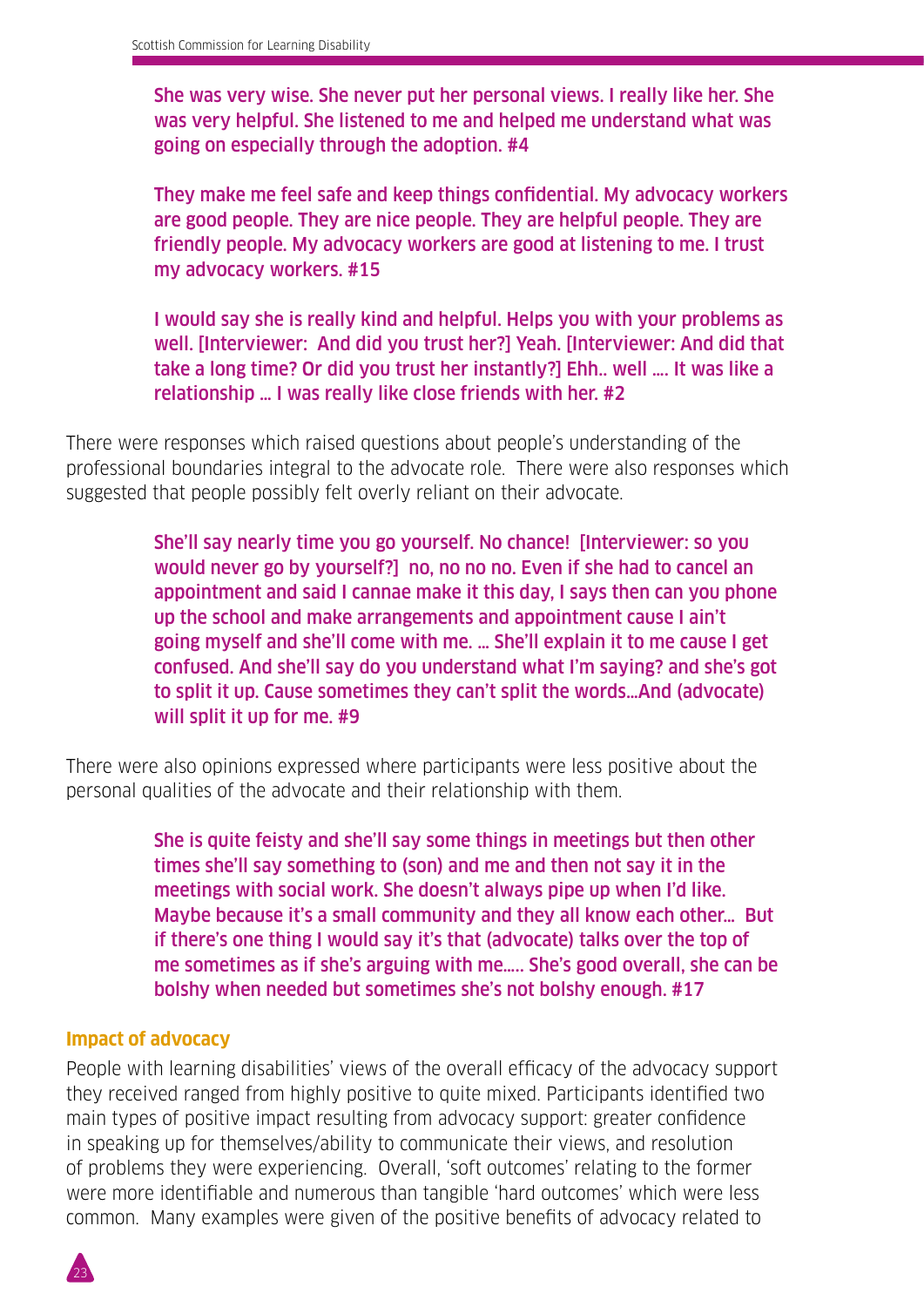'soft' outcomes such as feeling calmer in meetings, being listened to, having processes and rights explained and having help to articulate their view in meetings with other professionals. Feeling that someone was on their side was seen as a major advantage of advocacy.

> She helped me resolve things in a calm way… She listened to me and helped me understand what was going on. #4

> I would just end up exploding with folk (unclear) if (advocate) wasn't there I don't know what I would dae, to be honest with you. #9

I have a review with my support manager. Once a year. Big meeting. [Advocate] and any social workers. She comes to some of them to see how well they are doing.

[Interviewer: And how have those meetings been for you? Have they been successful?] R: Oh yes. … I don't think I would manage without her. I wouldn't be able to manage. She is good. #3

In some ways it was good, it helped me get my points across, I was getting lost in what was going on. Without advocacy I'd be stuck in the same old pattern, stuck in meetings, not getting my say. #7

[Interviewer: So do you feel that's something that the advocate has been helpful to you in explaining things about what the entitlements and rights are?] Yeah. It's good to have someone who is doing the job every day….. it's better ….Then they know what they are talking about. And if you go to an advocate they will give you advice. They do try their best. They'll say something … you should see about getting Colin reassessed …care packages… which I probably will do … but they don't really follow that up … they should say look this is what we should probably do … #5

It was mentioned that the presence of an advocate can have a positive influence on other professionals and enable people to get the point across more effectively.

They don't talk down to me or treat me like dirt when she's there. #11

Before we couldn't get a word in. They were always doing the talking. The doctors. The staff. It was terrible………….#18

I talk up for myself and talk more now. #12

There were also examples of 'hard' outcomes where people were able to give examples of concrete changes that had resulted from an advocacy intervention.

> [Interviewer: And did your advocate sort of explain to you what all the steps were in terms of the move?] Yeah. The social worker and her came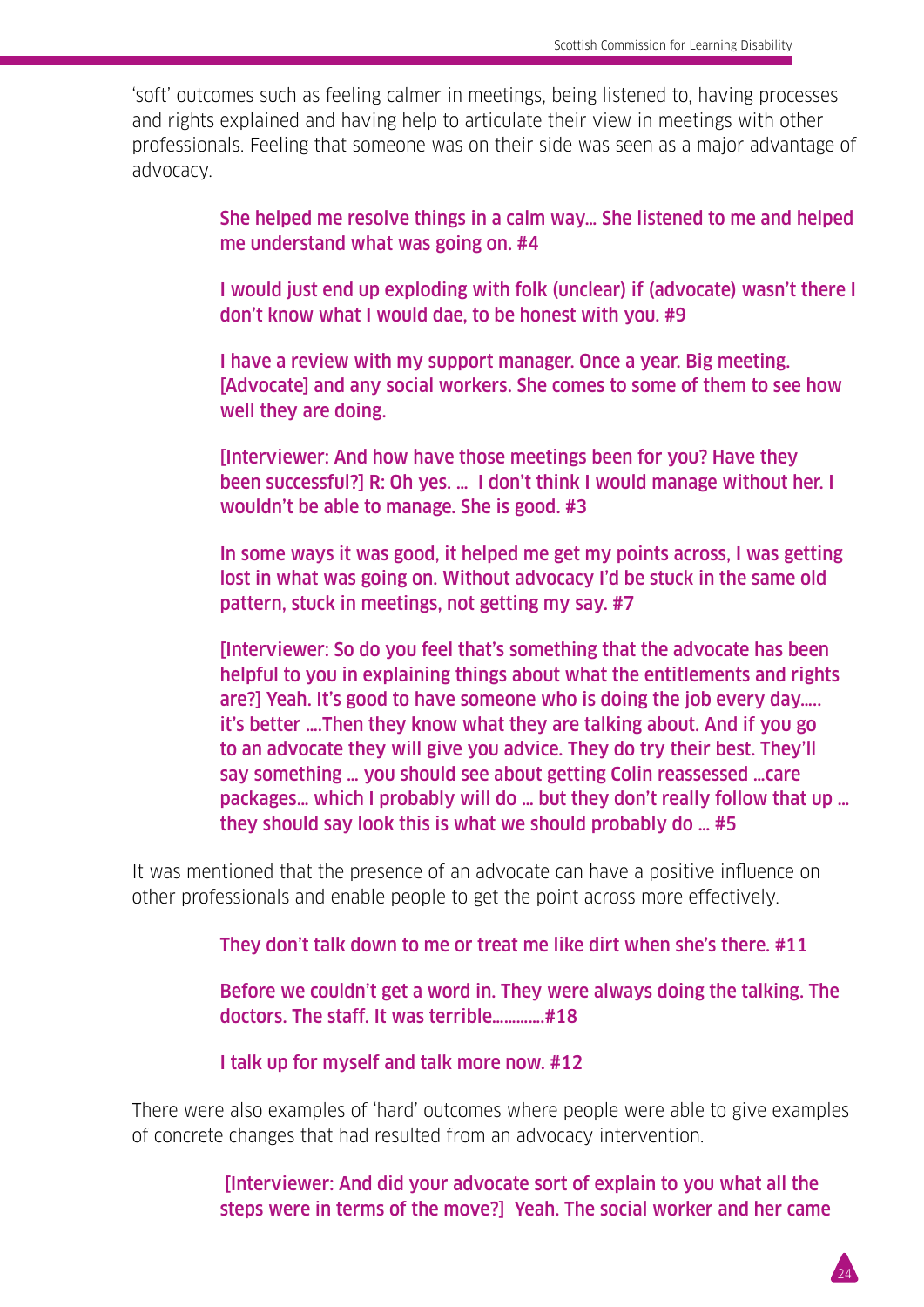and spoke to me about it explained all about it and told me what was gonnae happen and all that …so they moved me here and so … I've been here a year now. Emm… and I love it so much. I've settled down so quick. All the staff are lovely and I wouldnae move again. This is gonnae be my house now for good. #2

[Sister]: she has a friend she has been dying to visit and there was trouble in her getting things organised. (advocacy worker) came in spoke to them and arranged meetings and R was able to go down and see here friend.

However, there were examples of frustration and disappointment when an advocacy intervention had failed to achieve the end result or hard outcome that they were hoping for.

> [Interviewer: So what is your advocate doing for you?] Well, I don't know but em, we're tryna get more hours with social work but, I mean, they're (unclear) but I think she's writing things down that I'm not saying…. with care companies, clients are entitled to have their say. I'm not getting a say [Interviewer: And do you think she is doing a good job for you?] I'd like to get more say in my support which I don't get ….no matter how much I try it doesn't happen … it's not her fault … I couldn't fault (advocate) at all. I wouldn't let anyone fault her #11

It would have been, to my knowledge, about ten, fifteen, meetings. Give and take. And then, obviously, it went on to where she had to give it up. And then handed it on to a solicitor. And that was when they pulled out. And the solicitor carried on. #6

[Interviewer: So was it helpful just to have someone to listen?] eh, yeah it was, I mean (advocate) came out sort of a good few times and he always said to me, anytime if you ever need to talk about something or need help just phone me. You know the guy was really really helpful.... I mean he phoned social work and all that but his hands were kind of tied there wasnae really much he could do…. #14

In the focus groups the opportunity for social interaction was highlighted as an important reason for joining an advocacy group. Being part of a group was described as providing opportunities for people to meet each other and also to feel more involved and included in the wider community. People also enjoyed the opportunities which the advocacy group offered to hear presentations and have discussions on a wide range of different issues.

# It has helped me make new friends. Good to have people to talk to…We find out about things. FG3

The relationship with the group facilitator was cited as an important part of group

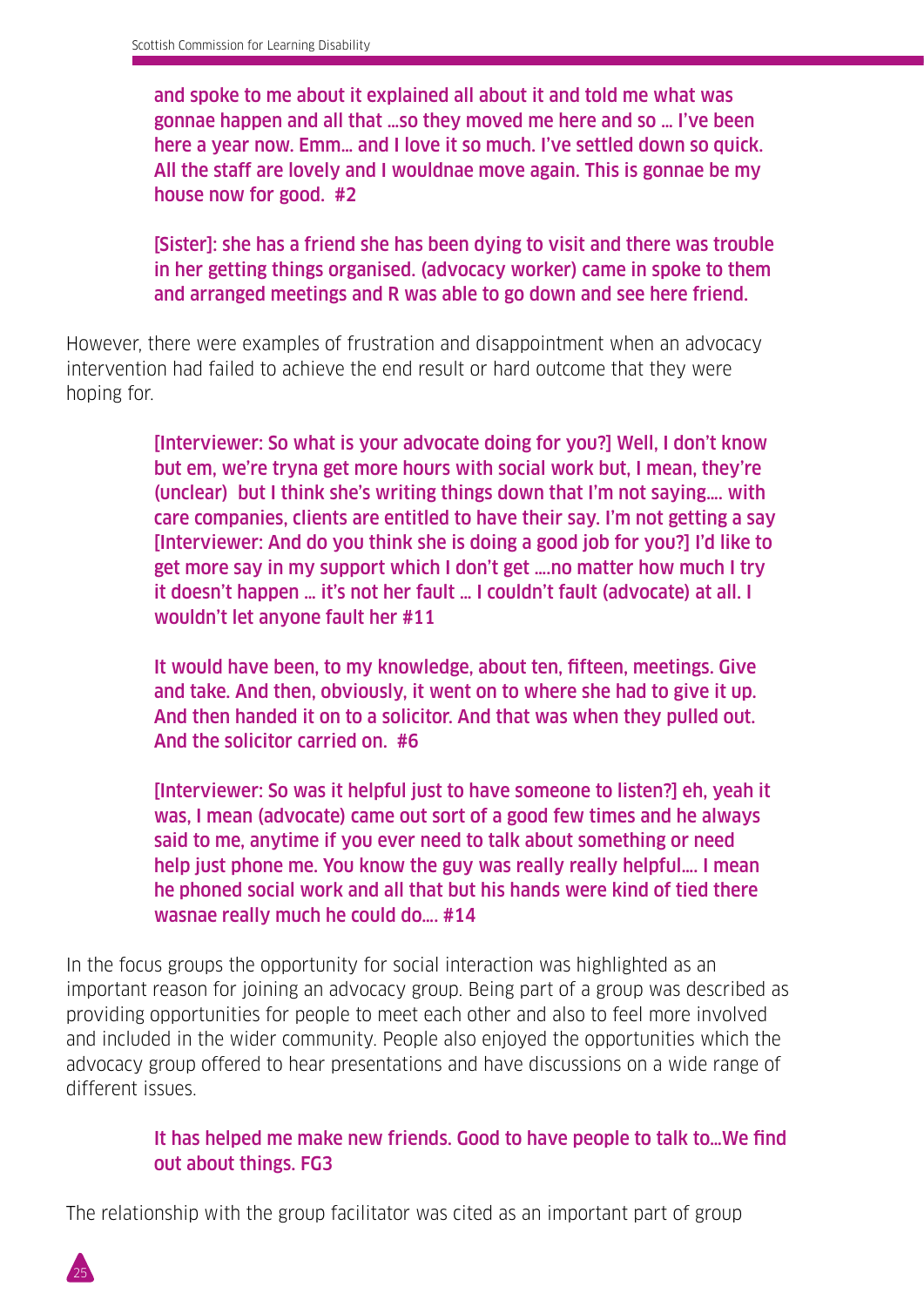advocacy especially when group members experienced difficulties in their lives. In such cases people had someone they trusted who knew them well and could help them navigate situations, obtain help and/or access additional support services. People also reported that being involved in a group had led to them feeling more confident and more able - and willing - to express their opinions and preferences:

# I spoke up for the first time recently at a meeting, I felt nervous but it felt good. I talk for Scotland now and never shut up.FG1

The view was also expressed that cutbacks to support packages have impacted on the ability of some people to attend.

| <b>Key Points</b>                                                                                                                                                                                                                                                                                       |
|---------------------------------------------------------------------------------------------------------------------------------------------------------------------------------------------------------------------------------------------------------------------------------------------------------|
| People offered a wide range of situations and circumstances in which they<br>had experienced advocacy covering both one-to one advocacy and group<br>advocacy                                                                                                                                           |
| There was a wide range of issues relating to the type of issue, the duration<br>and intensity of the advocacy, and the requirement for ongoing support                                                                                                                                                  |
| Two main types of positive impact resulting from advocacy support were<br>identified: greater confidence in speaking up/ability to communicate views,<br>and resolution of particular problems experienced                                                                                              |
| Soft outcomes were more identifiable and numerous than tangible hard<br>outcomes which were less common                                                                                                                                                                                                 |
| People talked about the importance of continuity, and of developing a<br>relationship based on trust and honesty. The interviews raised questions<br>about people's understanding of the professional boundaries integral to the<br>advocate role and/or the danger of overreliance on advocacy support |
| Some disappointment was expressed with lack of progress in relation to<br>specific identified problems and a desire for deeper and more intensive<br>support in order to achieve the changes that were required                                                                                         |
| A range of other issues were touched on during the interviews including<br>that:                                                                                                                                                                                                                        |
| Advocates should be able to offer advice and information<br>$\bullet$                                                                                                                                                                                                                                   |
| There should be more funding for advocacy<br>$\bullet$                                                                                                                                                                                                                                                  |
| There should be more choice about the type of advocacy available<br>$\bullet$                                                                                                                                                                                                                           |
| There should be more general support - including social support<br>and befriending for people with learning disabilities                                                                                                                                                                                |
| Participants described the main benefits of being part of an advocacy group<br>as related to social interaction, a long term relationship with the group<br>facilitator, and increased confidence.                                                                                                      |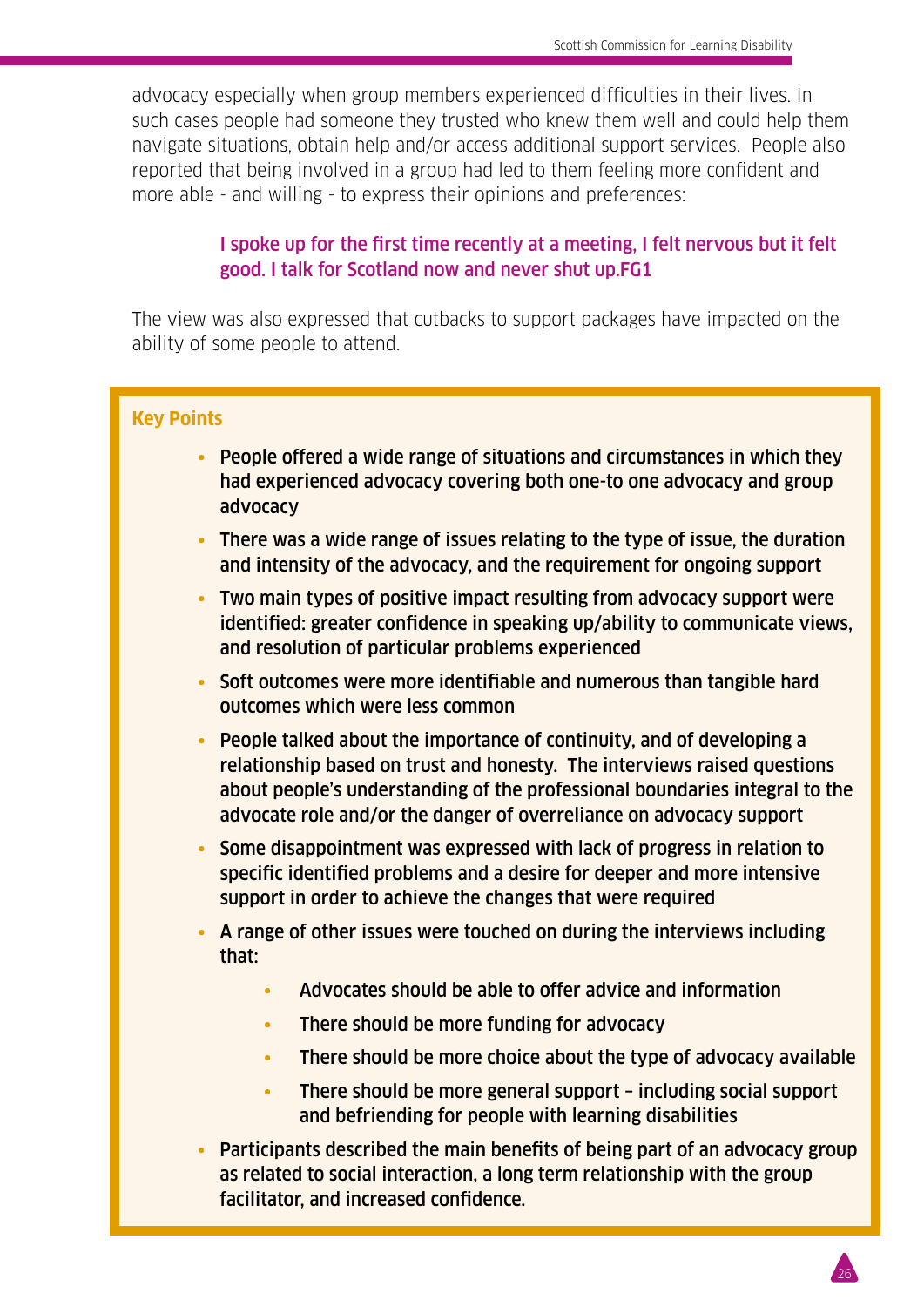# **9. Monitoring, Evaluation & Outcomes**

# **Background**

SIAA have highlighted that there are few studies addressing the impact of advocacy on people with learning disabilities**22**. More generally, research by IRISS points to a limited evidence base about the effectiveness of advocacy stemming partly from an absence of effective monitoring and evaluation tools. Furthermore, it found that the effectiveness of the evaluations of advocacy is patchy and outcomes are not always scrutinised by funders. A literature review by National Development Team for Inclusion NDTi in 2013 found a lack of both quantitative and qualitative data that evidences the impact of advocacy. Additionally, their findings identified three main problems in the robustness and quality of existing published evidence. These were a reliance on individual stories and anecdotes without analysing common themes, a reliance on people's views rather than empirical evidence, and no consistent basis for assessing the evidence of advocacy's impact. It identified a lack of rigorous, routine and consistent collection of local data on outcomes by both providers and commissioners of advocacy.**<sup>23</sup>**

# **Reporting and evidencing outcomes**

Commissioners on the whole said that outcomes were monitored through a contract monitoring framework (quarterly, six-monthly and / or annual). A large majority (82%) of service managers responded that they were required to report on outcomes to their funder. Some service managers included the frequency of reporting (usually quarterly) and the purposes to which information on outcomes was put (quality assurance and to make the case for funding). The remaining 18% stated they were not required to do so, although all but one of these said they recorded outcomes for internal reasons.

Service managers described a variety of approaches to evidencing outcomes based both on advocacy partner / service user views and advocate views of the outcome of the advocacy intervention. Both quantitative and qualitative measurements were collected. Quantitative measures included questionnaires and other data collection instruments containing scales to measure before and after assessments. Qualitative assessments were often collected in the form of case studies, or personal stories. Special mention was made of the ways in which attention was paid to collecting information from a wide range of players, as well as from individuals with communication difficulties. Some services discussed the question at a more generic level, discussing the use of information management systems, performance management software, and the adoption of a process of review and reflection applied on a case by case basis. There was no explicit reference to the Independent Advocacy: An Evaluation Framework in the survey responses.

**<sup>23</sup>** Impact of Advocacy for people who use Social Care Services – NDTi



**<sup>22</sup>** "Without advocacy I'd probably be dead" Research into the impact of independent advocacy on the lives of people experiencing learning disabilities, SIAA (2014).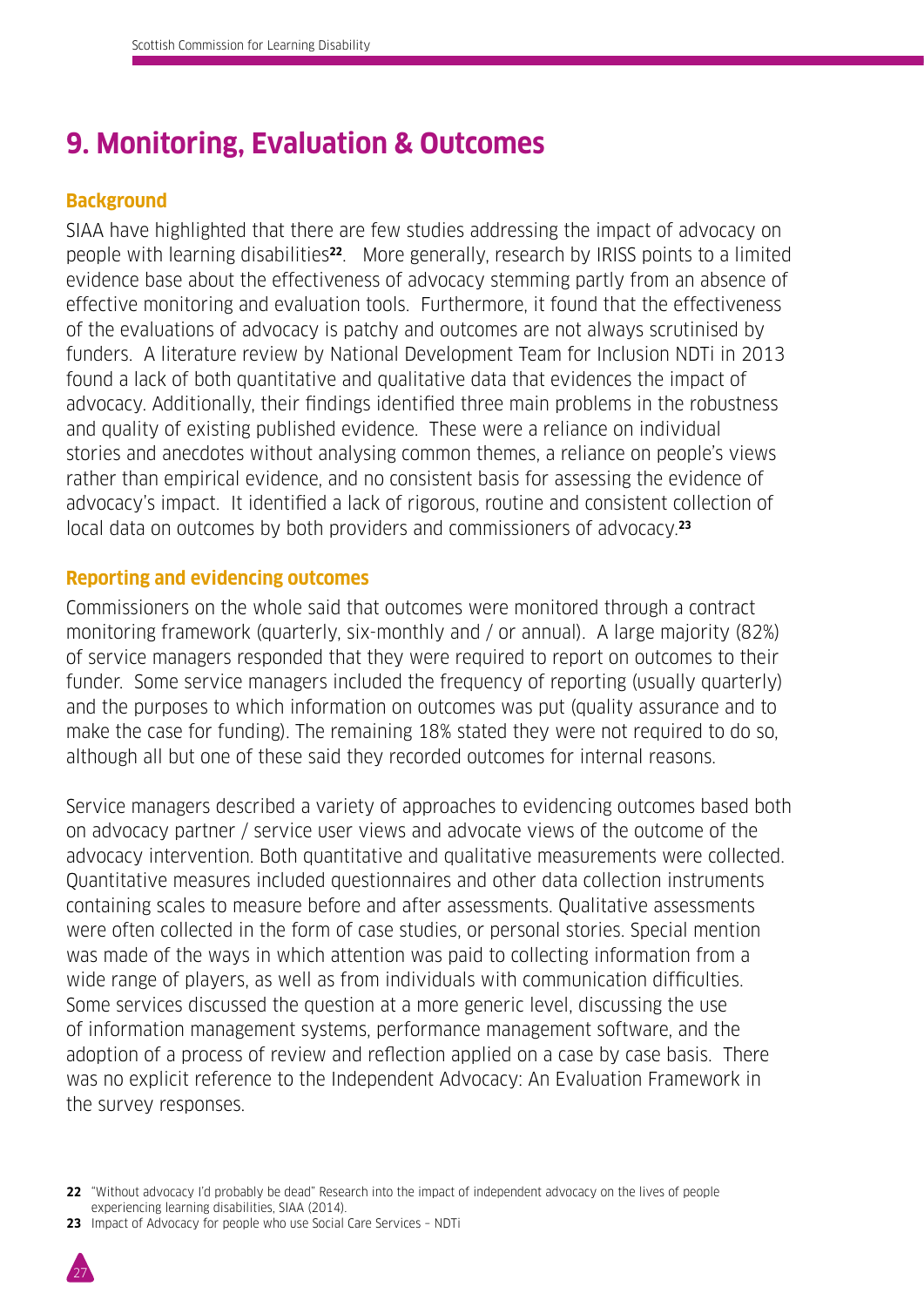

#### **Recording outcomes**

The outcomes mentioned by commissioners and service managers covered both personal outcomes (i.e. outcomes for those receiving advocacy) and project / organisational / statistical outcomes (i.e. outcomes which focus on e.g. organisational development, throughput, and resolution of issues). As far as the personal outcomes were concerned, those mentioned most often by commissioners related to those receiving advocacy support:

- **•** being better informed and knowing their rights
- **•** being empowered, confident and more independent
- **•** feeling that they have been listened to and involved in decision making about their situation
- **•** having improved health and wellbeing and reduced anxiety and stress
- **•** being aware of the service.

The personal outcomes mentioned by service managers were very similar to the above but also included those receiving advocacy support:

- **•** being less socially isolated
- **•** better networked and connected to sources of support
- **•** feeling that their risk of harm has been reduced.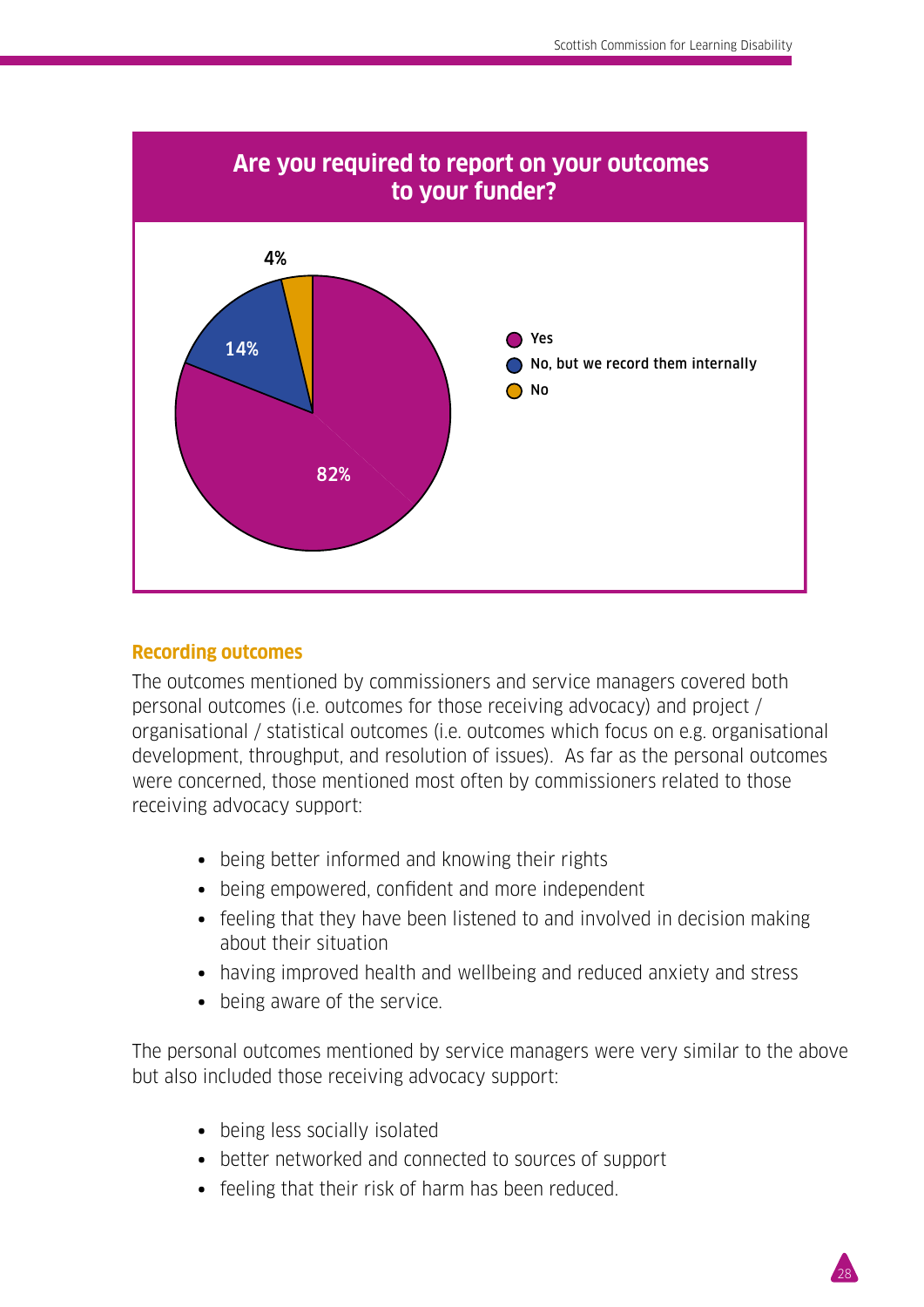As far as project outcomes were concerned, commissioners most often referred to:

- **•** (statistical) assessments of the numbers of individuals helped (and the demographic characteristics of those individuals)
- **•** the numbers of issues resolved/improved and the time taken to do this
- **•** the sources of referrals
- **•** the number not meeting the eligibility criteria
- **•** the number and type of complaints.

In addition to these, responses from service managers included:

- **•** the numbers of workers trained in advocacy
- **•** the numbers of tribunals/case reviews supported
- **•** the increased awareness in the community of the role and purpose of advocacy support.

One commissioner explicitly said that most of the data recorded (both the personal outcomes data and the statistical / project outcomes data) related to outputs rather than outcomes. Another three commissioners simply said that their systems for recording outcomes were currently 'under development'.

# **Other Monitoring**

All commissioners stated that they required organisations to monitor and report on the number of people who accessed advocacy. Seventy-one (71%) of respondents said they required organisations to monitor and report on the number of people with complex learning disabilities who access advocacy. Commissioners were asked how they require organisations to monitor and evidence levels of unmet need. Most commonly the response was that unmet need was reported on at the monitoring meetings. One commissioner said that information on unmet need was not identified as a requirement for reporting.

All but one of the commissioners reported that they monitored complaints from people who have accessed or applied for advocacy. Most commonly, commissioners said that complaints were monitored through the regular contract monitoring meetings and / or part of the wider complaints process. Commissioners also described a variety of methods for collecting complaints including the completion of proformas by service users, telephone enquiries, random sampling, feedback from social workers or other professionals and direct correspondence with the provider.

Commissioners did not provide detailed information about how monitoring and information is used to inform future planning. Most simply emphasised in their responses that the monitoring information was used by the teams responsible for producing advocacy plans. Specific mention was made of the extent to which

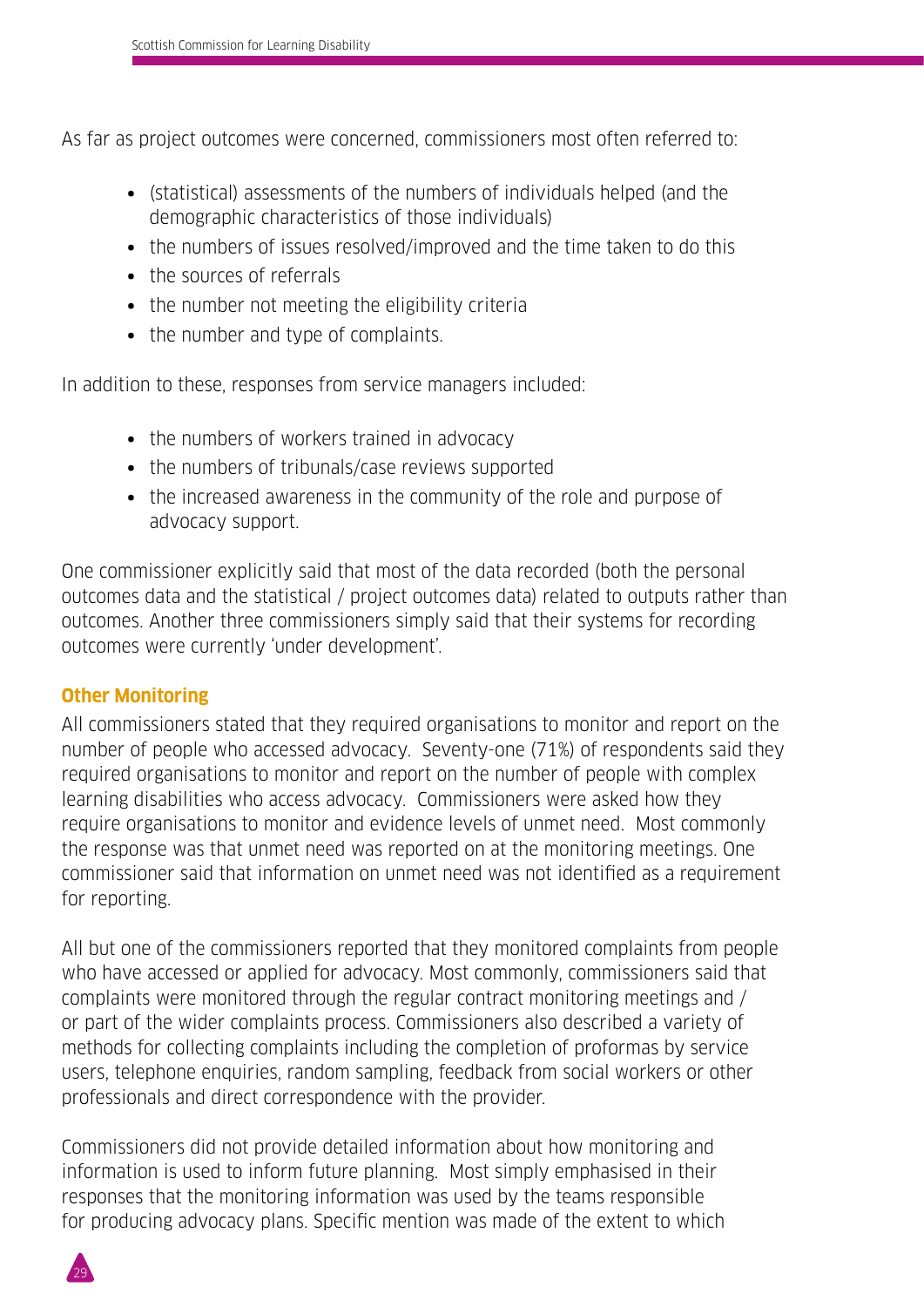information on referrals could be used to predict future demand and to help with decision making about how resources should be deployed in future.

Frontline workers most commonly defined success in terms of making sure that the person with learning disabilities:

- **•** was listened to and had their views heard
- **•** understood what was happening and why decisions were made even if they did not agree with those decisions
- **•** was involved in the decision making process and had their rights upheld
- **•** became more confident and more able to self-advocate in the future.

Less often, frontline workers commented in terms of the improved health and wellbeing of the individual, and a decrease in their social isolation/increase in their friendships and networks of support. Occasionally frontline workers focused on the difficulties of evaluating success and/or the difficulties of ensuring success given the limitations of time and resource and/or the difficulties of explaining advocacy (including noninstructed advocacy) to people with learning disabilities and/or the difficulties of obtaining the outcome the individual wishes to achieve.

#### **Measuring impact framework**

In 2016 SIAA ran a Quality Assurance Pilot Project which involved six advocacy organisations undergoing an independent evaluation using the Evaluation Framework to measure the quality of the work of the organisation. Following a workshop at their 2016 conference SIAA set up a Measuring Impact of Advocacy Working Group which looked at the various methods organisations use to evidence the difference they make. Animate Consulting was then commissioned to develop a framework which captures evidence around the impact advocacy organisations have on the lives of individuals and communities in a consistent way. The working group is planning to 'road test' the new framework later in 2018 before wider roll out. The long term plan is that SIAA's Advocacy Map will include information about impact alongside the current data around numbers of people accessing advocacy and funding levels.

#### **Key Points**

- A large majority of service managers responded that they were required to report on outcomes to their funder and all commissioners said that they required organisations to monitor and report on access to advocacy
- All but one of the commissioners reported that they monitored complaints from people who have accessed or applied for advocacy and most said they required organisations to monitor and report on the number of people with complex learning disabilities who access advocacy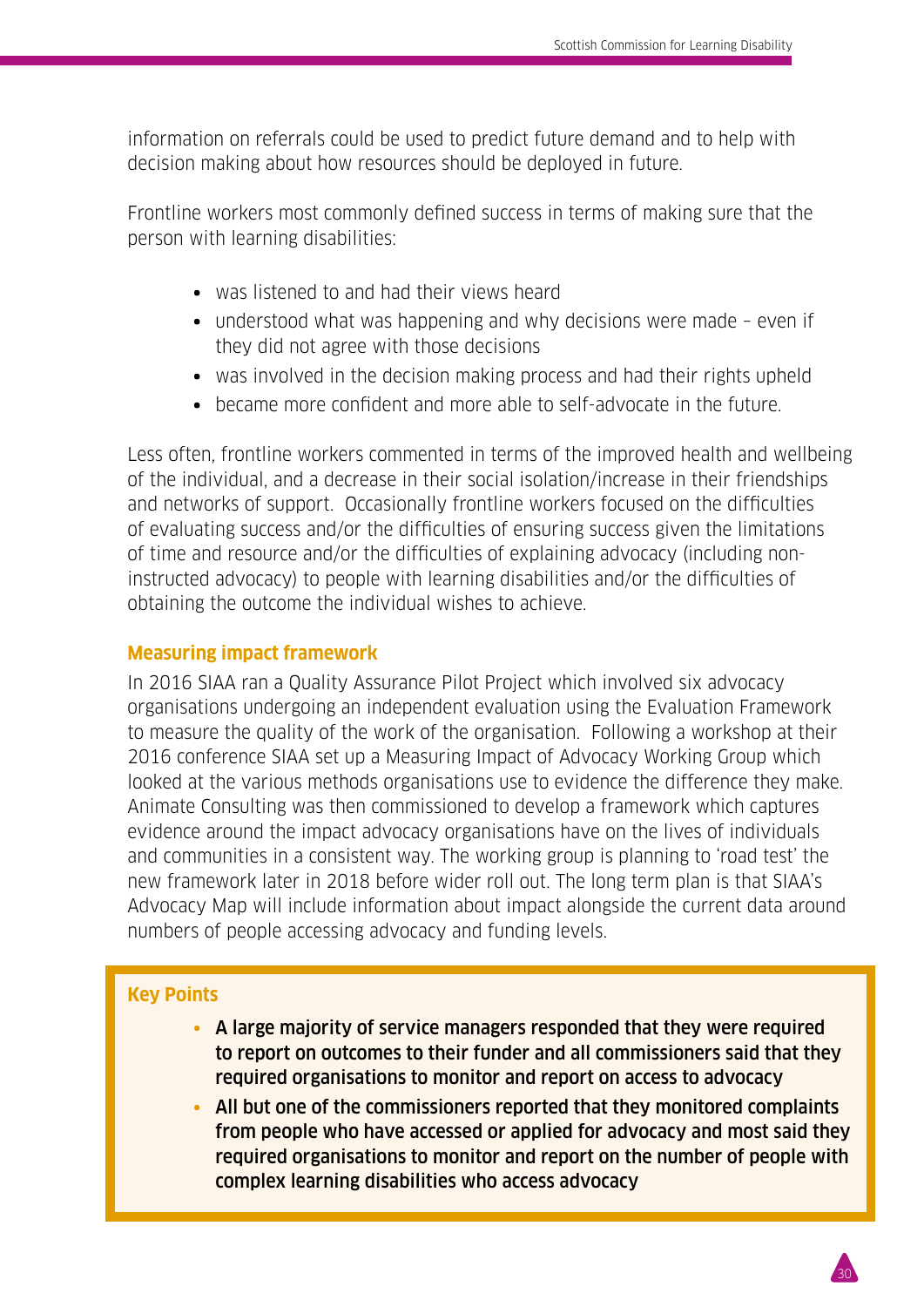- Outcomes mentioned by commissioners and service managers covered both personal and project / organisational / statistical outcomes
- Frontline workers emphasised achieving soft outcomes for people with learning disabilities
- Service managers described a variety of approaches to evidencing outcomes using both quantitative and qualitative measurements
- The level of detail provided by organisations was extremely mixed and each organisation appeared to have its own internal processes
- There was no explicit mention of the Independent Advocacy: An Evaluation Framework by any service manager
- Commissioners provided little information on how the information they gathered is used to inform future planning and decision making.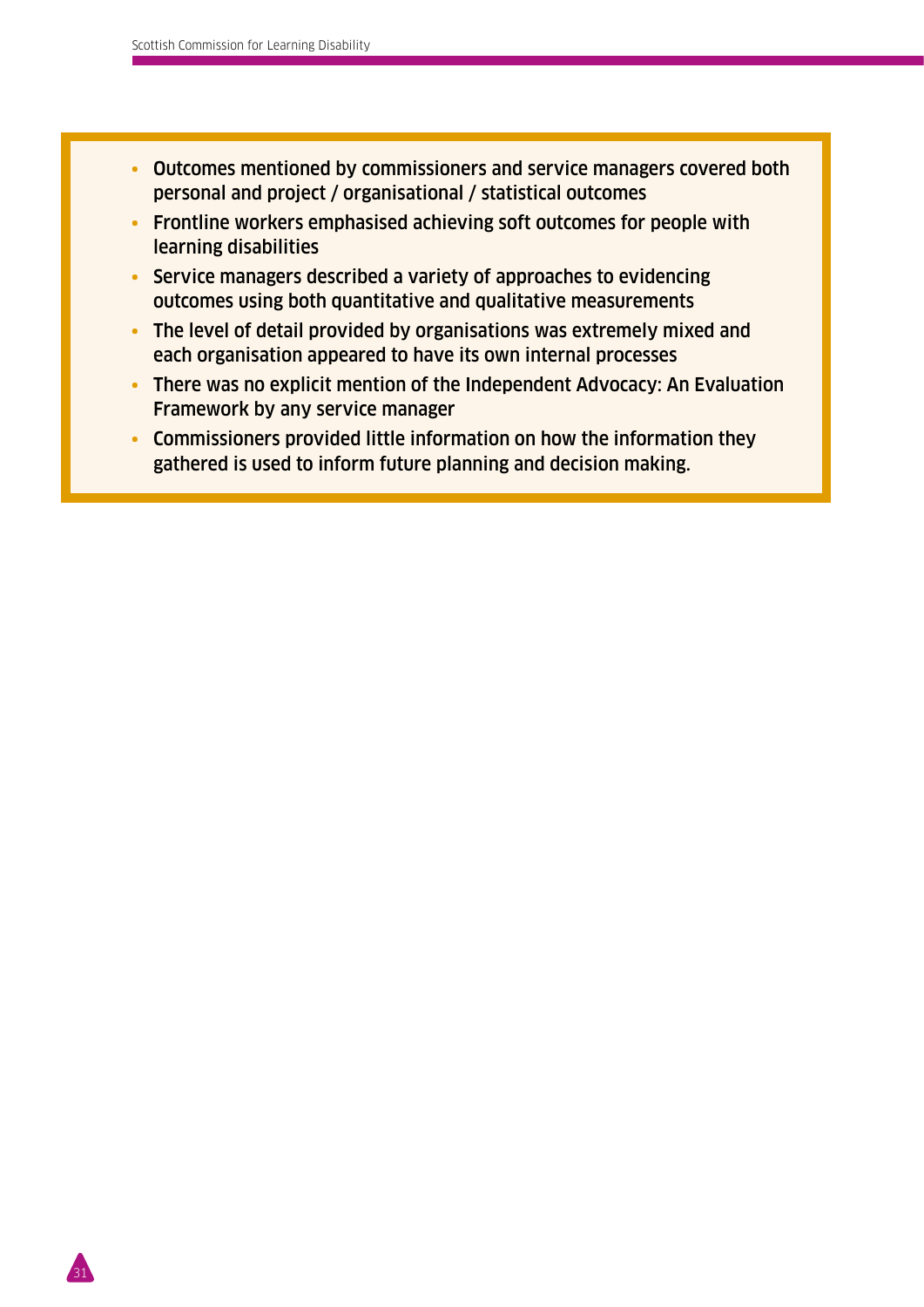# **10. Commissioning and Strategic Planning**

### **Background**

The Mental Health (Care and Treatment) (Scotland) Act 2003 obliges NHS Health Boards and local authorities to work together to provide independent advocacy and to ensure individuals have the opportunity to use these services.**24** The Scottish Government advocacy commissioning guidance published in 2013 says development and investment in advocacy should be evidenced in a three year Strategic Advocacy Plan and be reviewed annually as part of the advocacy planning process. This plan should be signed off by senior management in both the NHS Boards and local authorities. All Strategic Advocacy Plans should be Equality and Diversity Impact Assessed using the Equality Impact Assessment Toolkit (EQIA). There should also be an Advocacy Planning Group in each commissioning area which has responsibility for developing, overseeing and implementing the plan.**<sup>25</sup>**

Health and Social Care integration has resulted in different planning structures and arrangements in different local areas. In a number of areas responsibility for planning and commissioning is now undertaken within the Health and Social Care Partnership (HSCP). However, in Lanarkshire, Forth Valley, Highland and Grampian planning and commissioning remains on a health board wide basis. There are also six health board areas which are coterminous with the new HSCPs – NHS Borders, Dumfries and Galloway, Fife, Western Isles, Orkney and Shetland.

The Mental Health (Scotland) Act 2015 created new responsibilities for health boards and local authorities to demonstrate that they are discharging their legal responsibilities in relation to independent advocacy services. NHS Boards and local authorities must give the Mental Welfare Commission information about what they have done in the previous two years and what they intend to do in the next two years to ensure that independent advocacy services are available for people who have a statutory right of access and that people are able to access these services. The Mental Welfare Commission intends to monitor this activity and report on it. It is hoped that this more robust scrutiny of advocacy service provision should lead to better planning process with gaps in provision being identified and filled.

#### **Strategic advocacy plans**

The SIAA map of advocacy report 2015-16, reported there were only 5 up to date strategic plans: NHS Fife (2014-17), NHS Highland (2014-17), NHS Lanarkshire (2012- 16), NHS Lothian (2012-16) and NHS Western Isles. There were no plans in four NHS Board areas, NHS Ayrshire and Arran, Forth Valley, Greater Glasgow & Clyde and Orkney. In five areas the most recent plans had ended and were under review in NHS Borders, Dumfries and Galloway, and Grampian while in Shetland and Tayside there was no information about plans being reviewed or updated. **<sup>26</sup>**

- **24** Working with independent advocates, Mental Welfare Commission (2017)
- **25** Independent Advocacy: A guide for commissioners, SIAA (2010)
- **26** A Map of Advocacy across Scotland 2015-2016 (SIAA)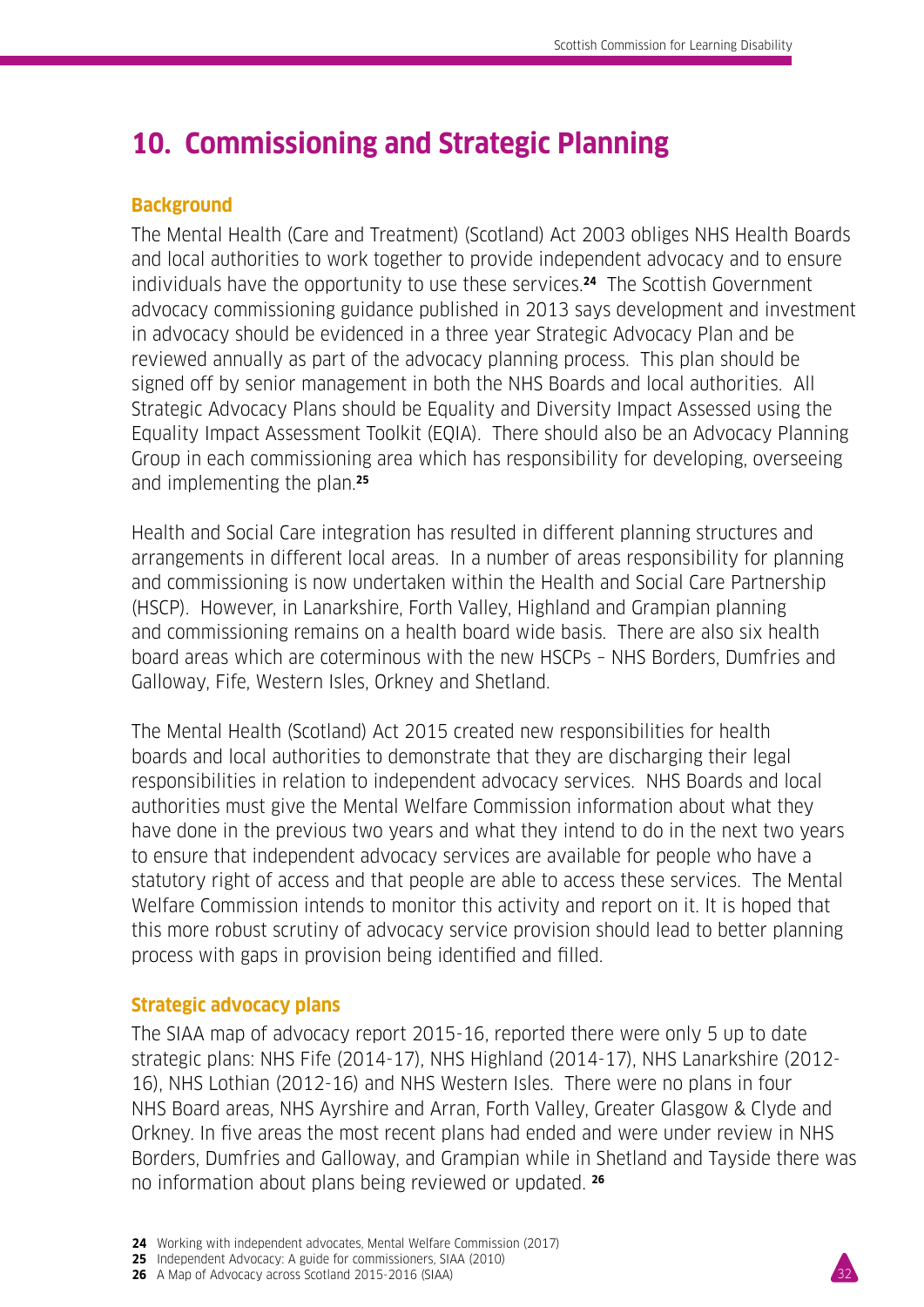Our survey found similar results. Only six commissioners (35%) reported that there was an up-to-date strategic plan in their area with the other eleven (65%) stating that there was no current plan in place. Of those who said they had no plan, five said they had no plans to develop one; four said they were in the process of developing one; one said the HSCP had no plan but there was a health board wide plan; and one provided no information. We received four current plans:

- **•** Dumfries and Galloway (2015-2018)
- **•** Grampian (2016-2018)
- **•** Scottish Borders (2017-2019)
- **•** Lanarkshire (2016-2020).

# **Advocacy planning process**

The advocacy commissioning guidance is clear that strategic plans should be developed based on local needs assessment and information about unmet need and gaps in provision and used to inform future commissioning decisions. It states "a Strategic Advocacy Plan should be developed based on the information gathered from a needs assessment, scoping exercises and consultations".

In our survey we asked commissioners about their consultation processes and how identified areas of unmet need were used in their planning processes. In areas where a strategic plan existed nearly all commissioners said they had consulted with advocacy organisations in the development of the plan and around two-thirds said they had consulted people with learning disabilities. However, the extent to which this constituted meaningful involvement of providers and people who use services was difficult to assess.

Forty percent (40%) of commissioners said that there was no local group which oversees the development and/or implementation of the strategic plan. Commissioners described the following ways that identified areas of unmet need were used in their strategic planning:

- **•** information is passed to the planning team who adapt the strategic plan as appropriate
- **•** discussions take place about what to do in relation to unmet needs in strategy groups, advocacy groups, and communication groups
- **•** services and contracts for services are changed to adapt to changing priorities
- **•** alternative sources of funding for specific priorities are sought
- **•** information about unmet need informs resource allocation decisions

Little detail was provided by commissioners about what information they obtained from providers e.g. on waiting lists, internal monitoring and their mechanisms for doing so.

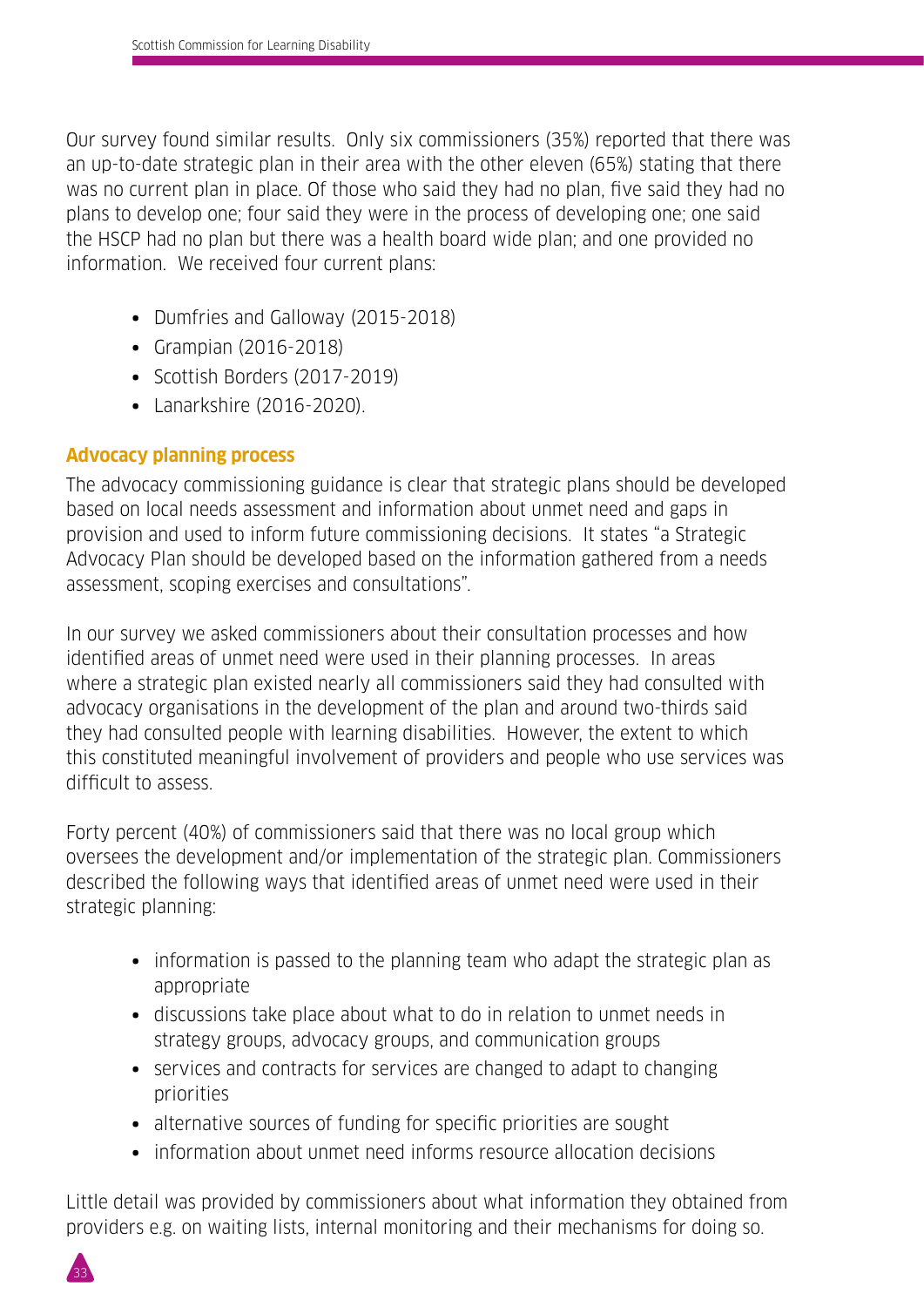# **Key points**

- Two-thirds of commissioning areas appear not to be meeting the Scottish Government's expectation to have a three year strategic plan
- For those who said they had no plan, five areas had no plans to develop one; four were in the process of developing one; one said the HSCP had no plan but there was a health board wide plan and one provided no information
- A sizeable minority of commissioners reported there was no local group responsible for development and/or implementation of a strategic plan
- Nearly all commissioners had consulted with advocacy organisations in the development of the plan and around two-thirds had consulted people with learning disabilities
- Little detail was provided by commissioners about the information they obtained from providers on assessment of unmet need and their mechanisms for doing so.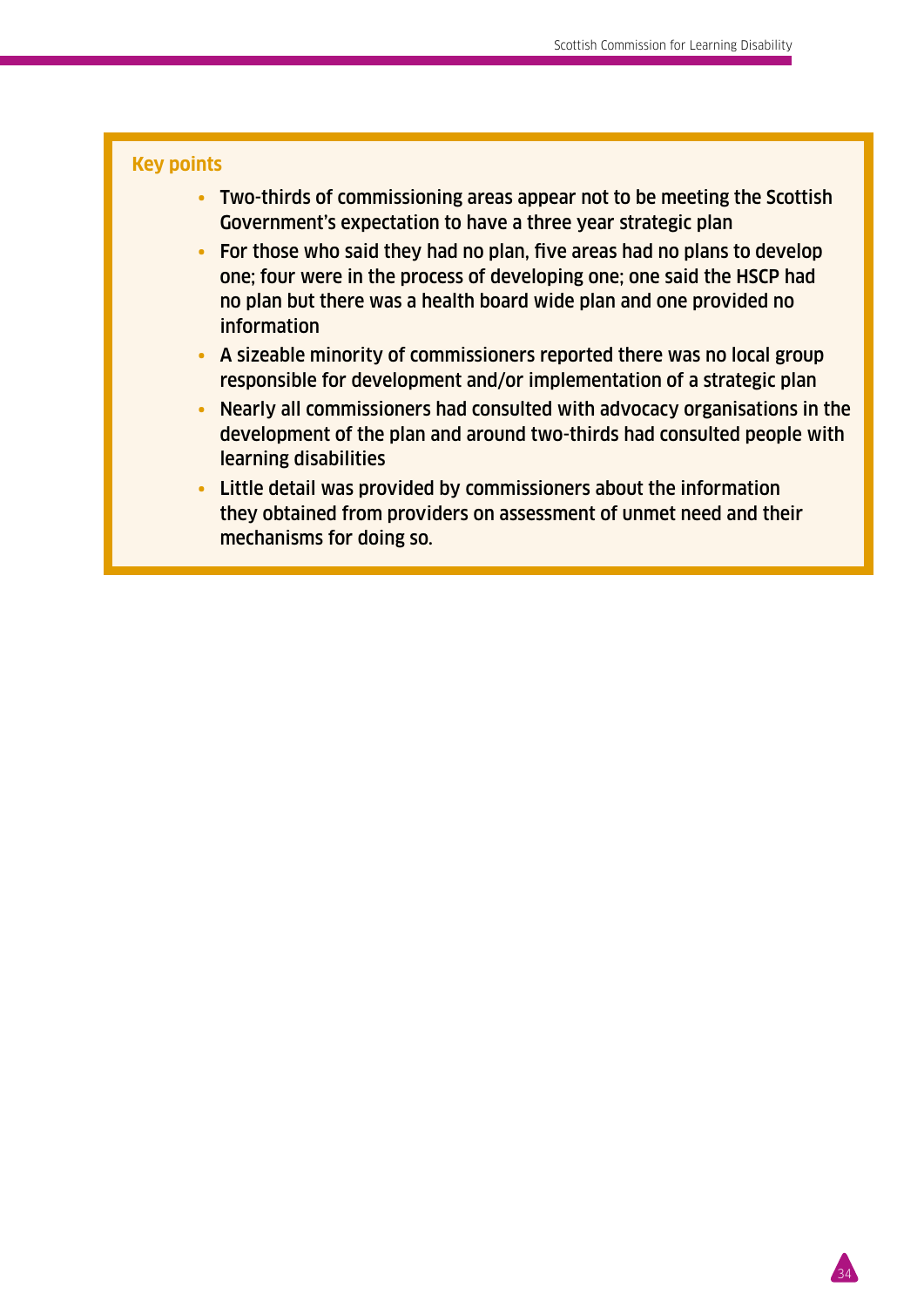# **11. Challenges and Future Requirements for Advocacy**

# **Background**

Evidence from monitoring and research indicates that laws and strategies to empower and enable choice for adults with disabilities are not working as intended. A major issue is the lack of clarity about the meaning of Support for Decision-making and the rights of individuals to be supported to make their own decisions as far as possible. The Scottish Government has established an advisory group on supported decision making that has been tasked with producing a 'support for decision making strategy' focused on delivery and best practice in advance of proposed reforms to the Adults with Incapacity Act. The Government has also tabled an amendment on advocacy in the Social Security Bill and a review of learning disability and autism in the Mental Health (Scotland) Act is also forthcoming. In this context, while there is recognition of advocacy's role in ensuring that people with disabilities have support to exercise the same legal and civil rights as other citizens, demographic and financial challenges are exerting significant pressure on advocacy provision.

# **Challenges from a commissioner's perspective**

The biggest challenge identified by both commissioners and service managers was around funding. Commissioners highlighted that demand was increasing and there was not always the capacity/resource to respond to it. Moreover, more complex cases are increasingly presenting to services placing an even greater demand on existing provision. Commissioners identified a number of groups who had unmet needs including those with complex needs and parents with learning disabilities. In addition, a few commissioners identified types of advocacy that needed to be expanded – in particular, citizens advocacy and long-term advocacy.

# Other issues raised were that:

- **•** there are insufficient advocacy providers which can make for difficulties in the competitive tendering process
- **•** it was not always clear how best to use multiple providers within a single contract
- **•** it was difficult to recruit advocates in remote areas
- **•** a very dispersed population made for difficulties with service provision
- **•** for some people a befriending service rather than advocacy would be a more appropriate form of provision.

# **Challenges from a service manager's perspective**

For service managers the main issue raised was the challenge of continuing to provide a good and comprehensive service at a time when demand for services was rising, combined with stable or declining budgets. They felt there was simply not enough time or resource or capacity to meet the multiple needs identified. Moreover, there were difficulties associated with the short term nature of the funding contracts.

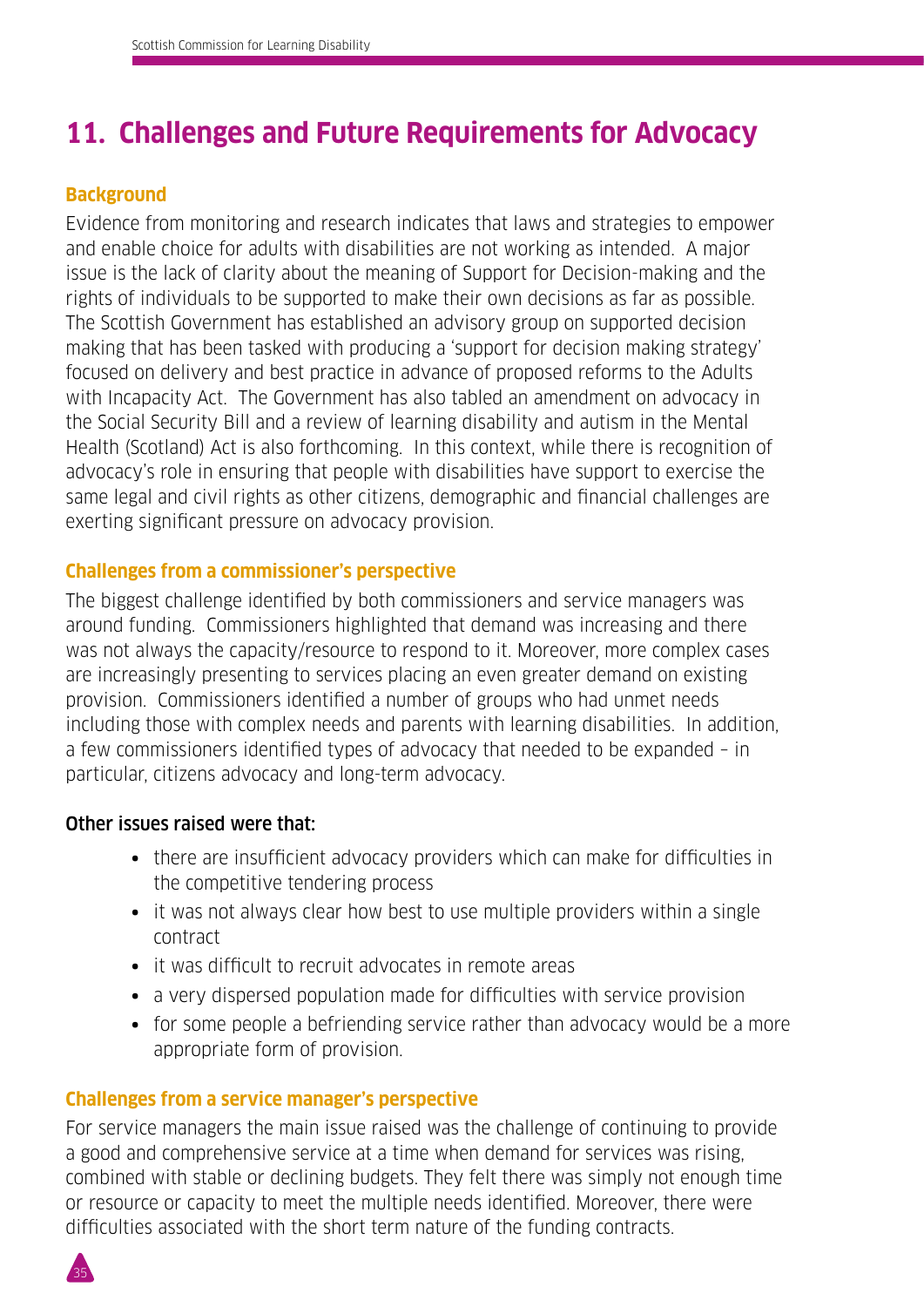#### Other issues raised covered:

- **•** the need to restrict requests for referral and also to reduce or stop awareness raising activity
- **•** the lack of understanding and awareness of what advocacy is. This can lead to inappropriate gatekeeping and an inadequate referral process as well as to a poorly run tendering process
- **•** lack of good information in an appropriate format available for potential service users
- **•** the necessity of sometimes relying on information from other professionals or family members.

# **Challenges from a frontline worker's perspective**

From a frontline worker's perspective there were a number of themes – often linked – related to challenges in providing advocacy support to people with a learning disability.

# These were:

- **•** the amount of time it takes to build up a relationship in which the individual's issues can be properly understood and responded to. Frontline workers emphasised that this was a complex task, especially where there were extensive communication difficulties and a high level of support was required
- **•** the lack of understanding and awareness of the remit and purpose of independent advocacy by a range of people including professionals of all kinds as well as families and carers
- **•** only becoming involved late in the day when a crisis had developed
- **•** conflicts and a lack of trust/engagement between the various parties (advocacy partners, advocates, local authorities, other professionals, families, carers etc.) including a sense that the concept of 'reasonable adjustment' was not well understood or implemented
- **•** guardians sometimes prevent people from accessing advocacy support.

Other issues were mentioned occasionally including the difficulty of operating in a rural area where travel distances and costs were prohibitive, identifying sufficient volunteer advocates, poor liaison with other professionals, specific difficulties with particular benefits (e.g. SDS), and poorly trained staff.

The broader context which was not always explicitly mentioned, was the difficult financial context. This was linked to rising demand, and issues around a lack of capacity in terms of worker time.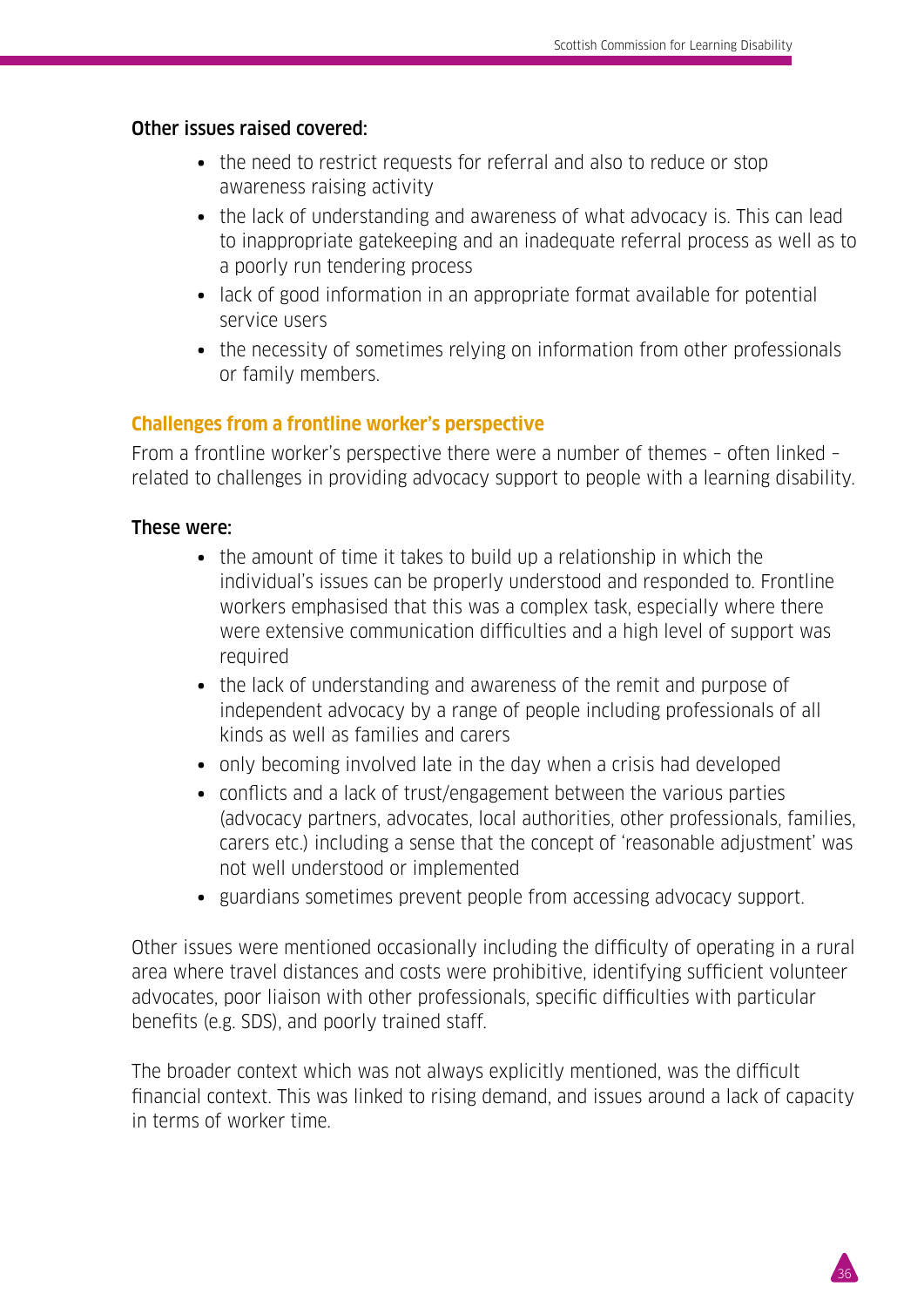### **Overcoming challenges**

On the whole commissioners did not expect that funding pressures would be alleviated. Therefore they focused more on improving the strategic planning process and ensuring that there was a good understanding of needs and demands, and good relationships amongst relevant players, so that services could be designed accordingly. It was thought that the integration of health and social care might prove to be helpful in the future. It was suggested that sharing ideas across local authorities would be beneficial. One commissioner said that work was being done to test out whether some services could be delivered through video links.

In terms of support required to overcome these challenges on the whole, service managers reiterated the requirement for more funding in order to provide and develop advocacy services in general and specialist advocacy training in particular. Some service managers discussed their efforts to apply for other sources of funding (in addition to the statutory funding). This was described as very challenging but was being actively pursued by a range of managers.

# Others talked about:

- **•** the importance of good planning
- **•** regular liaison with referring agencies
- **•** effective use of (free) internet resources
- **•** awareness raising activities to improve understanding of the role of advocacy.

One service manager described some additional services (e.g. workshops on internet bullying, internet safety and self-advocacy) that their organisation had developed which could generate additional funding; another described getting a wider range of professionals (including Speech and Language Therapists, and art therapists) involved.

Frontline workers most commonly talked of the need to improve understanding and awareness of the remit and purpose of advocacy amongst the broadest possible constituency of both professional and lay people. This was described in various ways as 'networking', 'promoting', 'building understanding', 'raising awareness' etc. A range of more specific suggestions covered the need for greater training – both generally and in relation to specific communication tools; the benefits of fundraising and looking for alternative sources of funding; earlier referrals; and better time management and organisation skills. Frontline workers also stressed the need for increased funding and – more particularly – increased time made available for advocacy support for people with learning disabilities.

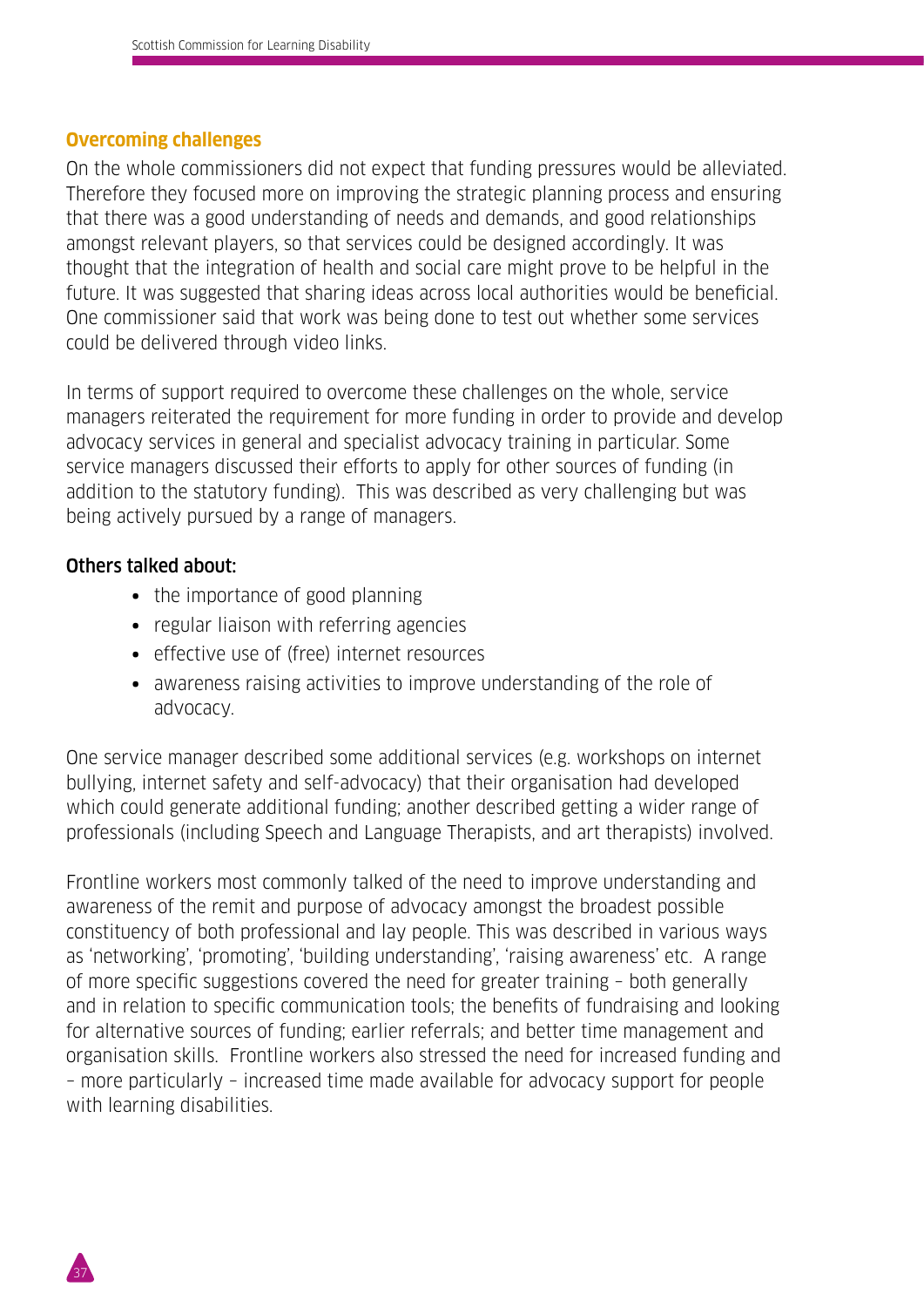#### **Key points**

- Commissioners and service managers identified increasing demand alongside static/declining budgets as the main challenges for advocacy provision
- Commissioners identified a number of groups with unmet need including those with complex needs and parents with learning disabilities
- Some commissioners felt that certain types of advocacy required expansion e.g. citizens advocacy and/or some people would benefit from a befriending service rather than advocacy
- Service managers mentioned the negative impact of having to restrict requests for referral and reduce or stop awareness raising activity
- Frontline workers highlighted some of the particular challenges in providing advocacy support to people with a learning disability including the length of time it can take to build up a relationship; and difficulties relating to conflicts and a lack of trust/engagement between various parties
- Commissioners focused on the needs to improve the strategic planning process, have a good understanding of needs and demands, and good relationships amongst relevant players
- Service managers emphasised the requirement for more funding in order to provide and develop advocacy services in general and specialist advocacy training in particular
- Frontline workers most commonly talked of the need to improve understanding and awareness of the remit and purpose of advocacy.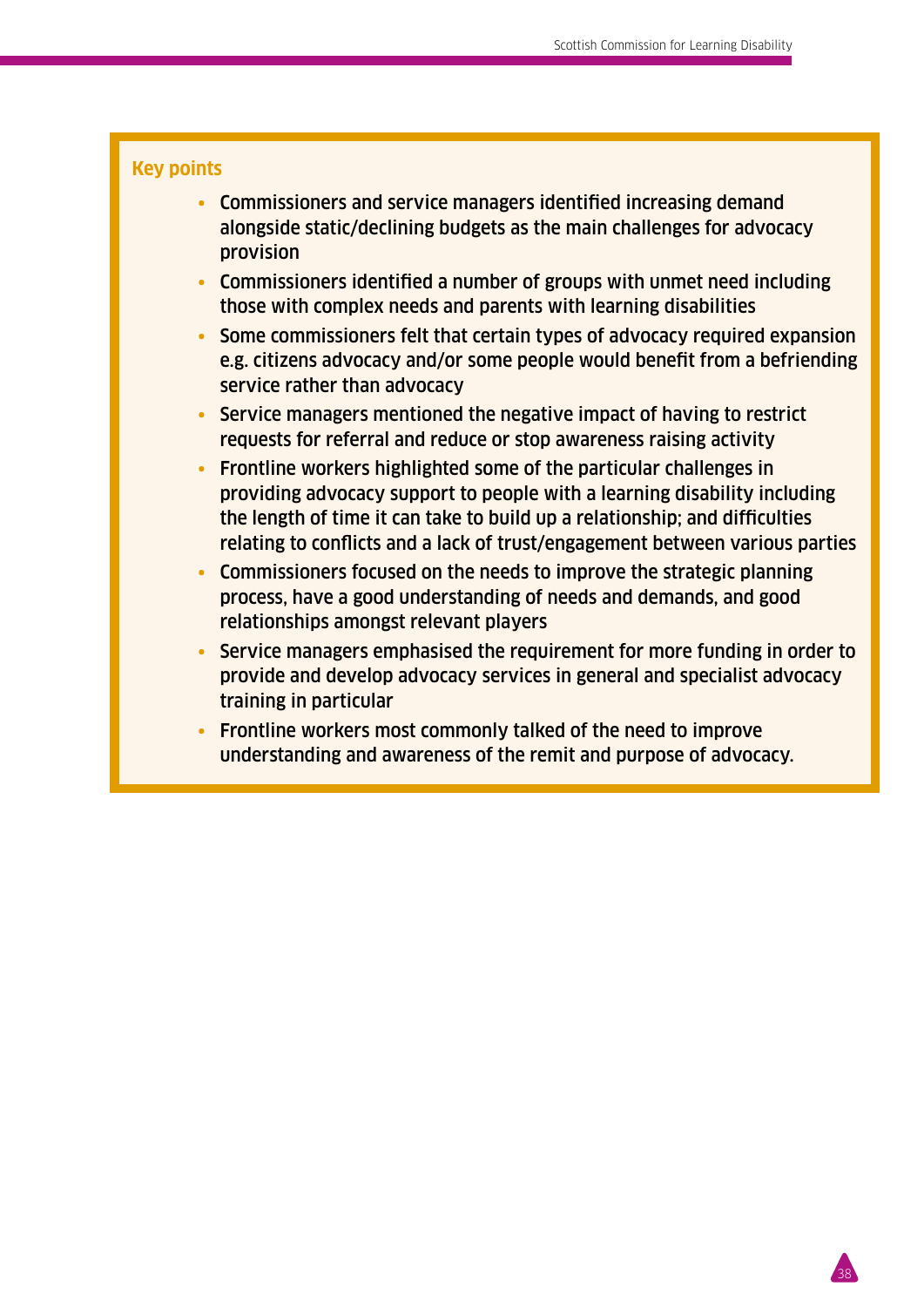# **12. Discussion/Conclusion**

### **Advocacy provision, awareness and access**

The landscape for advocacy provision for people with learning disabilities is complex and there is considerable variation in the type of advocacy support which is accessible in different areas. In our survey one-to-one professional advocacy provision was the most common form of provision with around a third of commissioners reporting they did not commission any collective/group advocacy.

Self-advocacy and group based advocacy play an important role in helping people with learning disabilities to assert their right to a stronger voice, increased choice and greater empowerment. However, since the introduction of the statutory provisions within the Mental Health Act there has been increased focus on one-to-one professional advocacy. In our focus groups people with learning disabilities described the benefits of being part of an advocacy group as related to social interaction, a long term relationship with the group facilitator, and increased confidence/ability to express themselves. The benefits of group advocacy for people with learning disabilities in particular is a reminder for planners and funders to recognise and value the broad range of advocacy models within the Scottish Government guidance for commissioners.

Advocacy services in Scotland are facing significant pressures in the context of static or reducing budgets and increasing demand. There are concerns within advocacy organisations about their ability to meet their statutory obligations and to conduct awareness raising activities. As a result there is a danger that people with learning disabilities may struggle to access their right to independent advocacy and moreover may not always be aware of this right. Most commissioners reported that the advocacy services they commission are expected to prioritise people affected by compulsory measures under the Mental Health Act and a majority of service managers reported having a system for prioritising access. People with learning disabilities reported mixed experiences of how long they had to wait to access advocacy. In terms of awareness of advocacy, both commissioners and managers listed a wide range of activities undertaken to promote services despite current funding constraints. However, while many people with learning disabilities had heard about advocacy, they were generally not aware of the different types of advocacy which exist and there were a range of misperceptions about what advocacy is, and what advocates do. The new responsibilities on the NHS and local authorities in the 2015 Act represent an opportunity to identify gaps in provision and work to improve overall access, awareness and quality of advocacy.

# **Impact of advocacy**

In our research the two main types of positive impact resulting from one-to-one advocacy support were: greater confidence in speaking up for themselves/ability to communicate their views, and resolution of problems they were experiencing. In one-to-one advocacy the importance of continuity, and of developing a relationship based on trust and honesty were common themes. People also perceived that the

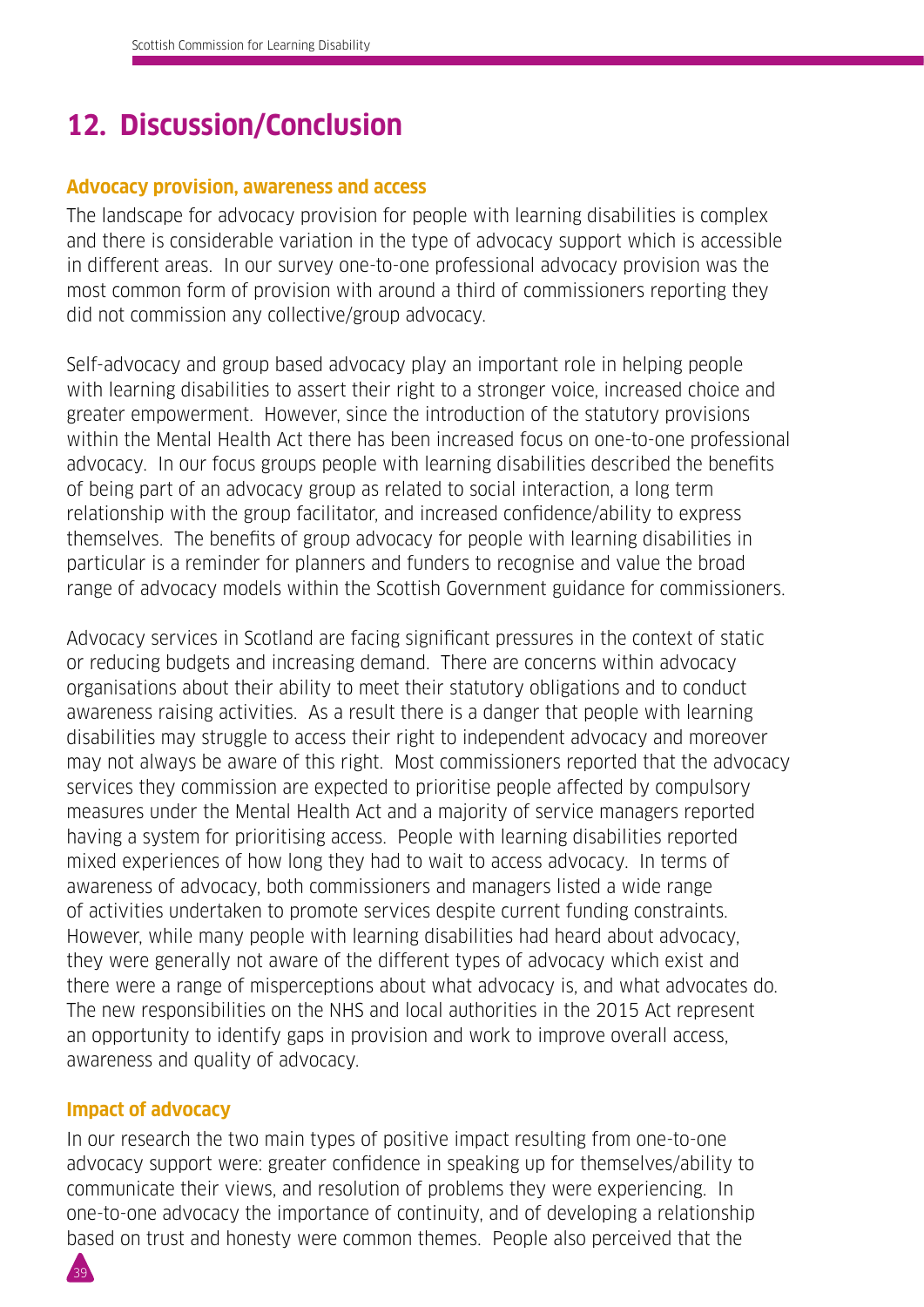presence of an advocate could lead to more positive attitudes by professionals working with them. There were also some responses which raised questions about people's understanding of the professional boundaries integral to the advocate role or the danger of overreliance on an advocate's support. Some expressed disappointment with a lack of progress in relation to specific identified problems and a desire for deeper and more intensive support in order to achieve the changes that were required. Overall, 'soft outcomes' such as self-confidence were more identifiable and numerous than tangible 'hard outcomes' of problem resolution which were less common. Frontline workers highlighted some particular challenges in providing advocacy support to people with a learning disability. These included the length of time it can take to build up a relationship; and difficulties relating to conflicts and a lack of trust/engagement between various parties. They identified some hard outcomes such as people having their rights upheld but also emphasised soft outcomes as key markers of success in their role. These included making sure that the person:

- **•** is listened to and has their views heard
- **•** understands what is happening and why decisions are made
- **•** is involved in the decision making process and
- **•** becomes more confident and more able to self-advocate in the future.

However, soft outcomes present a challenge for organisations as they can be more difficult to measure than more tangible hard outcomes.

# **Monitoring and evaluation**

The difficulties in capturing soft outcomes together with different understandings and interpretations about the role of advocacy present challenges to effective evaluation. In our survey commissioners and advocacy providers recognised the importance of monitoring and evaluation of outcomes. Service managers described a variety of approaches to evidencing outcomes using both quantitative and qualitative measurements. A large majority of service managers responded that they were required to report on outcomes to their funder. However, commissioners offered limited detail on the way they use this information and how it informs future planning and decision making. Additionally, the level of detail provided by organisations was extremely mixed and internal processes appear to vary markedly between organisations. There was no explicit mention of the Independent Advocacy: An Evaluation Framework by any service manager. The lack of an easily recognisable and universal approach to advocacy evaluation and outcomes measurement continues to leave funders and organisations open to criticisms that they are over-reliant on case studies, anecdotes and personal opinion rather purposefully measured outcomes or robust assessments or evaluations of services.

# **Commissioning and strategic planning**

Our research and SIAA's Map of Advocacy highlights an absence of robust, up to date strategic advocacy plans in many areas. In our survey two-thirds of commissioners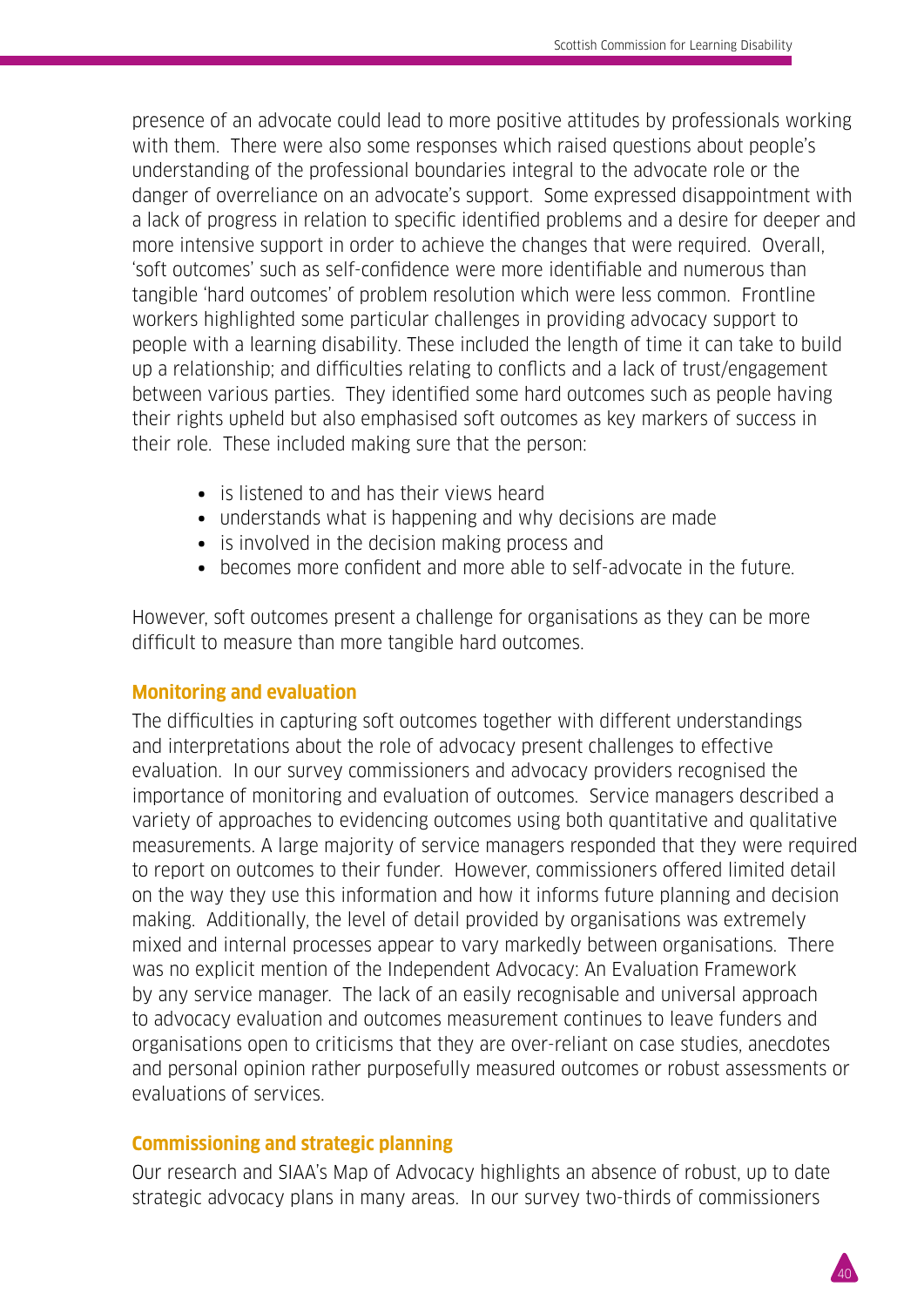reported not having an up to date plan. Additionally, a sizeable minority of commissioners reported there was no local group responsible for development and/ or implementation of a strategic plan. Overall, there was little information from commissioners about whether they require information from providers on waiting lists, and how they assess impact on other groups when people subject to compulsory treatment are prioritised. Moreover, it was difficult to assess the extent to which consultations constituted meaningful involvement of providers and people who use services. The existence of thorough needs assessment and meaningful consultations are essential if decisions about the types of support commissioned are to be informed by information about local needs and types of support that would best meet these. This will help planners to take account of local needs and ensure that advocacy is available to those who need it, and in particular people with learning disabilities who have a statutory right of access to advocacy.

#### **Future requirements for advocacy**

Our findings highlight a number of challenges and future requirements for advocacy provision for people with learning disabilities. Commissioners identified a number of groups with unmet need including those with complex needs and parents with learning disabilities, and also felt that certain types of advocacy required expansion. They focused on the need to improve the strategic planning process, have a good understanding of needs and demands, and improve relationships amongst relevant players. Service managers stressed the negative impact of having to restrict requests for referral and reduce or stop awareness raising activity. They emphasised the requirement for more funding in order to provide and develop advocacy services in general and specialist advocacy training in particular.

Frontline workers also spoke of the need for increased funding and – more particularly – increased time made available for advocacy support for people with learning disabilities. They commonly emphasised the need to improve understanding and awareness of the remit and purpose of advocacy. In interviews with people with learning disabilities a variety of views were expressed including the desire for more long-term citizen advocacy and peer advocacy partnerships.

Discussions around the role and remit of advocacy are currently relevant to a wide range of public policy discussions including the Social Security Bill, Support for Decision-making Strategy, Review of Adults with Incapacity Act, the review of learning disability and autism in the Mental Health (Scotland) Act and compliance with the UNCRPD. In highlighting some of the current issues around advocacy provision, access and planning as well as the advocacy experience for people with learning disabilities, this report can help to inform and contribute to these discussions and future debate.

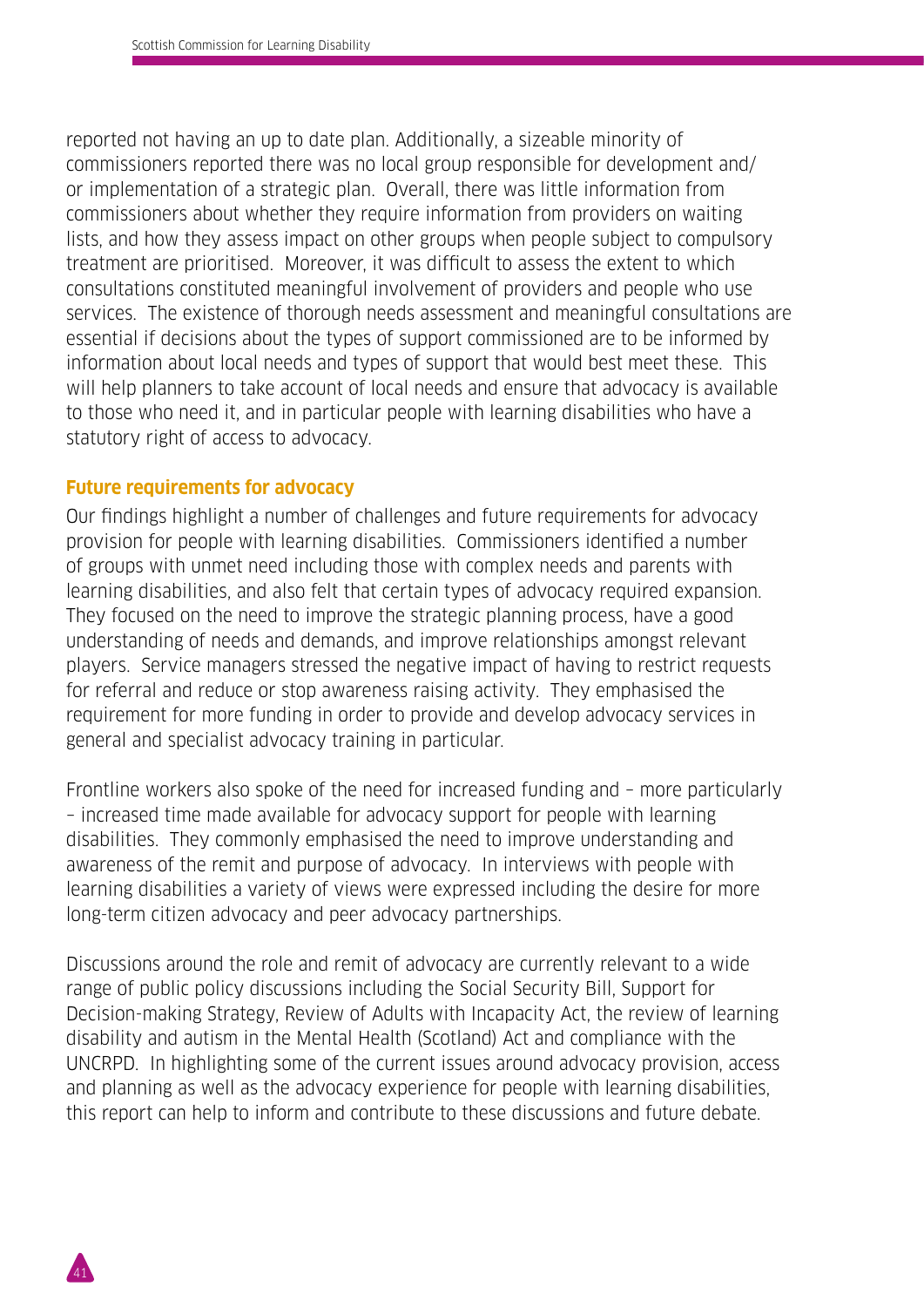# **13. Recommendations**

We undertook this research to create an evidence base which can be used to effect positive change for people with learning disabilities. We want people with a learning disability and others to be able to benefit from high quality advocacy (both individual and collective) which is accessible and effective in supporting them to have a stronger voice, increased choice and greater empowerment.

We envisage a range of key stakeholders working together to take these recommendations forward, including:

- **•** Advocacy planners and commissioners
- **•** Advocacy providers
- **•** Scottish Government
- **•** Scottish Independent Advocacy Alliance (SIAA)
- **•** Scottish Commission for Learning Disability (SCLD).

We have made the following eight recommendations which span four key themes:

# **Increasing access to provision**

- **1.** Advocacy commissioners and providers should work together to ensure that people with learning disabilities are aware of their legal right to access advocacy, understand what advocacy is and know how to access it.
- **2.** Advocacy commissioners and providers should review policies and service level agreements which prioritise access for those subject to compulsory measures taking account of the needs of other groups who also have a statutory right of access under Mental Health (Care and Treatment) (Scotland) Act 2003.

# **Improving strategic planning and commissioning**

- **3.** Health boards, local authorities and HSCPs with responsibility for advocacy planning must ensure robust, up to date strategic advocacy plans are in place. In line with Scottish Government guidance there should be a local group with responsibility for development and implementation of the plan.
- **4.** Advocacy commissioners and planners should undertake local needs assessments and consultations with people with learning disabilities to inform decisions about what models of advocacy are commissioned.

# **Developing monitoring and evaluation practices**

**5.** Advocacy providers should continue to develop and improve approaches to monitoring and evaluation, with particular focus on outcomes and impact measurement. Identifying barriers to advocacy for groups with unmet need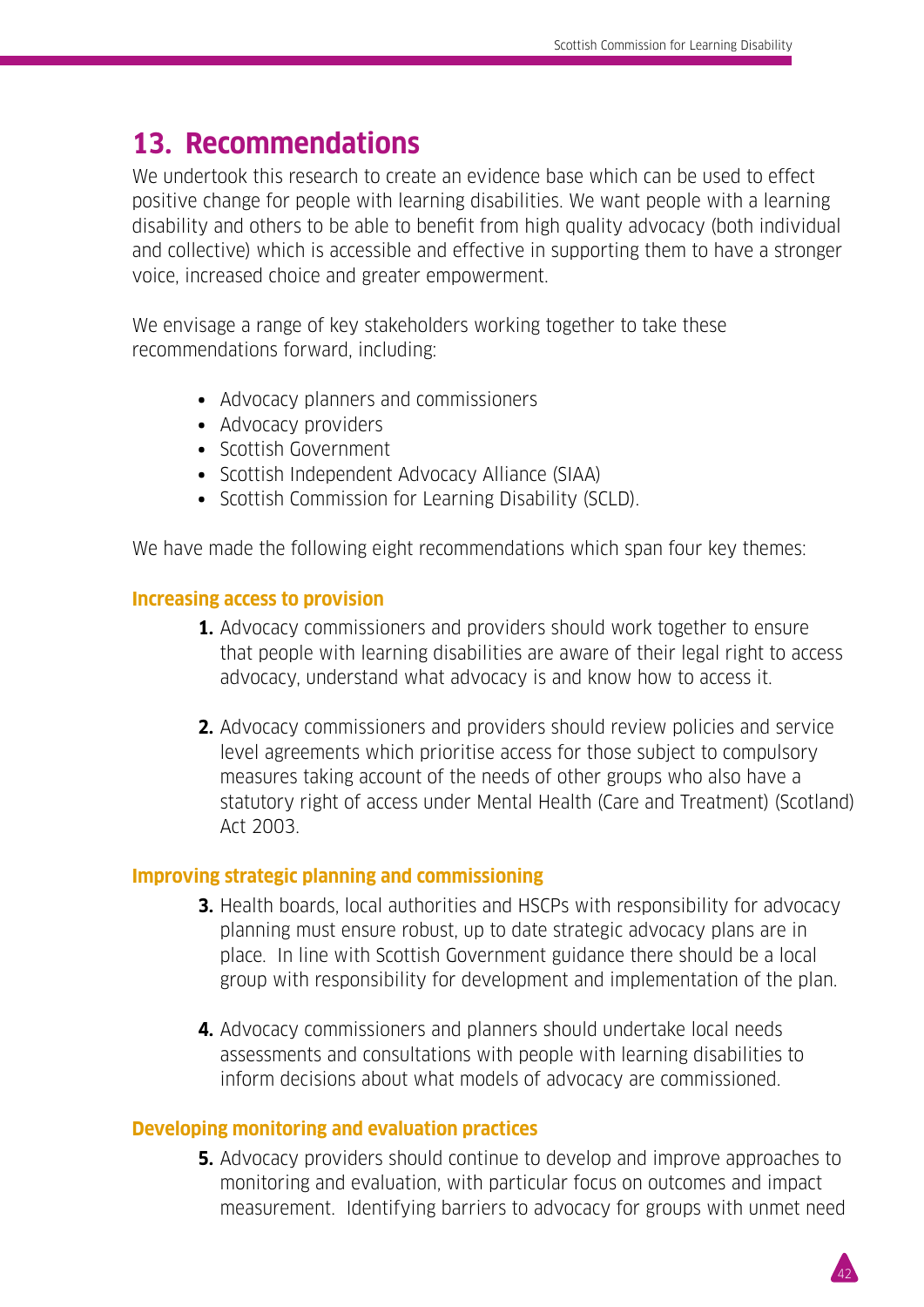e.g. those with complex needs and parents with learning disabilities should also be a priority.

**6.** Advocacy providers and commissioners should be involved in road testing the new Measuring Impact of Advocacy Framework with a view to implementing a national evaluation tool which can better inform future delivery plans and strategic commissioning cycles.

# **Facilitating knowledge exchange and learning**

- **7.** All advocacy stakeholders should work to promote a better understanding and awareness of the remit and purpose of advocacy amongst their fellow professionals, commissioners, policy makers, and the wider population.
- **8.** All those involved in the planning, commissioning, management and delivery of advocacy would benefit from the establishment of a learning network to support the sharing of good practice.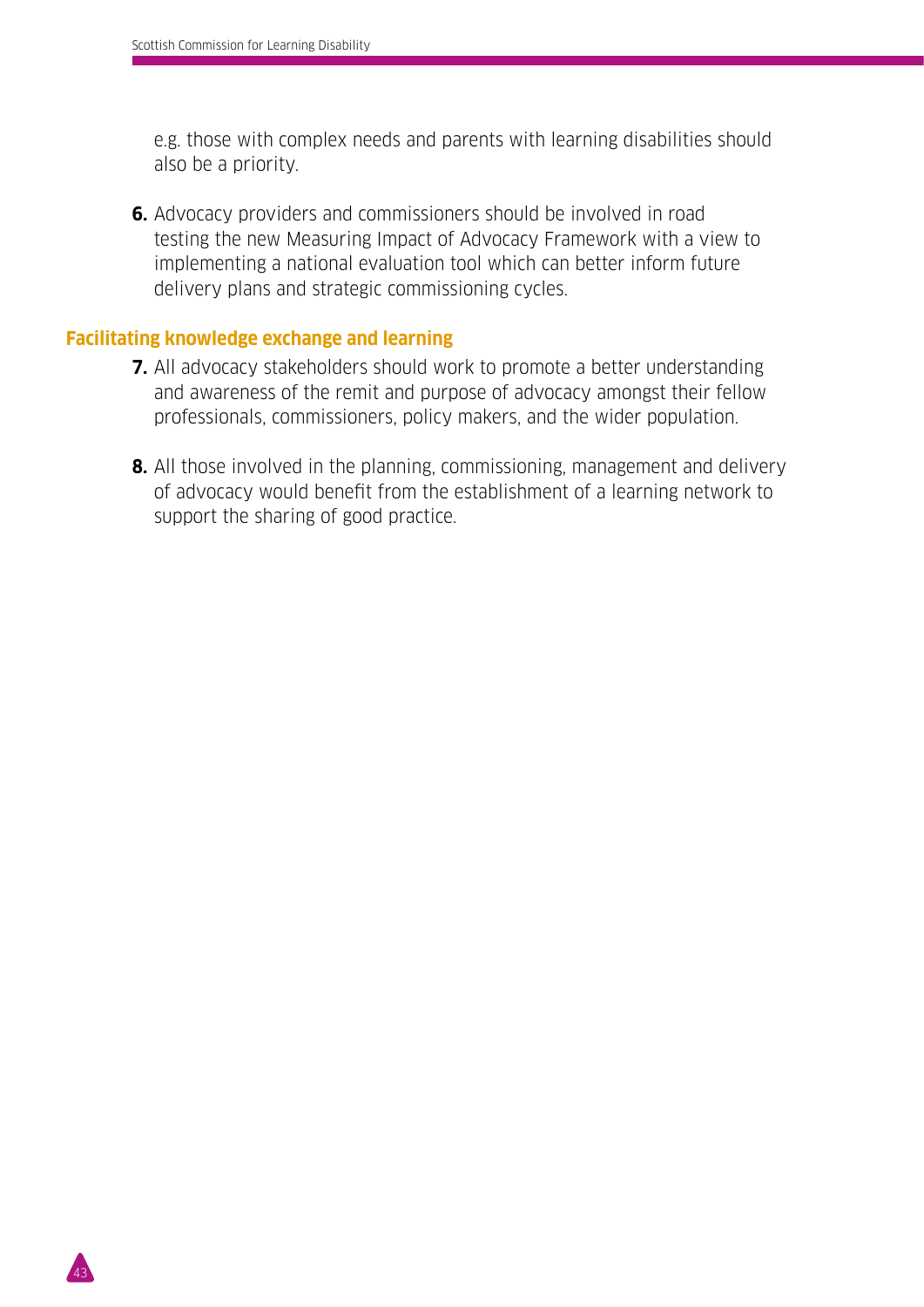44

# **Appendix A**

Scottish Independent Advocacy Alliance (SIAA) Standards and Guidelines [SIAA Principles and Standards for Independent Advocacy \(2008\):](https://www.siaa.org.uk/wp-content/uploads/2013/11/siaa_principles_and_standards_2010.pdf) 

This document sets out the advocacy movement principles and standards that underpin good advocacy practice. They can be applied to all advocacy practice. [SIAA Code of Practice for Independent Advocacy \(2008\):](https://www.siaa.org.uk/wp-content/uploads/2014/02/SIAA_Code_of_Practice_2010.pdf) 

This document details how independent advocates and independent advocacy organisations should work to meet the advocacy movement Principles and Standards for Independent Advocacy.

[Mental Health Tribunal Guidance for Advocates \(2012\):](https://www.mhtscotland.gov.uk/mhts/files/SIAA_Mental_Health_Tribunal_Advocacy_Guidelines.pdf)

This companion guide to the Code of Practice provides guidance for advocates when supporting service users through a Mental Health Tribunal process. [Elder Abuse Advocacy Guidelines \(2008\):](https://www.siaa.org.uk/wp-content/uploads/2014/02/SIAA_Elder_Advocacy.pdf)

This is also a companion guide to the Code of Practice. It details issues that an independent advocate might encounter when working with an older person experiencing abuse.

[Non-Instructed Advocacy Guidelines \(2009\):](https://www.siaa.org.uk/wp-content/uploads/2014/02/SIAA_Non_Instructed_Advocacy.pdf)

This is a companion guide to the Code of Practice. It details why and how advocates and organisations can advocate for someone who lacks the capacity to instruct the advocate.

[Independent Advocacy: An Evaluation Framework \(2010\)](https://www.siaa.org.uk/publications/evaluation-framework/)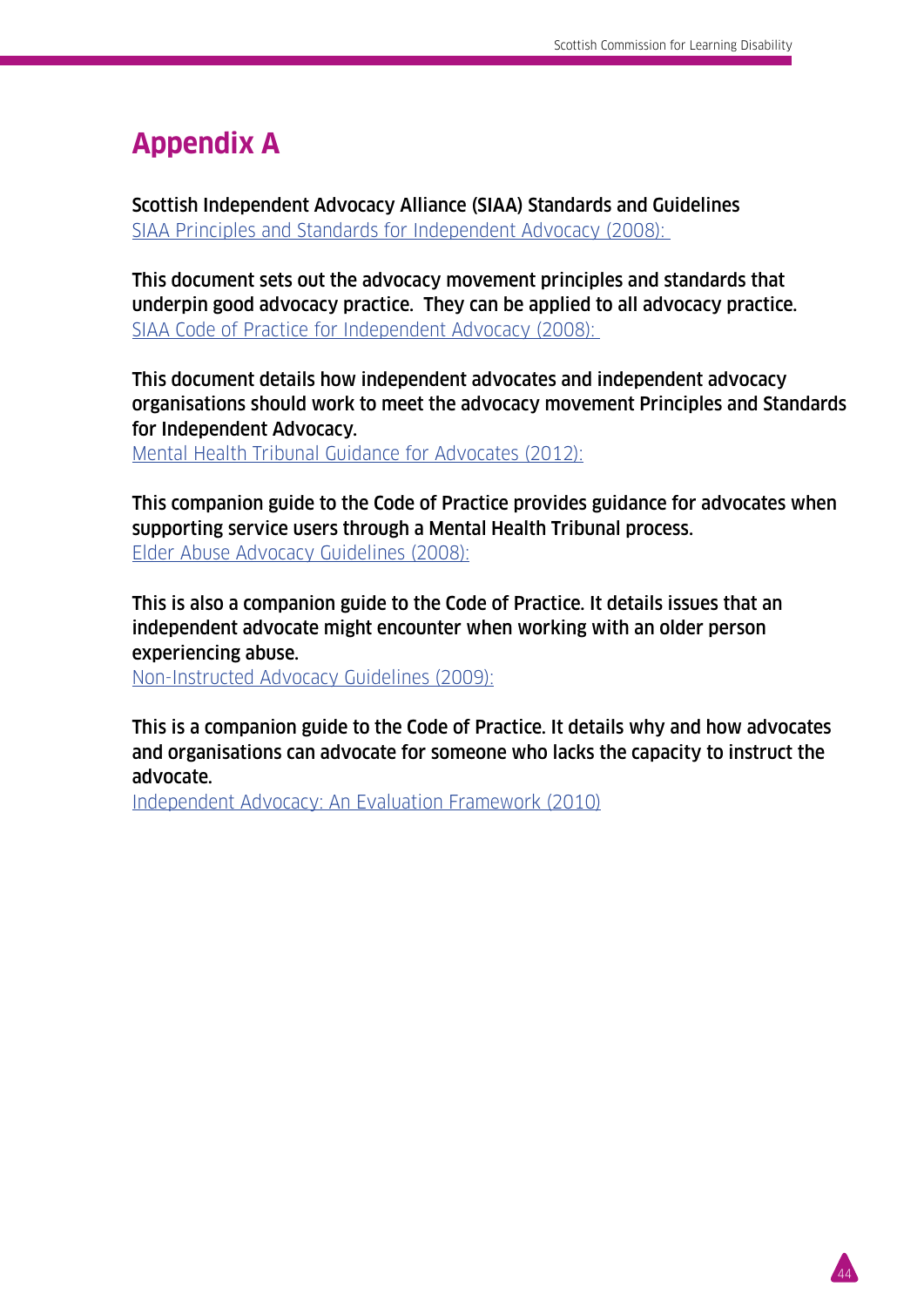# **Appendix B**

# **Independent advocacy in legislation**

• [Adults with Incapacity \(Scotland\) Act 2000](http://www.legislation.gov.uk/asp/2000/4/contents) 

Amended by the Adult Support and Protection (Scotland) Act 2007 which states: In determining an application or any other proceedings under this Act the sheriff shall … take account of the wishes and feelings of the adult who is the subject of the application or proceedings so far as they are expressed by a person providing independent advocacy services.

• [Mental health \(Care & Treatment\) \(Scotland\) Act 2003](http://www.legislation.gov.uk/asp/2003/13/contents)

Section 259 states that:

Every person with a mental disorder shall have a right of access to independent advocacy; and accordingly it is the duty of

(a) each local authority, in collaboration with the (or each) relevant Health Board; and (b) each Health Board, in collaboration with the (or each) relevant local authority, to secure the availability, to persons in its area who have a mental disorder, of independent advocacy services and to take appropriate steps to ensure that those persons have the opportunity of making use of those services.

• [Education \(Additional Support for Learning\) \(Scotland\) Act 2004](http://www.legislation.gov.uk/asp/2009/7/contents)

The Act states:

Where, in connection with the exercise of an education authority's functions under this Act in relation to any child or young person, the relevant person wishes … another person (referred to as an advocate) to;

(i) conduct such discussions or any part of them, or (ii) make representations to the authority, on the relevant person's behalf, the education authority must comply with the relevant person's wishes.

• [Adult Support and Protection \(Scotland\) Act 2007](http://www.legislation.gov.uk/asp/2007/10/contents)

Amended The Adults with Incapacity (Scotland) Act 2000 and states:

In determining an application or any other proceedings under this Act the sheriff shall … take account of the wishes and feelings of the adult who is the subject of the application or proceedings so far as they are expressed by a person providing independent advocacy services.

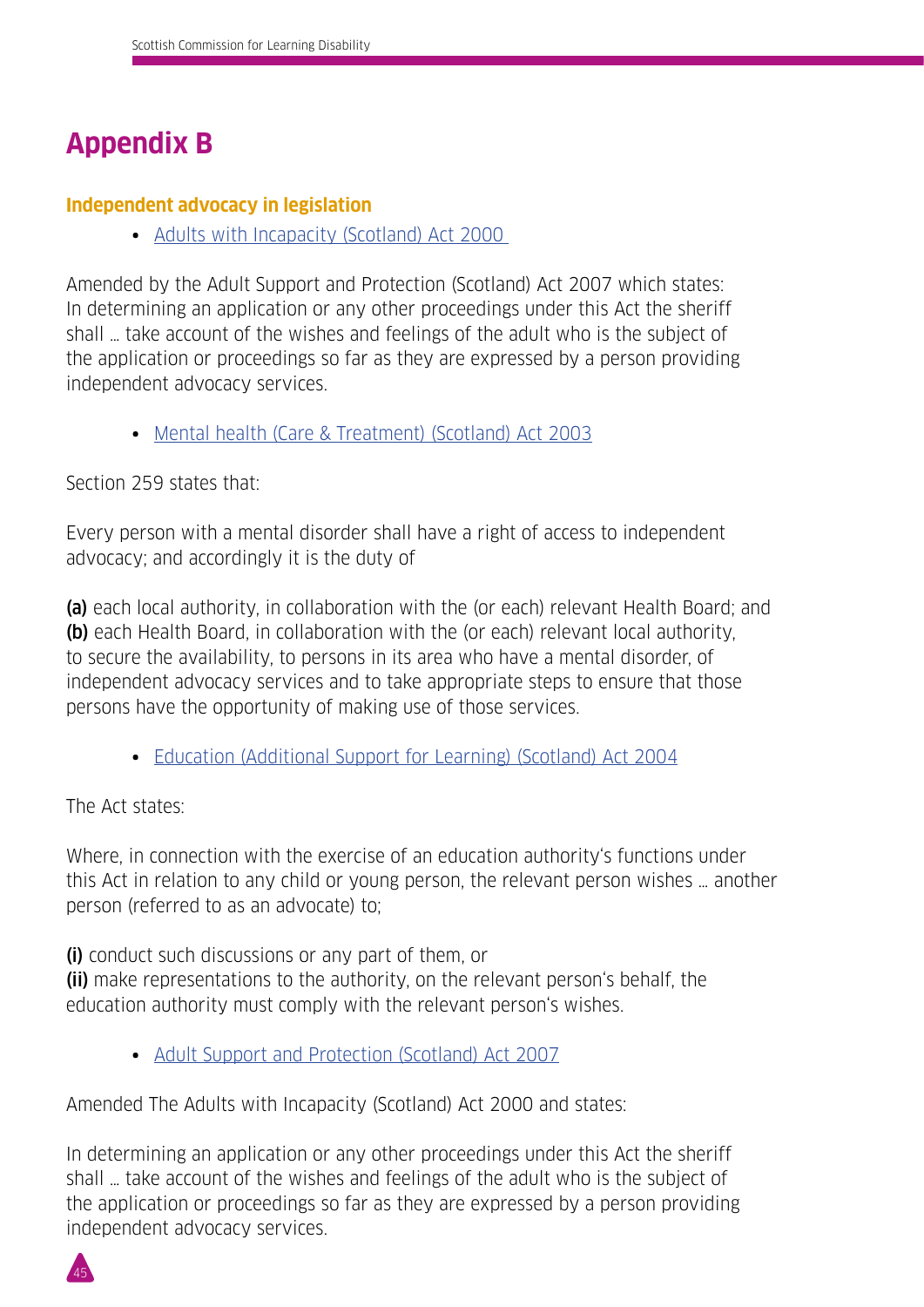**•** [Education \(Additional Support for learning\) \(Scotland\) Act 2009](https://www.legislation.gov.uk/asp/2009/7/contents)

The Education (Additional Support for Learning) (Scotland) Act 2009 adds to the Education (Additional Support for Learning) (Scotland) Act 2004, and states:

14A Provision of advocacy service: Tribunal

(1) The Scottish Ministers must, in respect of Tribunal proceedings, secure the provision of an advocacy service to be available on request and free of charge to the persons mentioned in subsection (2).

(2) The persons are:

- (a) in the case of a child, the child's parent,
- (b) in the case of a young person;

(i) the young person, or

(ii) where the young person lacks capacity to participate in discussions or make representations of the type referred to in subsection (3), the young person's parent.

(3) In subsection (1) advocacy service means a service whereby another person conducts discussions with or makes representations to the Tribunal or any other person involved in the proceedings on behalf of a person mentioned in subsection (2).

[Guidance on Looked after Children \(Scotland\) Regulations 2009 and the Adoption and](http://www.gov.scot/Publications/2011/03/10110037/0)  [Children \(Scotland\) Act 2007](http://www.gov.scot/Publications/2011/03/10110037/0)

Provides guidance on the requirement to consider the views of the child. The underpinning principle is summarised as follows: children and young people should not be passive in decision making processes. They have the right to input into decisions about their lives and the services provided to them.

[The Children's Hearing \(Scotland\) Act \(2011\)](http://www.legislation.gov.uk/asp/2011/1/contents)

The Act introduces a requirement to ensure that children and young people going through the Children's Hearings system will, for the first time, be able to get advocacy support. The 2011 Act defines advocacy support as;

- services of support and representation for the purposes of assisting a child in relation to the child's involvement in a children's hearing.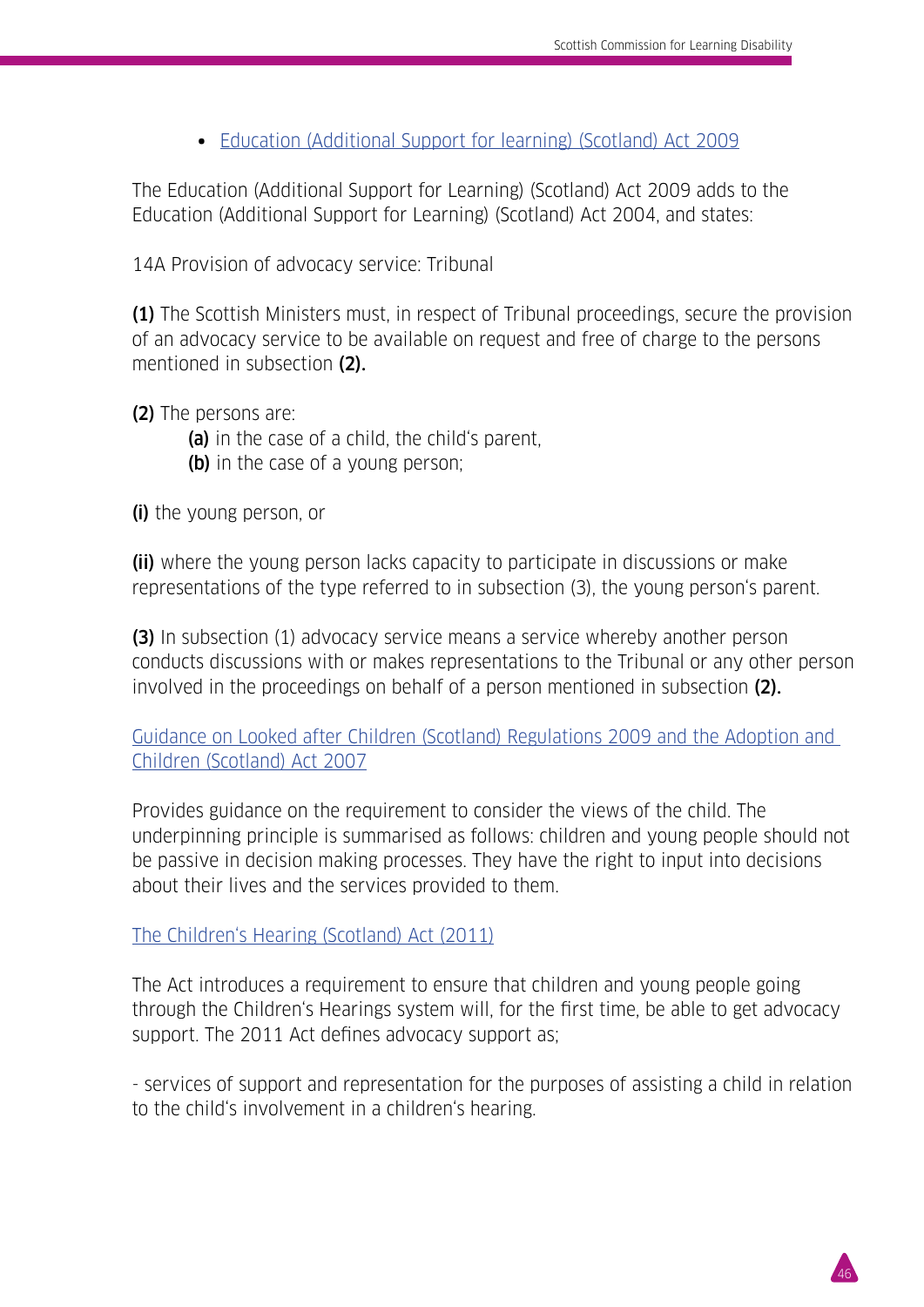• [Patient Rights \(Scotland\) Act 2011](http://www.legislation.gov.uk/asp/2011/5/contents)

The Act placed a responsibility on Scottish Ministers to publish a [Charter of Patient](http://www.gov.scot/resource/0039/00390989.pdf)  [Rights and Responsibilities](http://www.gov.scot/resource/0039/00390989.pdf). The Charter sets out a summary of the rights and responsibilities of patients using the NHS in Scotland, and of people who have a personal interest in such patients' welfare. The Charter states that:

- **•** You have the right to request support when making decisions about your health care.
- **•** You may ask (and if you have a mental health disorder you have a right) to have an independent advocate to help you give your views. NHS staff can help you arrange this.
- **•** [Social Care \(Self-directed Support\) \(Scotland\) Act 2013](http://www.legislation.gov.uk/asp/2013/1/contents/enacted?utm_source=Update&utm_campaign=2a041b3951-Update_Bulletin6_14_2011&utm_medium=email)

The Self-directed Support Act 2013, which applies to children, adults and carers, states that:

The authority must give the person…

47

(d) in any case where the authority considers it appropriate to do so, information about persons who provide independent advocacy services (within the meaning of section 259(1) of the Mental Health (Care and Treatment) (Scotland) Act 2003 (asp 13)).